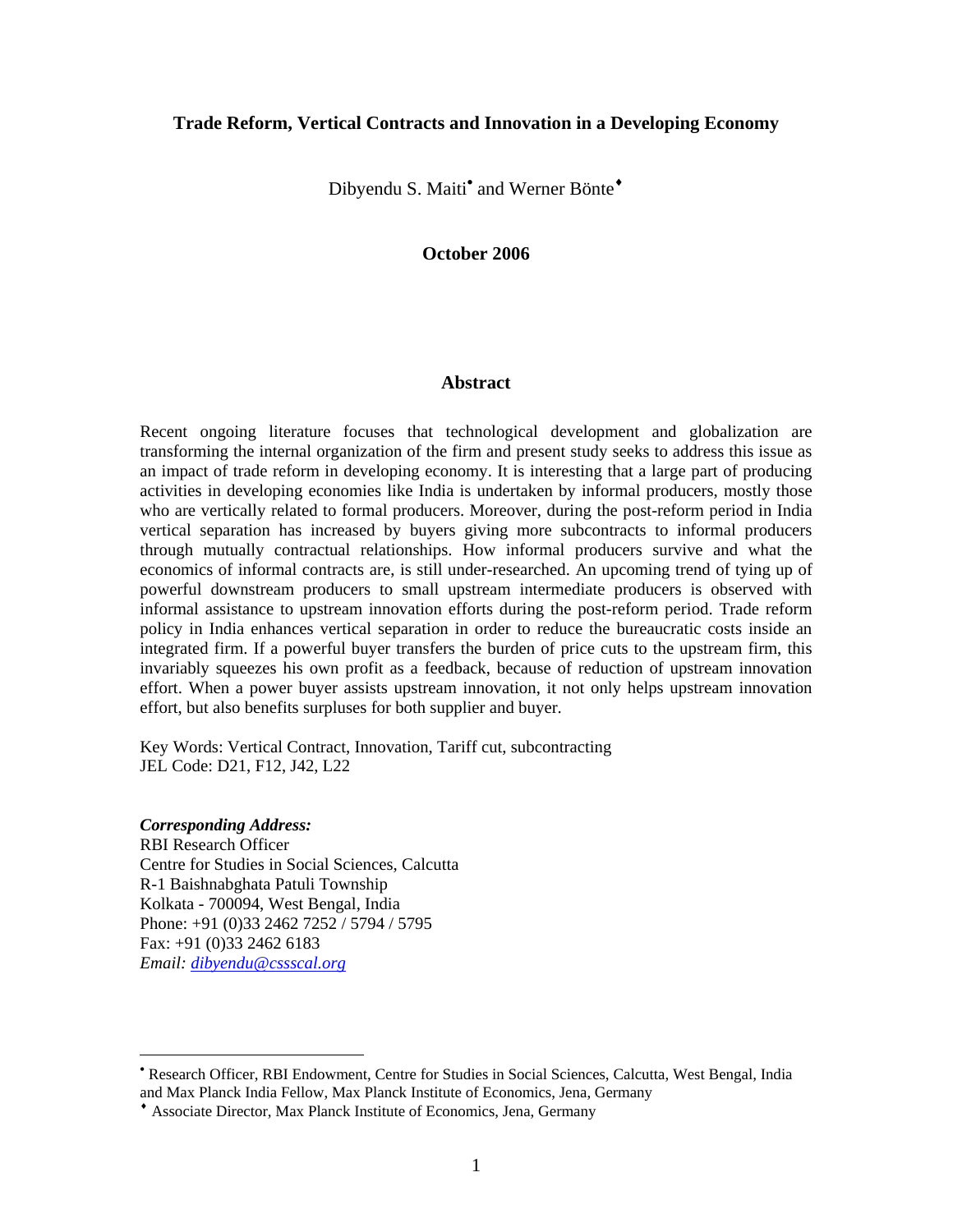### **1. Introduction: Context, Theoretical Backdrop and Literature**

A large part of economic activities of industrial sector in a developing economy takes in informal sector<sup>1</sup> or unorganized sector, unlike a developed economy and a quite a large number of literature focuses the increasing trend of this sector in recent years. Without understanding of the dynamics of this sector the issue of industrialization could not be properly understood of the economy. It is widespread in those economy that an economic agents are engaged in production and related activities at a very low scale and vertically linked either themselves or to the formal sector. Those economic activities mostly fall under informal sector, not due to illegal activities, but their economic activities are not properly accounted regularly. We mean 'informal' here as essentially the non-criminal production of goods and services that utilizes unorganized workers at market-determined contracts with no restrictions on profitable retrenchment. There is increasing attention to research on the organizational characteristics and typology of informal producer, and contractual dynamics of upstream and downstream market. Moreover, most of developing economies experiences deregulated policies and gradually is opening up trade restriction during last two decades. The way contracts for production is executed between upstream and downstream firms in developing economic world should also be affected. The present study attempts to look at the impact of trade reform on vertical contractual relation, essentially which could explain the cause of informal sector expansion, both theoretically and empirically in the basis of contemporary Indian experiences.

Recent literature highlights that technological developments and globalization are transforming the internal organization of the firm. New technologies, especially information technology, are creating a shift from the old integrated firms towards more detailed organizations and outsourcing (Breshanan, 1999; Acemoglu *et al.* 2005). Moreover, the grater competitive pressures created by both globalization and advancement of information technology favor smaller firms and more flexible organizations that are conducive to innovation (Feenstra, 1998; Feenstra and Hanson, 1999). Contemporary literature on industrial organization discusses on increasing

 $\overline{a}$ 

 $1$  Agenor (1996, 2005) refers that the share of informal employment in developing economy is as high as 70-80 per cent in these countries. For example in India the proportion is a high as 90 per cent when agriculture is included as a major section of the informal sector.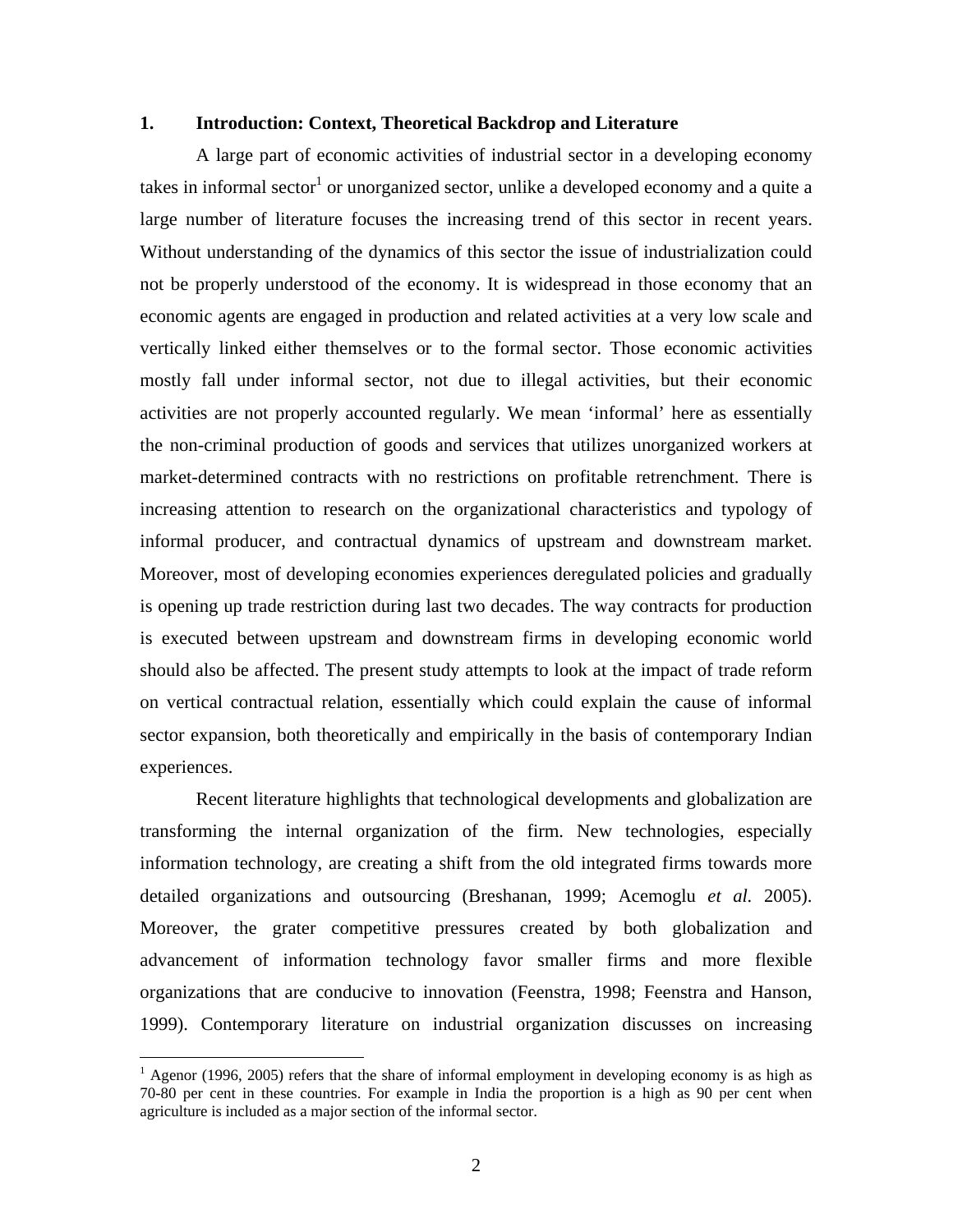fragmentation of production process and subcontracting specially in the context of the corporate sector and multinational firms. A verity of terms have been used in literature to refer to the phenomenon of vertical non-integration, namely the slicing of the value chain, international outsourcing, fragmentation of production process, vertical specialization and global production sharing etc. Most of the existing literatures focuses the contractual issues from the perspective of global transaction and does not give much attention on the impact of trade reform, major agenda of developing world during last two decades and so, on the vertical relationship of production process within the economy. The study seeks to address this gap and asks two important issues: what is the impact of trade reform on vertical contracts and formal-informal transaction? How does it affect the upstream innovation effort?

Issues on the vertical contracts or integration corroborate one of the most ongoing debates in the industrial organization literature that what determines the size of firm and what the boundary of the firm is. Mostly organization theory favors the vertical integration of production process in order to reap scale advantage, to minimize transaction cost, to get rid off double marginalization problem and agency problem. Then what determines the size of the firm? Broadly three approaches are dominant in the literature, viz., technological approach, transaction cost approaches and property right theory, and approaches are to some extent complementary to each other.

In the neoclassical theory of firm, the size of the firm is determined by cost minimization (Mas-Colell *et al.¸*1995). The problem is thought of as consisting of two stages. In first stage, firms minimize total costs subject to output reaching a particular amount and in second stage, the level of output is chosen to maximize profits. However, the approach ignores the incentive problems inside the firm by treating the firm as perfectly efficient 'black box'. Emphasizes the importance of incomplete contracts and ex post opportunistic behavior (hold up) on ex ante relationship-specific investments (Coase, 1937; Williamson, 1975, 1985), transaction cost approach then considers the firm is determined by the extend of these costs in the market. By vertical integration it circumvents the potential holdup problems under high degree greater of specificity while the holdup is more costly. At the same time, it incurs a 'governance cost' to get quality output inside the firm and severity of 'governance cost' determines the size of the firm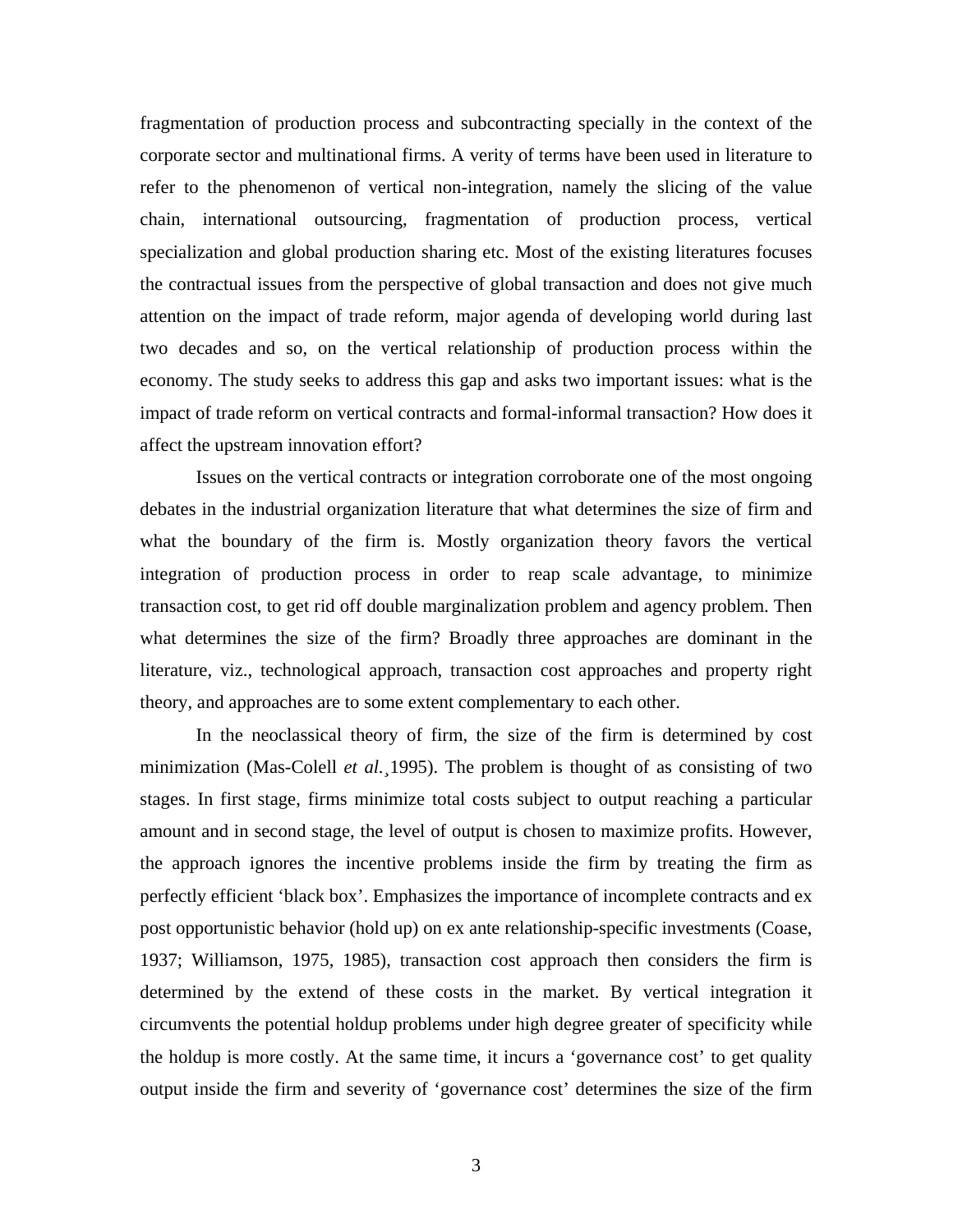(Alchian and Demsetz, 1972 and Williamson, 1985). Property right theories further extent these arguments identifying both costs and benefits of integration under the power of ownership structure when contracts are incomplete (Grossman and Hart, 1986; Hart and Moore, 1990; Hart, 1995). The incentives to investment of a particular party are increasing in the share of surplus that accrues to that party. Under relation-specific investments, the benefit of integration is that increases the incentives of the integrating firm to make that are particularly specific to the integrated firm. On the other, the cost of integration is that it reduces the incentives of the integrating firm to make investment that are particularly specific to the integrating firm.

Second issue regarding the relationship between vertical integration and innovation still is debatable. Scholars strongly take place two opposite views. One view is that growth of large businesses is either necessary or inevitable. Large vertically integrated firms are best position to develop and exploit innovations acquiring economics of scale (Lazonick, 1991). On the other hand, it also argues that small firms are more flexible and thus better adapted to engendering and adopting innovations from geographically concentrated firms (Sebal and Zeitlin, 1985; Best, 1990). A high degree of rivalry among firms is inevitable in order to be successful in international market stands a more intermediate view has been staked (Poster, 1990). An inverted-U shaped relationship is between competition and innovation is more recent view (Acemoglu *et al.*, 2005, Aghion *et al.,* 2005; Aghion *et al.,* 2006). According to this view, a moderate increase in product market competition will reduce a producer's incentive to integrate by improving the outside options of her non-integrated suppliers and hence raising their incentive to innovate. Too much competition will raise the producer's incentive to integrate, however, by allowing non-integrated supplier's to capture most of the innovation surplus.

While key insights of these theories are difficult to verify, it is customary to use these theoretical backdrop to examine variant industrial structure in both developed and developing world. One of the upcoming trends due to trade liberalization is focused in the trade literature that market share reallocations towards more foreign firms through vertical subcontracting or outsourcing (Feenstra, 1998; Jones and Marjit, 2001; Jones and Kierzkowski, 2001; Bernard *et el.*, 2003, Grossman and Helpman, 2002; Marjit and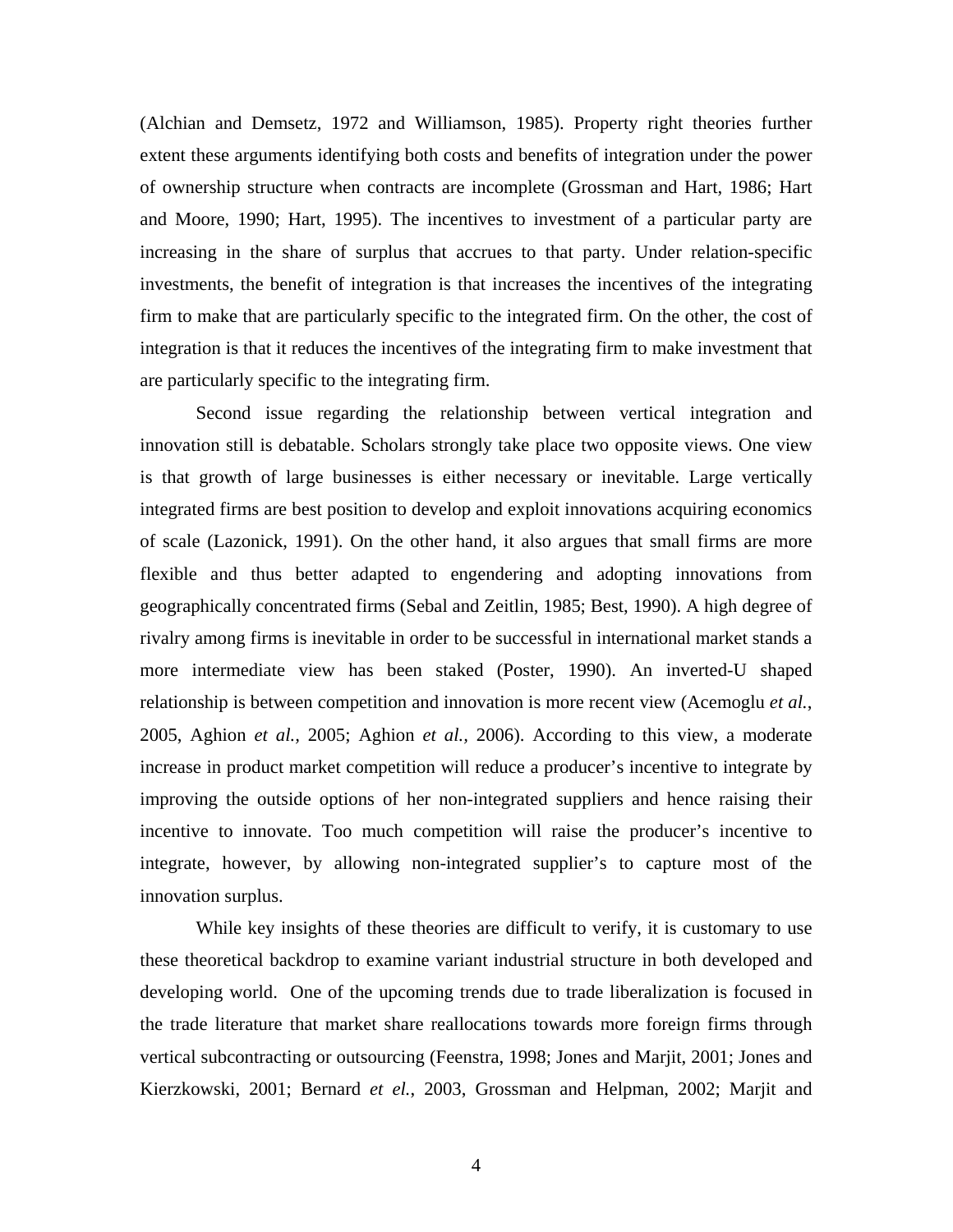Raychowdhri, 2004). Antras (2003), and Antras and Helpman (2003) suggest that the choice between intra-firm and market transactions is significantly affected by both the degree of standardization of the good being produced abroad and also by the domestic firm's resources devoted to product development. While a lot of studies address the international subcontracting and outsourcing arising out of trade reform, less attention is given to the internal dynamics of the domestic firms of developing economy. However, there is increasing evidences on flexible production on a small scale vertical specialization for downstream final producer and trader in the developing world including Latin America, Asia and Africa (Rutten and Upadhya, 1997, Ypeij, 1998).

For developing world, vertical contractual relationships between formal and informal manufacturers and among the informal agents are still relatively underresearched. Partly the reason may be the lack of proper information on informal sector and partly due to understanding of potential role of informal sector in development process and by and large, it is treated always a tradition sector. Any related issues on innovation and technical diffusion, hence, of this sector have been neglected. If it is really so, how does the sector still survive at a lower scale of production in a global economy? However, an increasing focus has been observed to recent studies on the vertical relationship and its organizational dynamics in developing world. Largely the argument behind the existence is the cost of formal sector. The relative size of informal sector, largely through vertical contracts, varies across countries as result of the cost of formality, which can be divided into costs of accessing the formal sector (e.g., registration) and cost of remaining in the formal sector (e.g., taxes, compliance with labour regulations – non-wage benefits, social securities, and firing compensation – and bureaucratic requirements (Braun and Loayza, 1994; Loayza, 1994; Dessy and Palage, 2003; Ihring and Moe, 2004, and Agenor, 2005). There is an upcoming evidence of the strong prevalence of subcontracting to the informal sector of developing economics. For example, in India, evidence suggests that high firing costs for permanent employees increase firms' incentives to hire workers on temporary contracts. Legislation is passed in the mid-1970s in India making it illegal for a firm with more than 100 employees to lay off workers without the authorization of the state government. Regulation such as these encourages the use of casual labor and subcontracting (Basley and Burgess, 2004).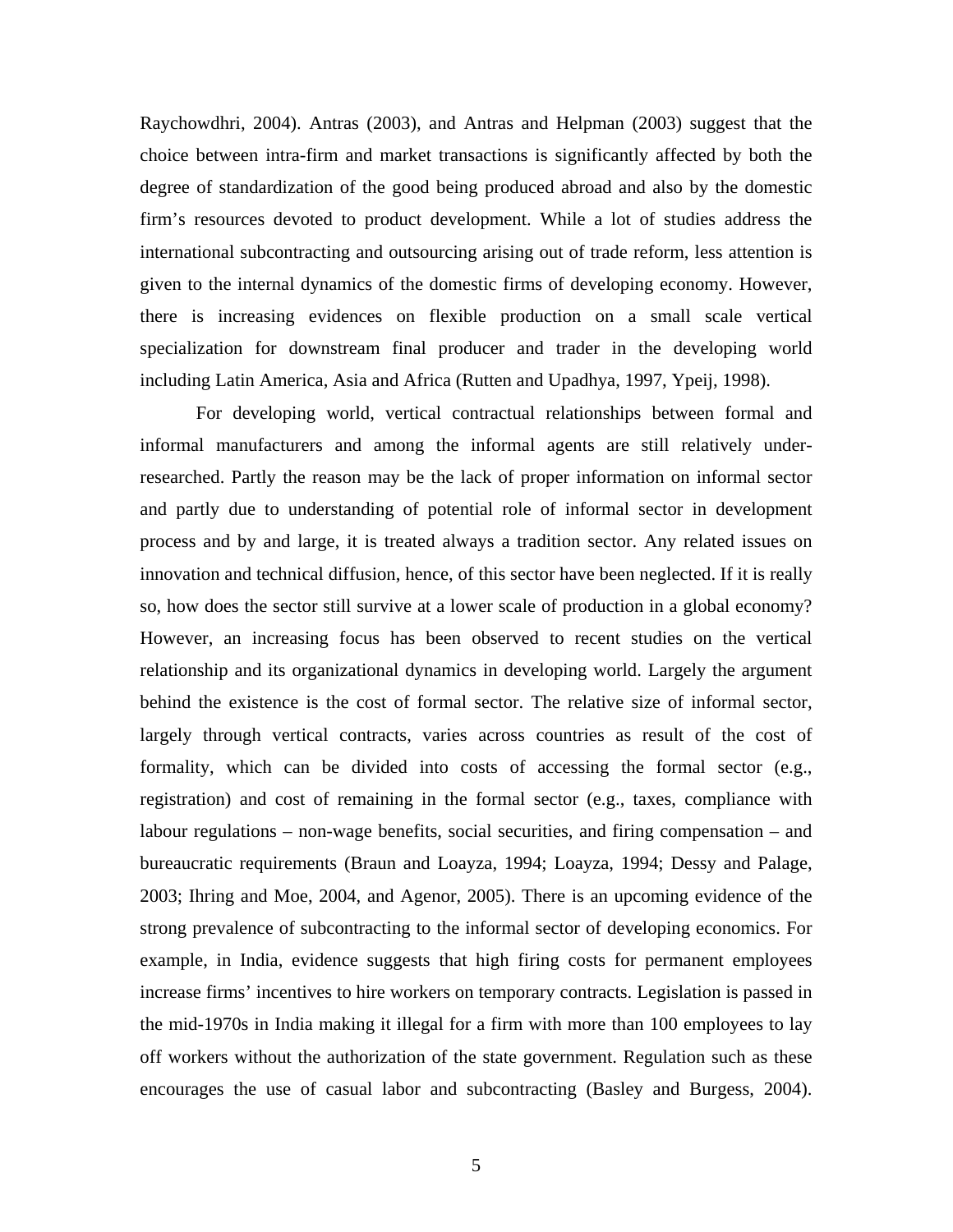Moreover, Goldberg and Pavnick (2003) and Marjit, Ghosh and Biswas (2006) look at the asymmetric impact of trade reform on the informal sector. Marjit, Ghosh and Biswas (2006) argue that for an erstwhile-protected sector, the size of the informal segment can expand or contract depending on the type of reform. It is also observed that as an impact of reform workers crowd informal sector while rise and fall of informal wage could depend on the extent of capital movement (Marjit, 2003; Marjit, Kar and Beladi, 2006). One of the ways of capital movement is explained through subcontracting (Marjit and Maiti, 2006). Moreover, Maiti and Marjit (2006) argue that under more trade exposure during post-reform period an export competing firm is willing to shift his effort more towards marketing activities from producing activities, whereby a part of producing activities is being given subcontract to tied producers. Interestingly, Andrabi, Ghatak and Khwaja (2006) observe subcontracting features of tractor buyers in Pakistan, where buyers offer differential treatment to their supplier of same products, where tied suppliers – those that choose higher levels of specific investments – receive lower and more unstable orders and lower prices. Specific investments raise surplus within the relationship but lower the seller's flexibility to cater to the outside market. Higher quality suppliers have a greater likelihood of selling outside and so this cost is greater for them. Therefore even if a buyer typically prefers high types, some low type suppliers might be kept as marginal suppliers because of their greater willingness to invest more in buyerspecific assets. Further empirical examination shows that the more tied suppliers are indeed of lower quality. To contradict their argument we provide empirical evidence in this paper that even a powerful buyer prefers to be tied to specialized tied supplier. Under this tied relationship, specific upstream supplier receives assistance on innovation efforts which invariably raises surplus of both buyer and sellers during post reform period.

With this theoretical backdrop we examine the impact of trade reform on vertical contracts, formal-informal contractual relationship and upstream innovation. Interestingly, the agents in informal sector largely produce goods and services for vertically downstream formal firm, either as finished or semi-finished items. In competitive framework of small producers with limited capital endowment and certain skill in a developing economy, one powerful buyer has incentive to reap the benefit from upstream innovation in intermediate production. We take the empirical evidence of the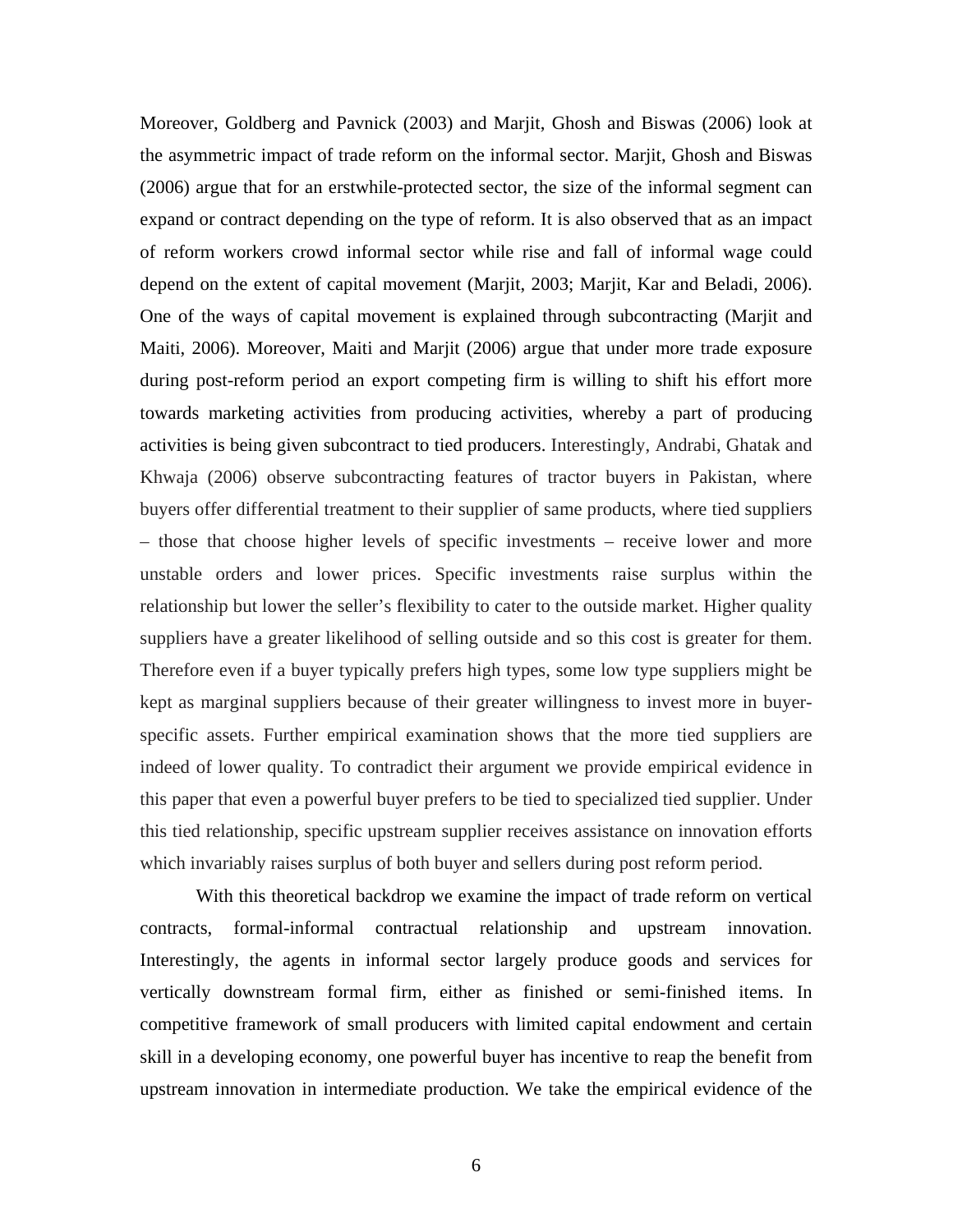extent of vertical relation and nature of vertical relation from National Sample Survey report in 2000-01 and it is supplemented by the field level study on production organization during post reform period in India. We observe that not only high presence of vertical transaction particularly among the informal segment and between formal and informal segment, but also this tendency has sharply increased during post reform period. It is interesting to note that while doing vertical transaction final producer or trader contractor provides assistance to upstream intermediate supplier in the form of designing and advancing key raw material, where supplier largely holds fixed assets and skill themselves. Since a perfect competitive upstream firm realizes to engage himself in innovation to survive in the market, a part of the innovation surplus is taken care by a powerful buyer. As buyer is forced to cut down the price of final product and shifts burden of tariff cut to the supplier, the upstream firm invariably reduces innovation effort, which not only squeezes own profit but also the buyers' too. Recognizing the fall of profit due to cutting down upstream innovation effort, even a powerful buyer ties up to upstream firm and helps upstream innovation to raise his profit and try to cope with market.

The rest of the paper is organized as follows. In section 2, we provide ample evidence of vertical transaction through subcontracting and its features during post reform period. In section 3, we construct a model to show the impact of tariff cut on the possibilities of vertical integration and non-integration taking into consideration upstream innovation. Finally, section 4 provides some concluding remarks.

### **2. Vertical Contracts: Evidences**

### *2.1 Secondary data*

Information on vertical contracts and kind of industrial relation is not well documented. Annual Survey of Industries, Government of India, major source for industrial accounts, does not cover the required information. However, recent survey rounds of National Sample Survey on unorganized sector in 2000-01 report highlight certain information on organizational characteristics. At the outset of the study, we should clear the meaning of unorganized sector. While most of economies use the term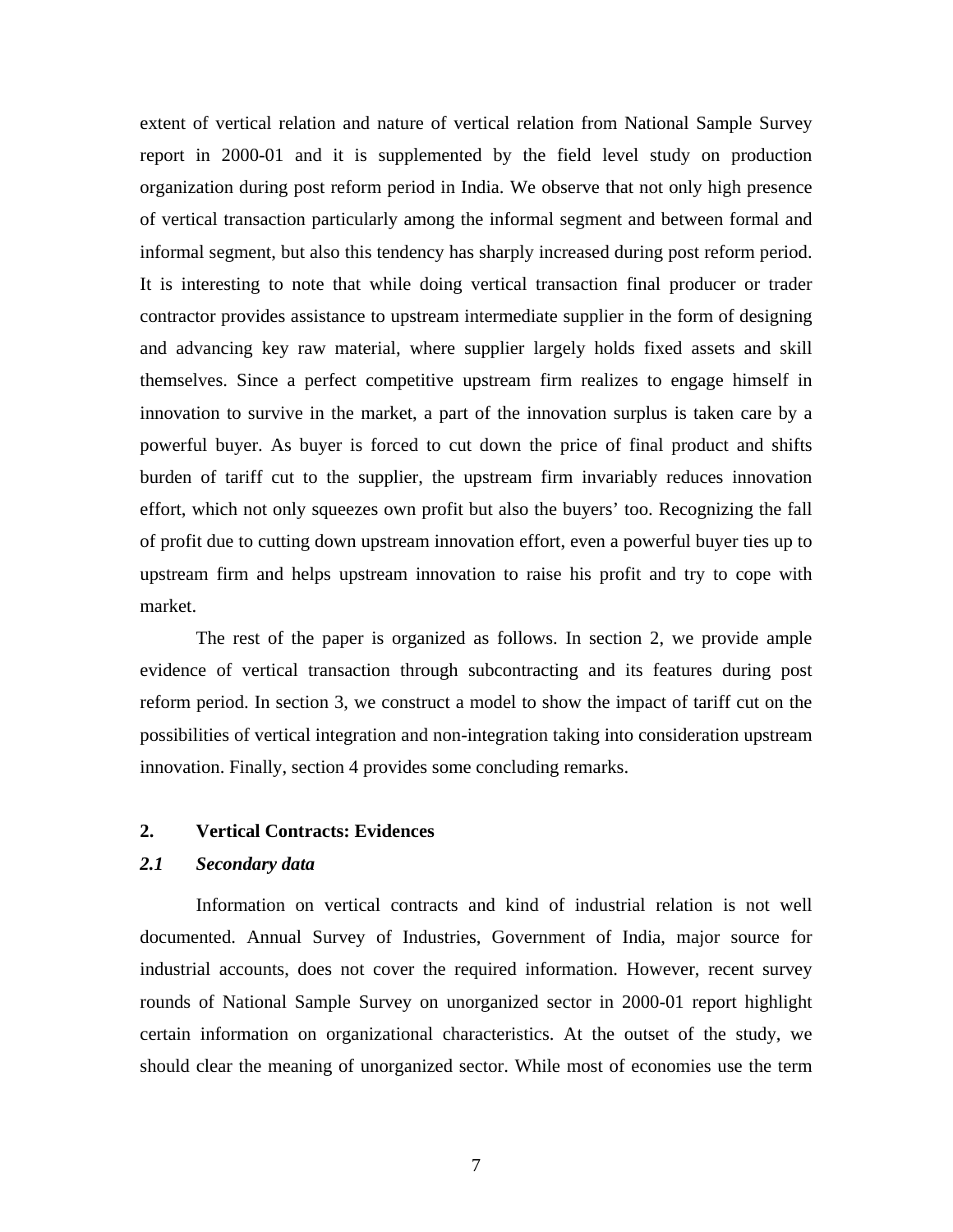'informal sector<sup>2</sup>', India defines it as 'unorganized sector'<sup>3</sup>. An enterprise falls under the unorganized segment not because of illegal or underground activities, but are not cover by regular accounts. Statistical information system could not cover the accounts from all section of emprises regularly. Moreover, de-licensing policy, an agenda of economic reform, relaxes the necessary licensing requirement for an entrepreneur for any economy activity from any authorized agency. National Sample Survey organization (NSSO) regularly publishes the report on unorganized manufacturing every after five year, while first-ever it covers organizational characteristics on last two survey reports namely  $55<sup>th</sup>$ report in 1999-2000 and  $56<sup>th</sup>$  Round in 2000-01. We do not make any strict distinction between informal and unorganized sector, and we concentrate on  $56<sup>th</sup> NSS$  report in order to highlight interesting feature on vertical relations in the production process. We observe (i) high present of vertical contracts or subcontracting activities of small scale rural-urban producers for master enterprises or traders just as principal-agent relationship, (2) increasing tendency of vertical contracts through fragmentation of production process during post reform period, and (3) tying up to upstream innovation effort by the downstream firm for assisting design of the products and procuring key raw materials.

According to NSS report<sup>4</sup> in 2000-01, more than 30.7% enterprises in unorganized sector work under contractual assignments for producing activities for their

<u>.</u>

 $2$  In India, the term 'informal sector' has not been used in the official statistics or in the National Accounts Statistics (NAS). The terms used, are '**organized**' and '**unorganized**' sectors. The *organized sector*  comprises of enterprises for which the statistics are available regularly from the budget documents or reports, annual reports in the case of Public Sector and through Annual Survey of Industries (ASI) in case of registered manufacturing. On the other hand, the *unorganized sector* refers to those enterprises whose activities or collection of data is not regulated under any legal provision and/or which do not maintain any regular accounts. Non-availability of regular information has been the main criteria for treating the sector as unorganized. This definition helps to demarcate organized from the unorganized. For example, units not registered under the Factories Act 1948 constitute unorganized component of manufacturing on account of activity not regulated under any Act. However, the enterprises covered under ASI do not fall under the purview of unorganized sector  $(55<sup>th</sup> NSS Round, Report No. 456/55/2.0/1, pp. 2)$ .

<sup>&</sup>lt;sup>3</sup> The National Sample Survey Organization conducted the first ever nation-wide survey on informal sector non-agricultural enterprises during 55th round (July 1999 - June 2000). In this survey, all unincorporated proprietary and partnership enterprises have been defined as **informal sector** enterprises. This definition differs from the concept of unorganized sector used in National Accounts Statistics. In the unorganized sector, in addition to the unincorporated proprietary or partnership enterprises, enterprises run by cooperative societies, trusts, private and public limited companies (Non ASI) are also covered. The informal sector can therefore be considered as a subset of the unorganized sector  $(55<sup>th</sup> NSS$  Round, Report No. 456/55/2.0/1, pp. 2).

 $4$  See 56<sup>th</sup> Round, NSS report No 478.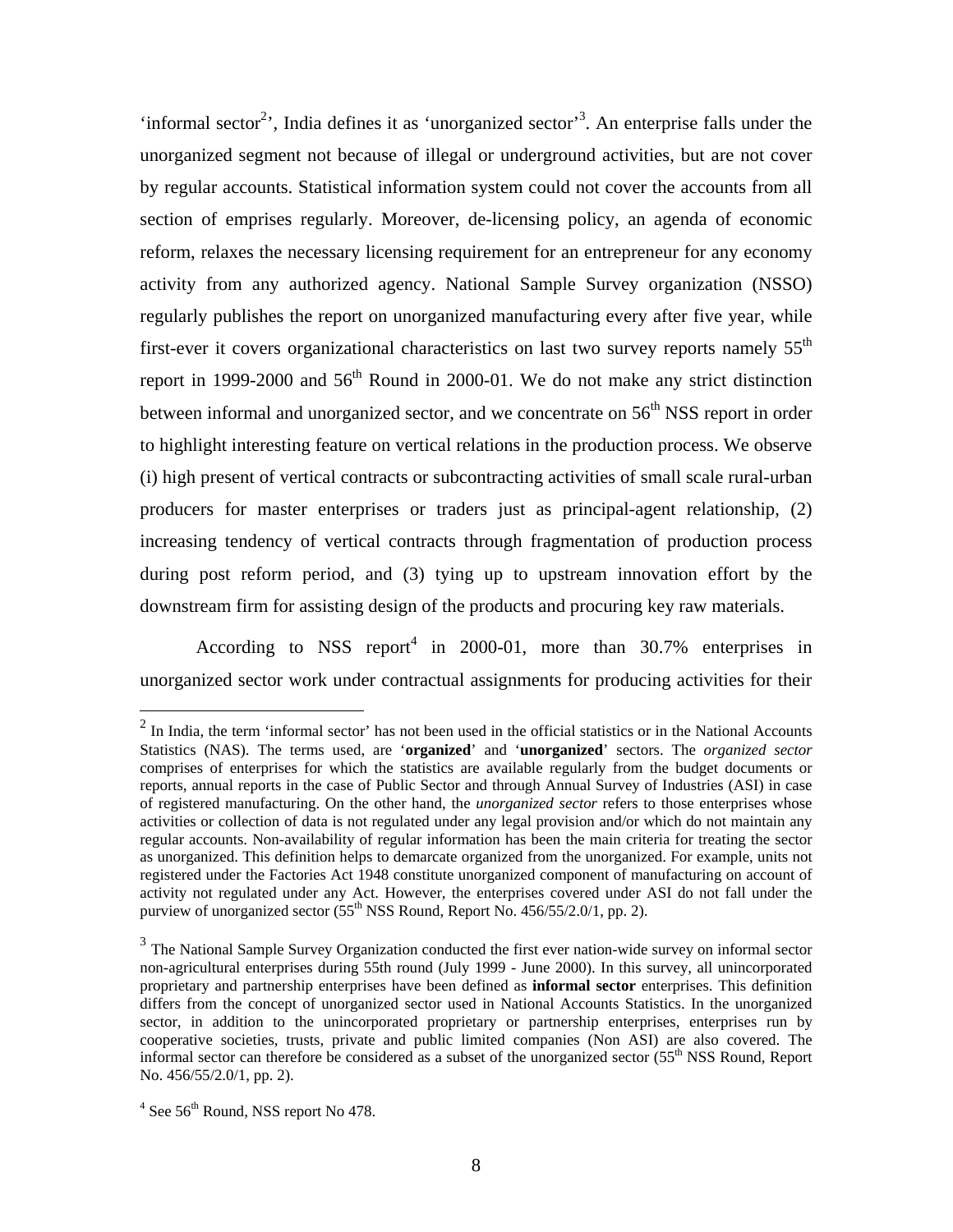master enterprises or traders, and it varies from about 4.8% to 59.4% across major states in India. Delhi and West Bengal account for high incidence of contracts which are respectively 58.4% and 57.1% enterprises on unorganized sector. The size<sup>5</sup> of enterprise in this sector varies from household unit to factory unit. Moreover, about 80% enterprises work solely on contract with master enterprises or contractors. This clearly suggests the high presence of subcontracting or vertical contracts in the industrial structure in India. Among the contractual enterprises, 79.6% units take subcontract solely from master enterprise/contractor, 8.9% units from mainly contractor, and 10.8% mainly/solely from customer (Table 1).

It is interesting to note that 90.2% enterprises self-procure their specific equipment (fixed assets) for specific work while 93.9% enterprises take their raw materials from master enterprise/contractor. While an enterprise receives raw materials they are guided by the specific design for quality upgradation of products. About 89.1% units receive the specified design from the contractors/master enterprises for their skill upgradation and/or innovation effort (Table 2).

### *2.2 Primary Data*

 $\overline{a}$ 

Since available secondary data does not focus on the dynamic of organizational relation, we look at the large-scale field level survey data from West Bengal, a major province of eastern India. The study conducts survey of 356 enterprises of six industries from 4 different regions designed by stratified random sample in 2001-02.

West Bengal is purposively selected for its high growth of informal sector and craft-based industries during post reform period. Districts in West Bengal are grouped into two strata, namely by the degree of industrial advancement or backwardness, on the basis of the percentage share of total workers engaged in manufacturing. This cut-off point is arrived at so that an equal number of districts can be located to the both sides of this benchmark. In stage I, two sample districts are drawn from each stratum based on

<sup>&</sup>lt;sup>5</sup> As per unorganized manufacturing, enterprises are separated into three categories, namely OAME, NDME and DME. The OAME is own account manufacturing enterprise that is operated with the help of members of the owner household while NDME and DME are non-directory manufacturing enterprises and directory enterprises respectively that are operated with hired worker 1-5 and more than five on fairly regular basis ( $56<sup>th</sup>$  Round NSS Report No. 478).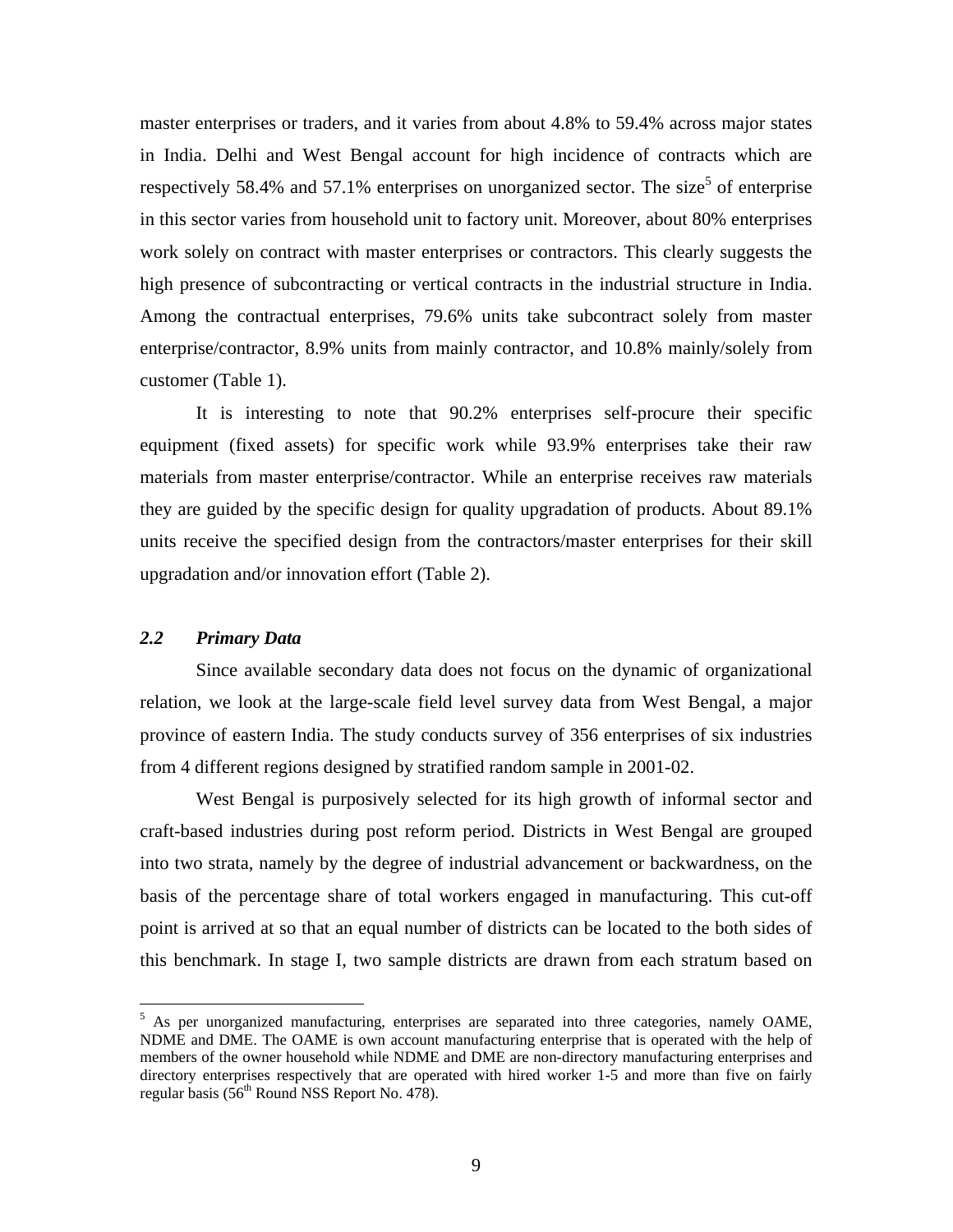random sampling without replacement. Nadia and Midnapore are located at the advanced strata of the sample districts, and Bankura and Purulia are situated at the backward strata. In stage II, we select two groups of industries, namely industries common to all sample districts, and industries that are specific to a certain district. Two industries, one from the common group and another from district-specific group, for each sample district are randomly selected. Our selection of common industries includes handlooming and the brassware industry while the district-specific industries include clay works in Nadia, hornware in Midnapore, conchshells in Bankura and lac works in Purulia. Then sample blocks (regions) of sample industries are drawn from the selected districts randomly in stage III from a specified list of block for respective industries. Sample villages or a cluster of villages from each sample block are drawn randomly for respective industries. In stage IV, sample artisans/units have been selected with mindful of the respective production organization. On the basis of the above sample design, 356 units or proprietor households, representing independent (149 units), tied (162 units) and cooperative (45 units) production units, are selected for detailed survey for 2001 to 2002. Details of the survey are reported in Marjit and Maiti (2006) and (Maiti and Marjit, 2006).

On the basis field level survey, it clearly reveals the organizational transaction of subcontracting to specific tied producers. Clearly, there are specialized producers on specific jobs of a particularly production process and/or specialized on specific products. For example, six distinct stage of work in the production process, viz. dubbing, drying, rolling-I, rolling-II, weaving, knitting and packing, are observed in weaving industry largely, and the production stage very across regions, types of products and type of fibre used. Production stages of *tangail* sharee<sup>6</sup> in Nadia district is slightly differ from that of *tasar* and *baluchari* Sharee at Bankura and Purulia district. In *tasar* fibre, artisans adopt certain additional steps for fibre from *resham* sheed. One large unit does work all steps at their workshop, but is giving particular stages of work for specified tied units or also giving to produce particular types of products at the contractual basis parallel to the workshop. Tied artisans are offered at piece rate basis, and take raw material from their master enterprises, contractors or traders. They own specific fixed assets, tools and equipments of production themselves for their activities. The tied artisan, specialized on

 $\overline{a}$ 

<sup>&</sup>lt;sup>6</sup> Specific designed cloths for South Asian woman.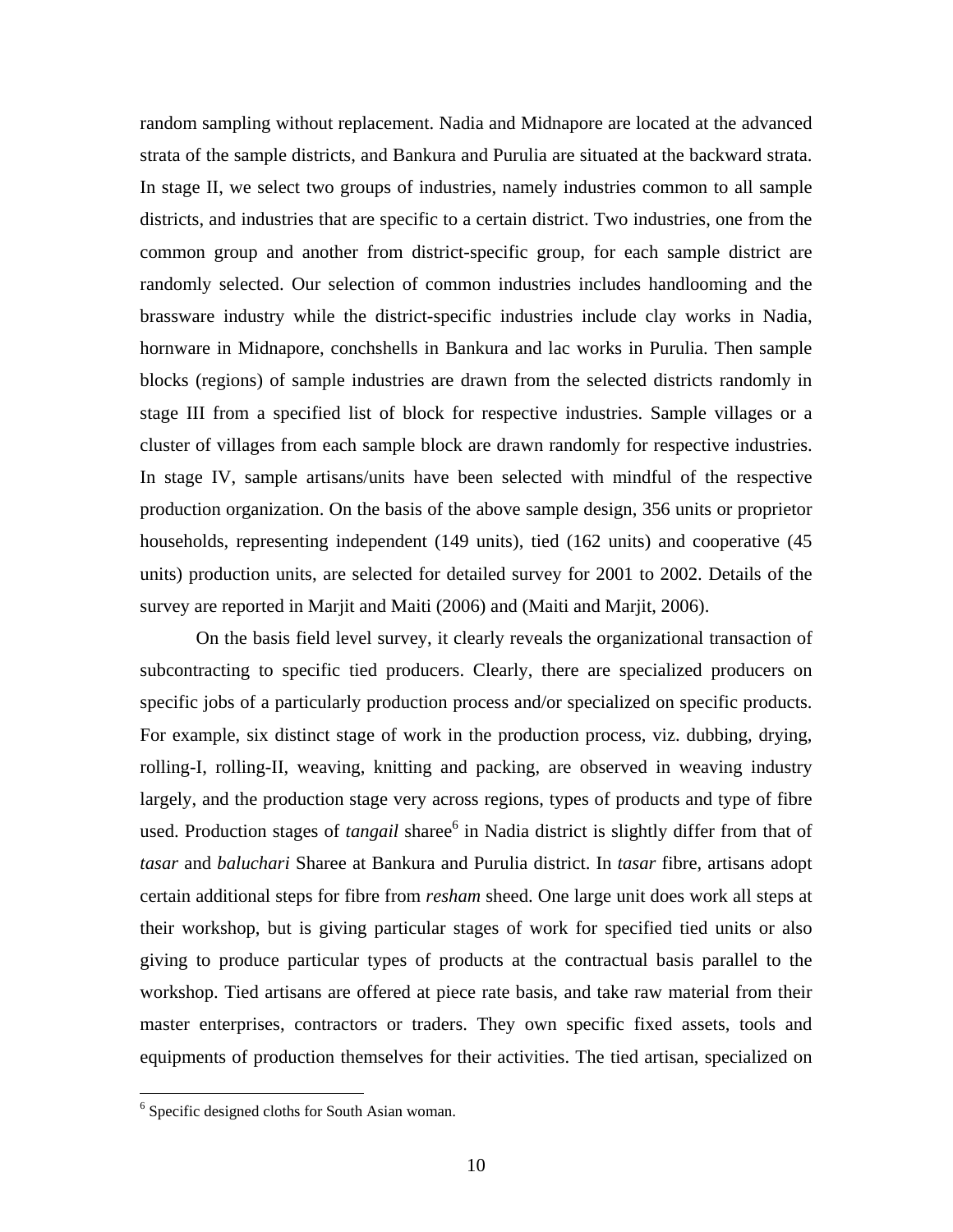specific jobs, takes raw materials from master for those jobs and gives back processed goods to the master. In other words, a master enterprise/trader gives a certain stage of work,  $S<sub>1</sub>$ , of the production process to those, who are specialized tied producers, on this at the price rate basis, and again give other set of intermediate producer for second stage work,  $S_2$ , and so on. The master also gives contract for specialized products, type  $1, 2, \ldots$ . At the same time, the master maintains parallel in-house production hiring workers, but there is trade off between in-house production and subcontract. Similar features are also observed for other sample industries, but we do not want repeat here.

Moreover, tiedness to their master and contractor for specified jobs in contractual agreements, sharply increase from 21.07 percent in 1991 to 45.51 percent in sample units (Table 4). This reveals that the master enterprise/trader prefers more subcontracting to the fragmented producer, in stead of producing at in-house during post reform period. In other words, vertical fragmentation of labor process increases more during this period. Tied producer works at small scale and hired limited labor occasionally at the informal contracts.

In spite of increase in tiedness and fragmentation of production process, a kind of technological diffusion and innovation of products has taken place to cater to changing taste and preference during 1991- 2001 and the study enlists the types of innovation and nature of technological change in the production process from the sample units (Table 5 and Table 6). It should be noted that all new types of products are not newly invented; rather the types of goods are produced to a large extent to cater the new sources of demand. Although each unit does not change the products, but design of products and use of raw materials have been changed continuously enriching use value as well as aesthetic value of the products. Secondly, different types of tied producers take different raw materials according to their capability and also receive knowledge of the product design from their master at the time of receiving contracts.

Given structural backwardness of developing economy, one risk-neutral small producer is constrained by the limited capital endowment<sup>7</sup> to keep in innovation for competitive work, and is able to overcome through getting contract with ample assistance

 $\overline{a}$ 

<sup>&</sup>lt;sup>7</sup> See Table (3a) and Table (3b). Table 3(a) suggests that 50% units face shortage of capital and 23% units feel sever competition from larger units. Table 3(b) suggests that very limited units receive loans and other assistance.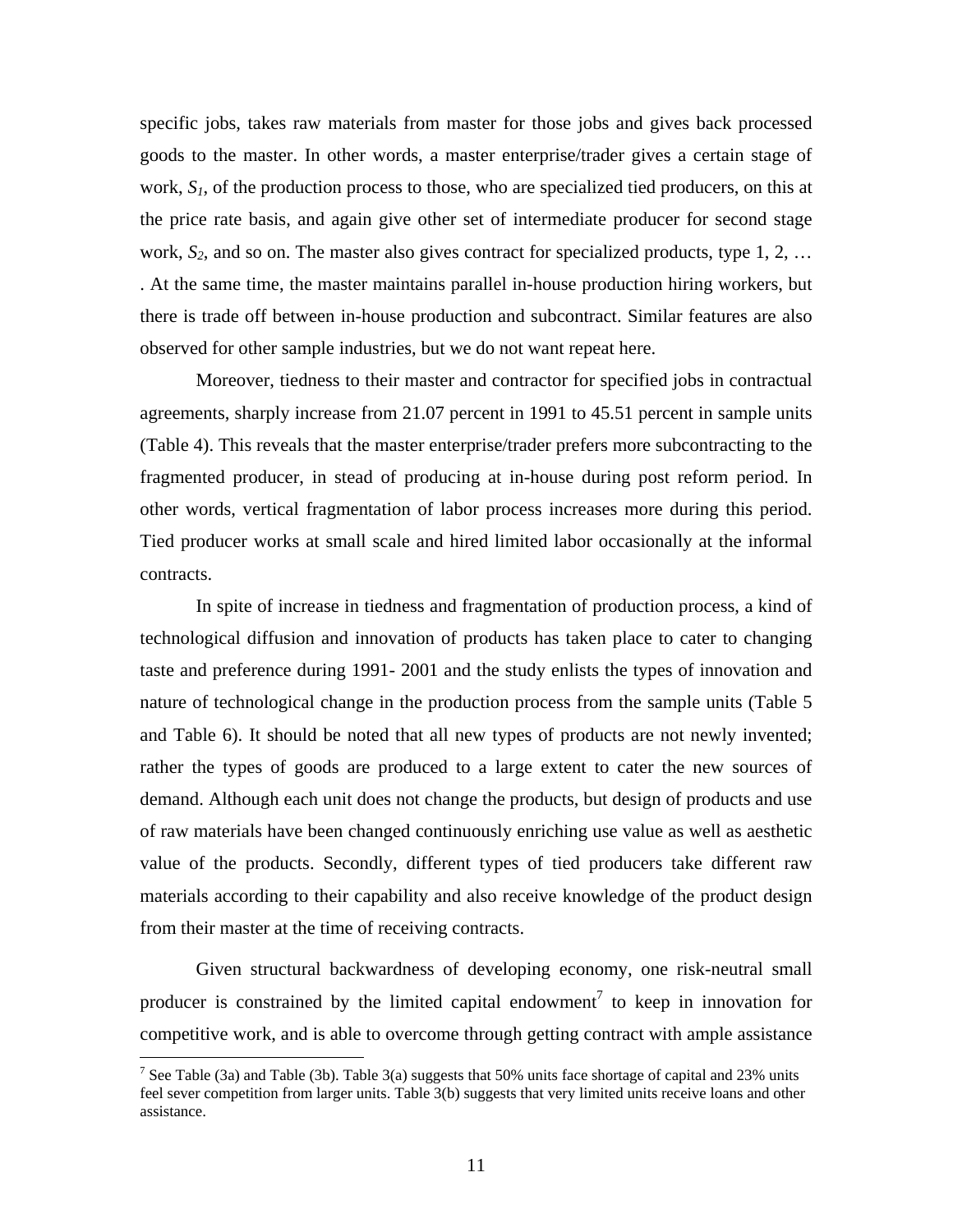to their innovation in the form of information on design and types of products. Since master enterprise/contractor takes advantage from upstream innovation, he also prefers to tie up with a group of small producer.

### **3. A Model:**

An economy consists of two groups of firms, viz., upstream and downstream firm, who are vertically related in the production process and upstream firm does innovation. We are interested to look at the dynamics of vertical contracts between markets as an impact of trade reform (more specifically reduction of  $\text{tariff}^8$ ) and innovation effort at the upstream market. Detail of the market is discussed in below.

### *3.1 Upstream Firm*

A large number of firms works specific jobs for the intermediate goods production or produces specific products, and supplies it to the downstream market at market determined contractual price. At upstream market, firms engage in monopolistic competition. One agent easily enters in the upstream market with a small amount of capital endowment<sup>9</sup> for input supply, but faces uncertainty to cater the products into market and prefers to take the help from principal for those activities. Largely, small firms are tied to vertical contract on informal arrangements. Given his limited assets he has two options, either to be tied to vertical contract from principal or could be employee at the integrated firm. Let us take the cost function of an upstream firm is convex and given by

$$
C(q_i) = Aq_i + \frac{c}{2}q_i^2, \qquad \forall_i, i = 1, \dots, n
$$
 (1)

where  $A > 0, c > 0$  are exogenous parameters.

One upstream firm decides the quantity of production and supply to the downstream market for final production depending marginal cost. The upstream profit function can be written as

<sup>&</sup>lt;sup>8</sup> Look at the Table 7 for extend of tariff reduction in recent years.

<sup>&</sup>lt;sup>9</sup> More the 50% enterprise in unorganized sector face capital scarcity and 93% enterprise do not receive any financial help in 2000-01 ( $56<sup>th</sup>$  NSS Round, Report No. 578).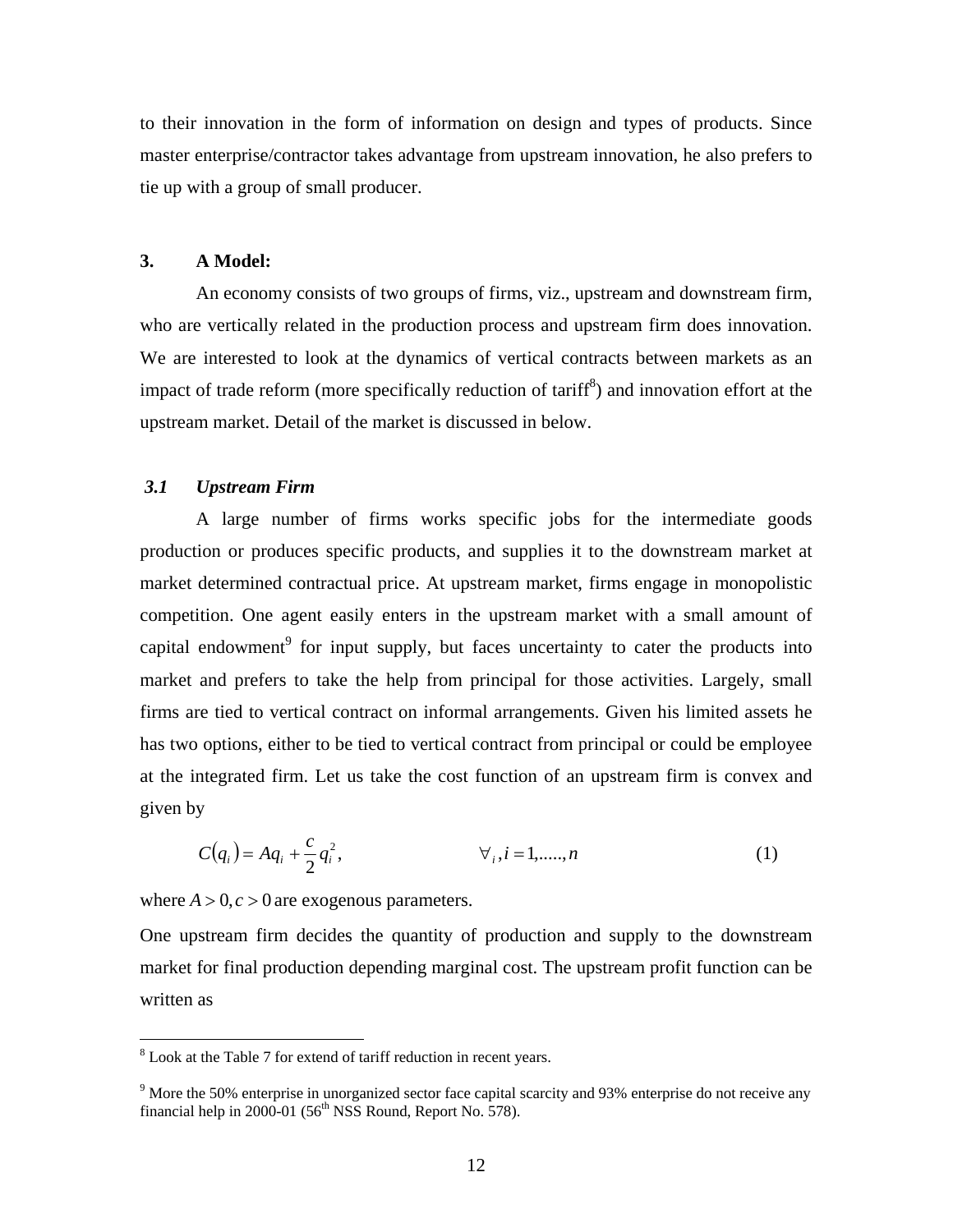$$
\pi_i = p_i q_i - A q_i - \frac{c}{2} q_i^2 \qquad \forall_i, i = 1, \dots, n
$$
 (2)

The upstream firm is price taker and solves the quantity production given the price.

### *3.2 Downstream Firm*

A downstream firm produces final goods taking finished or semi-finished goods from supplier and sells it directly to the market. He has good reputation and marketing network to cater the finish products, and mostly belongs to the formal sector. At the downstream market, there is one firm, say, who purchases all intermediate inputs from large number of upstream firms and hence enjoys monopsony power over the input market. The firm has two options, either to vertically integrate or to subcontract to the tied producers. Since developing economy experiences restrictive trade policies to protect the domestic firms, which ensures monopoly power of the firm given the skew asset structure of the economy. Let, the monopsonist sales the product,  $Q_m$ , at the market price,  $P_m$ , which is exogenously given, directly to the consumer. The cost of the monopsonst is the amount of spending for purchasing input,  $q_i$ , at the input price,  $p_i$ . For simplicity we are assuming 1:1 technological relation between final good and input. We assume that downstream firm does not incur any additional cost. So, the profit function of buyer is

$$
\pi_m = P_m Q_m - p_i q_i \tag{3}
$$

Given the market power, the buyer actually sets the price for supplier. It should be noted that the price of final goods includes the tariff rate before the trade reform.

### *3.3 Upstream Innovation*

<u>.</u>

Innovation helps the firm to survive in the competitive market and hence it is very important for upstream firm and downstream firm. But, innovation is difficult for upstream firm due to paucity of capital. Informal sector may not have proper R&D investment, but have innovation effort in the form of changing in design of the products and better raw materials etc. Any way, through the process of innovation each firm can either reduce the marginal cost of production<sup>10</sup> or upgradate the quality of product. Note

 $10$  Mookherjee and Ray (1991) take similar argument.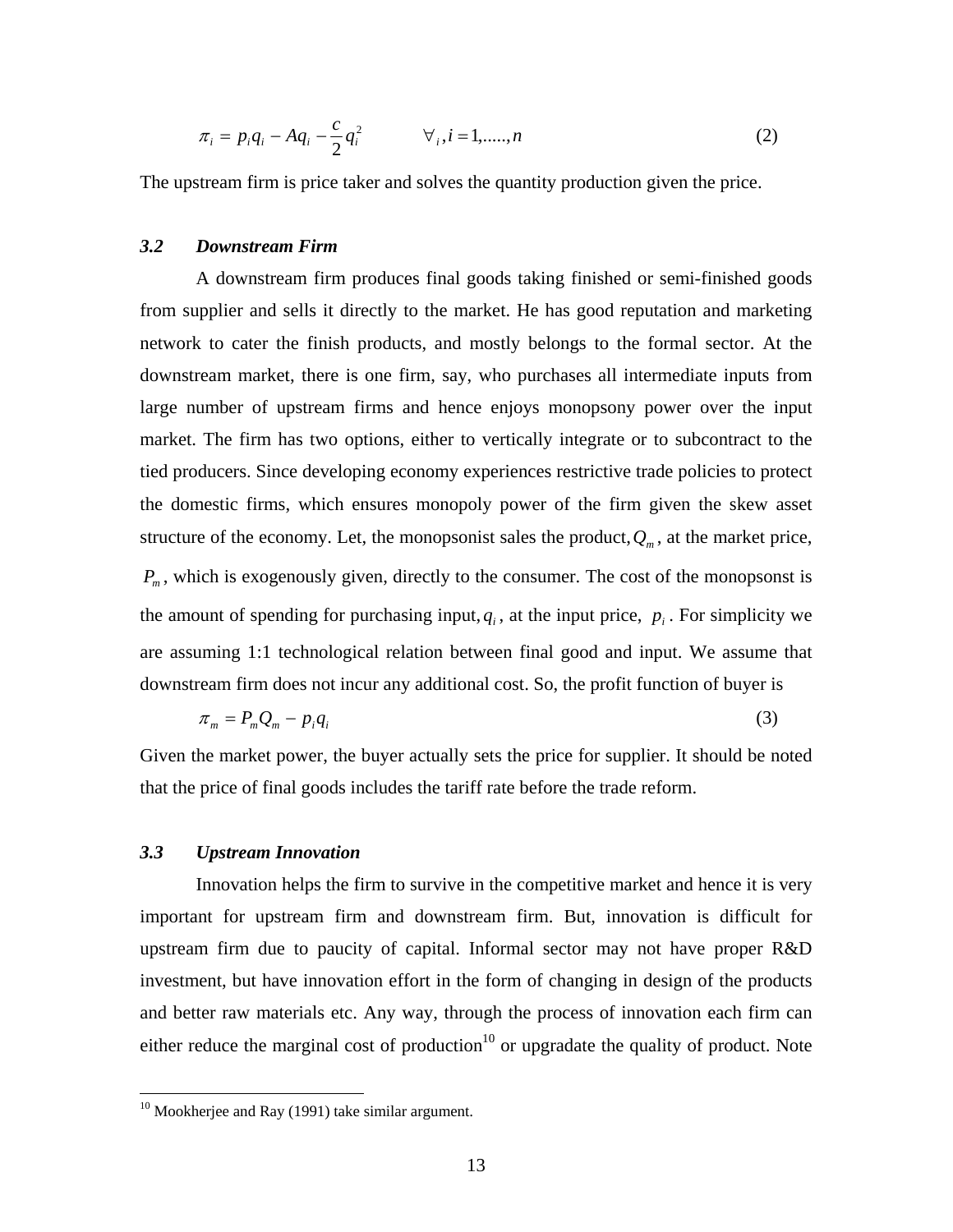that only upstream firm innovate and buyer can take the advantage from upstream innovation exercising monopsony power. To make it simple, we concentrate only cost reducing effect of innovation. However, we can relate the quality upgradation through innovation in terms of cost reduction. Each upstream firm can reduce its marginal costs through process innovation. Let us take the cost function of upstream firm is convex and given by

$$
C(q_i) = (A - x_i)q_i + \frac{c}{2}q_i^2, \qquad \forall_i, i = 1, \dots, n
$$
 (4)

where  $A > 0$ ,  $c > 0$  are exogenous parameters and  $x_i$  is the reduction of marginal costs due to its innovation effort. Increasing marginal costs of production ensure that firms in the upstream market can earn a producer surplus to cover fixed costs. Standard literature suggests that the cost of innovation is also convex and can be written by:

$$
F(x_i) = \frac{\gamma}{2} x_i^2,
$$
  $\forall i, i = 1, \dots, n$  (5)

Where  $\gamma > 0$  is an exogenous parameter.

While monopsonistic power could reduce the upstream price, we examine the decision between integration and non-integration, and his rationale behind the financing innovation effort to the upstream tied firms. Given this simple framework, we can write simple lemmas.

*Lemma I: (i) In absence any integrating cost, vertical integration always would be first best solution,*  $\pi_{I} > \pi_{NI}$ *, (ii) If integration cost, say,*  $Z > (\pi_{I} - \pi_{NI})$ *, non-integration be preferable.* 

We start with no innovation effort of upstream firm and equilibrium transaction between buyer and supplier can be solved by two stages game. In first stage, given the final good prices monopsony solves the input price for maximum profit. In second stage, given the input price supplier solves the equilibrium quantity of supply. We solve the game by backward induction method. In backward induction game, at first, upstream firm derive the quantity of supply at give input price.

$$
\max_{q_i} \pi_i = p_i q_i - A q_i - \frac{c}{2} q_i^2 \tag{6}
$$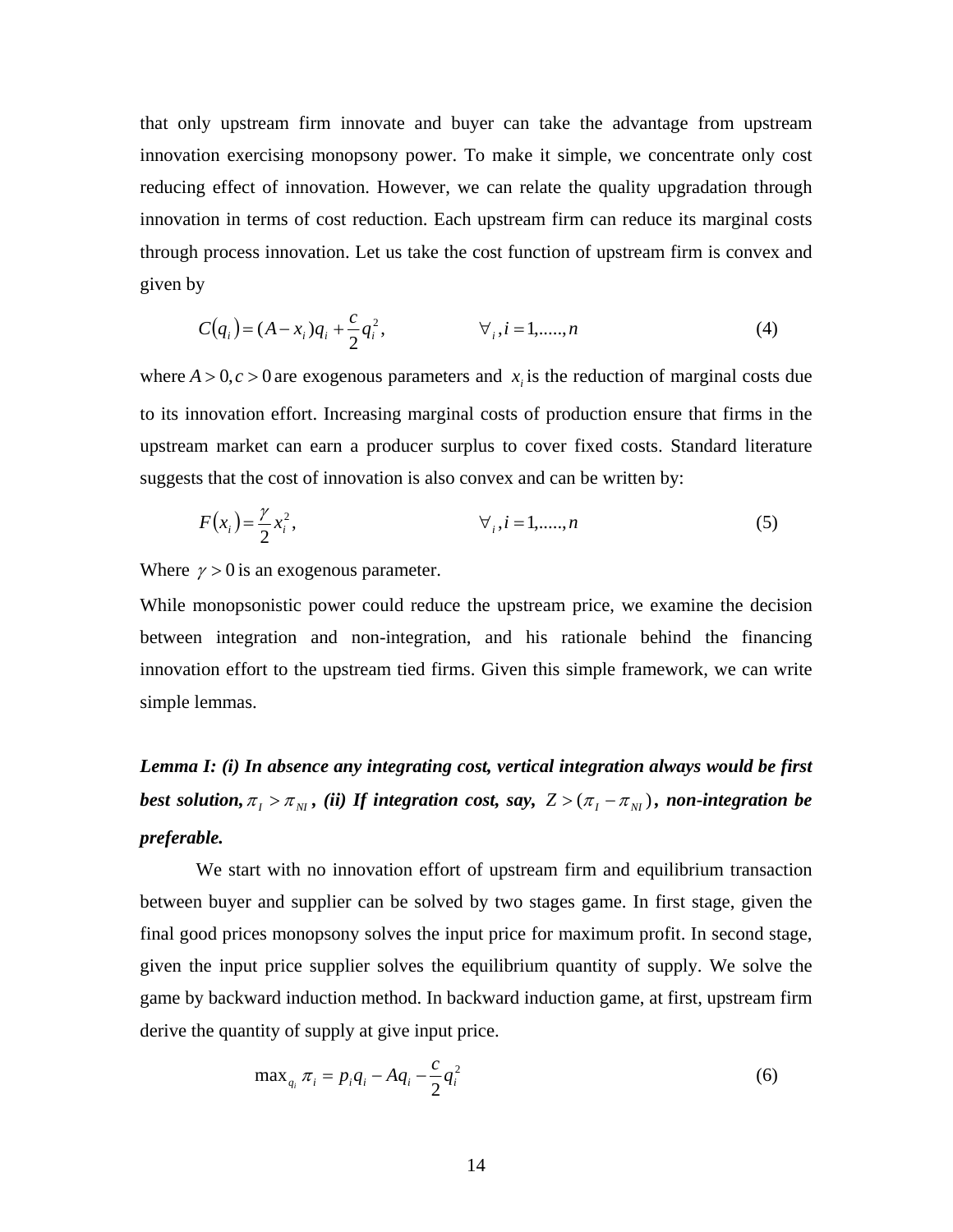Given  $p_i$ , the equilibrium output quantities with be solved from  $(6)$ ,

$$
q_i = \frac{p_i - A}{c}, \qquad q_i = q_i(p_i), \quad q_i^{p_i} > 0 \tag{7}
$$

Note that the equilibrium production at the upstream market depends positively on the price of the intermediate goods. Now the equilibrium input price is determined by the buyer, by solving the monopsonist profit, given  $P_m$ .

$$
\max_{p_i} \pi_m = (P_m - p_i)q_i \tag{8}
$$

$$
p_i^* = \frac{1}{2}(P_m + A), \qquad p_i = p_i(P_m), \quad p_i^{P_m} > 0 \tag{9}
$$

Note that input price is positively related to final good price and it is half of final price as  $A \rightarrow 0$ .

Substituting (9) into (7), we get

$$
q_i^* = \frac{P_m + A}{2c} \tag{10}
$$

Now substituting (9) and (10) into (8) and (6) for equilibrium profits for both buyer and suppliers, we get

$$
\pi_m^* = \frac{(P_m - A)^2}{4c} \tag{11}
$$

$$
\pi_i^* = \frac{(P_m - A)^2}{8c} \tag{12}
$$

The joint profit of non-integrated firms is the sum of surpluses, i.e.,

$$
\pi_{NI}^* = \frac{3(P_m - A)^2}{8c} \tag{13}
$$

It is interesting to note that both profits are dependent on the market price of final good. If they are vertically integrated, the producer decides the optimum production given the final good price, similar to (6).

$$
\max_{q_i} \pi_I = P_m q_i - A q_i - \frac{c}{2} q_i^2 \tag{14}
$$

Solving (14), we get

$$
q_I^* = \frac{(P_m - A)^2}{c} \tag{15}
$$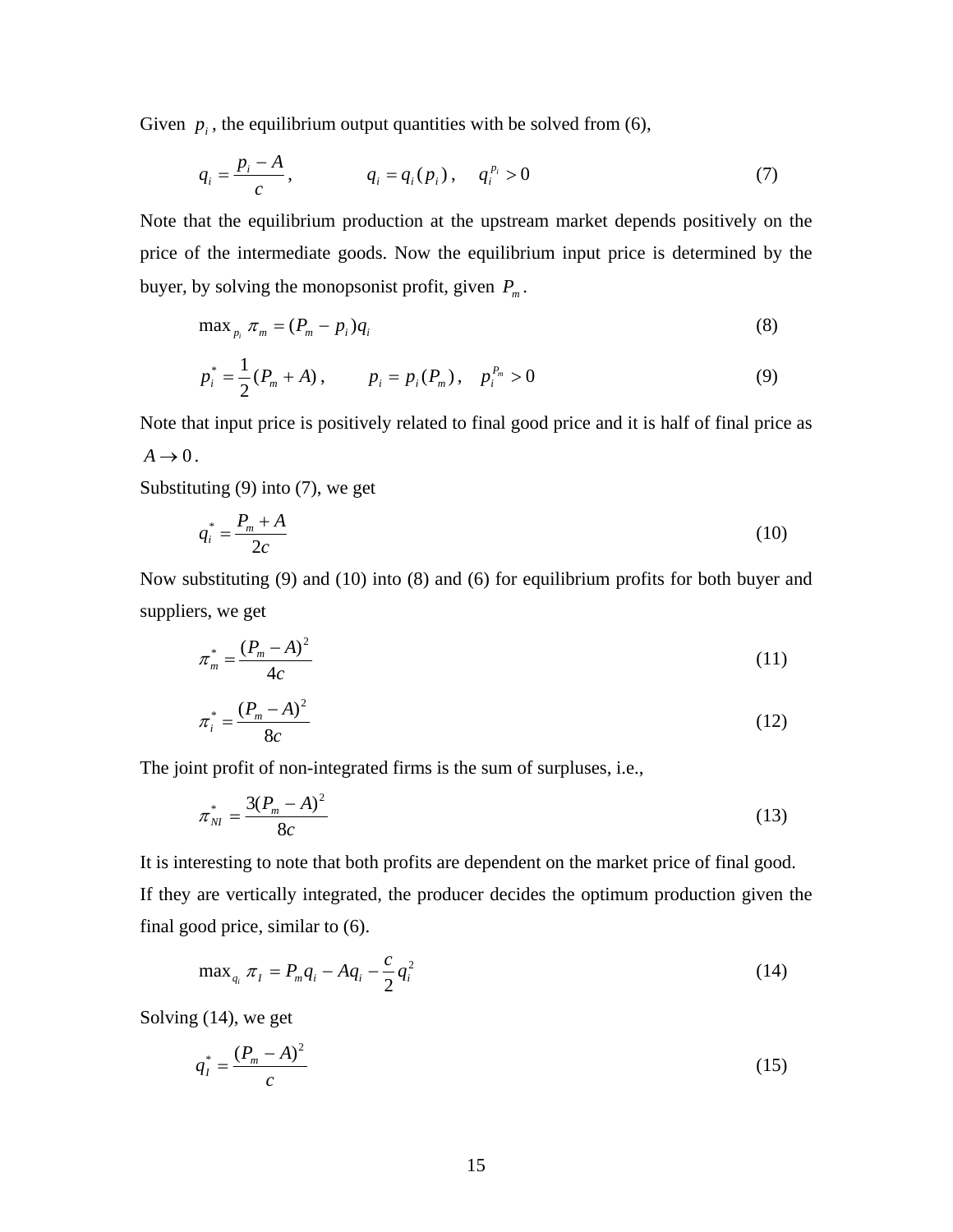$$
\pi_I^* = \frac{(P_m - A)^2}{2c} \tag{16}
$$

Comparing (13) and (16), we can write

$$
\pi_I^* - \pi_{NI}^* = \frac{(P_m - A)^2}{8c} > 0
$$

Hence, profit for integrated firm is higher than non-integration in case no integrating cost. Because, amount of supply is higher than the non-integration, i.e.,  $q_1 = 2q_i$ . So,  $\pi_i^*$  is the

'first best solution'.

Now if there is a cost for integration, say,

$$
z\in (\lambda,\alpha:\lambda>1,\alpha>0)
$$

There is *z*,  $z = z^* = \frac{(P_m - A)}{8c}$ 8  $z = z^* = \frac{(P_m - A)^2}{2}$  and if  $z < z^*$ , integration is preferable and integrating firm

goes for maximum possible surplus,  $\pi_I^*$ , which is the 'first best solution'.

In other words, if 
$$
z < z^*
$$
,  $\pi^*_I > \pi^*_{NI}$ 

And if  $z > z^*$ ,  $\pi_I^* < \pi_M^*$  and both firms earn  $\pi_m^*$  and  $\pi_I^*$  respectively. This is 'second best solution'.

*Lemma II: If*  $\lambda$  *and*  $\alpha$  *belongs to z, such that*  $z = \{(\lambda, s) : \lambda \geq 1, 0 \leq \alpha \leq 1\}$ *, and if*  $\alpha \rightarrow 0$  and  $\lambda > 1$ , then  $\pi_I^*(\lambda) < \pi_m^*$ , i.e., non-integration dominates.

One could understand that integration and non-integration has costs to the firm. For quality output within the firm, it incurs a cost, 'governance cost'  $(\lambda > 1)$ . On the other hand, firms face a cost for hold-up problem arising out of 'incompleteness of contract' between specific buyer-supplier relationship  $(\alpha > 0)$ . As long as these 'governance cost' are unrelated to specificity of input, integration dominates market transaction at high level of specificity and low level of governance cost, and the market transactions dominate integration at low level input specificity and high level of governance cost.

If the specialized input is of high quality, final good production generates sales revenues equal to  $R(q_i)$ , where  $q_i$  refers to the amount of high quality intermediate input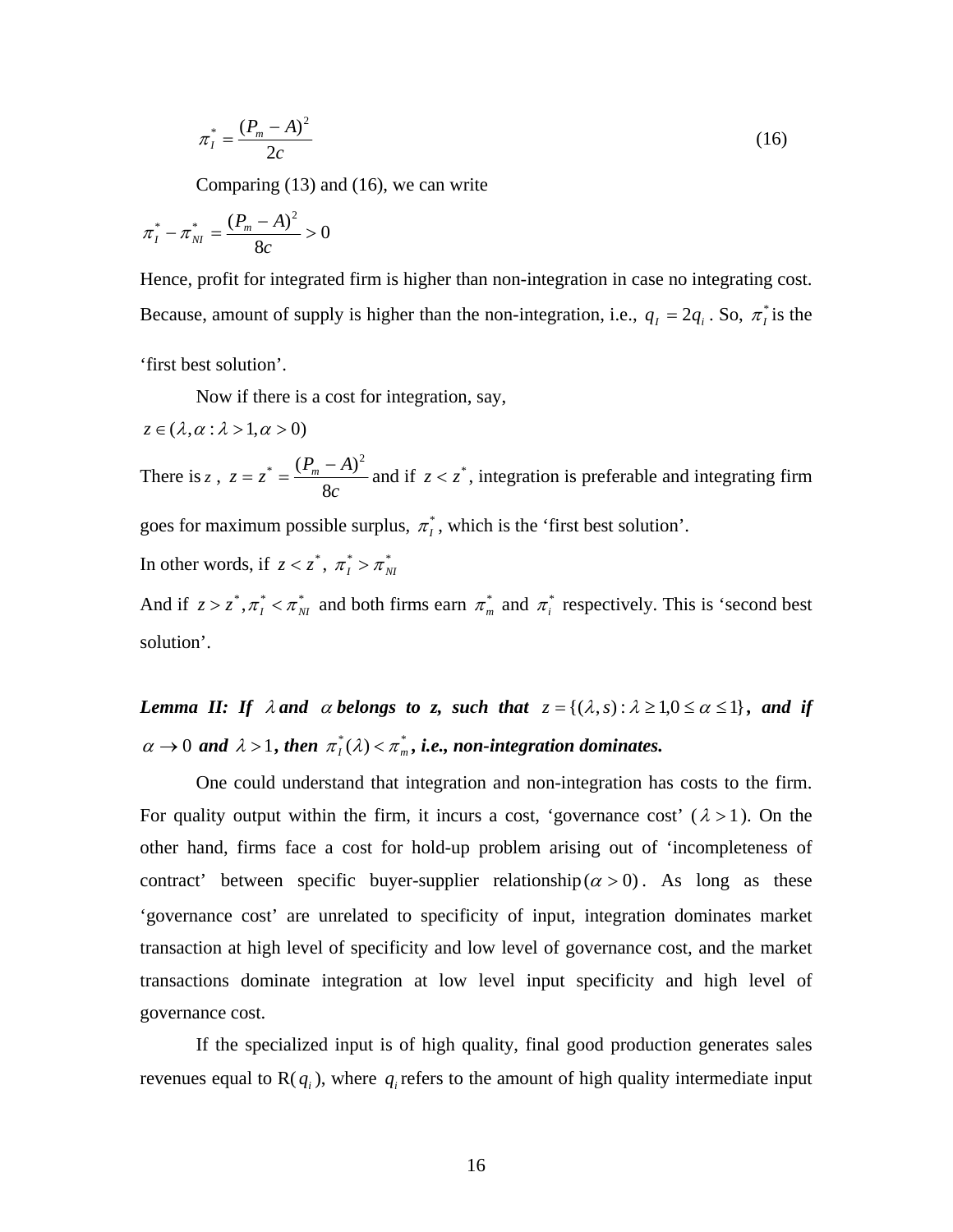used in the production. If the input is of low quality, sale revenues are zero. The buyer has two options for obtaining intermediate inputs. It can either manufacture then in-house at a marginal cost of  $\lambda > 1$  or obtain from suppliers. For better quality,  $q_i$ , the governance cost,  $\lambda$ , would be higher. Then, the net profit for integrating firm is

$$
\max_{q_i} \pi(\lambda) = R(q_i) - \lambda c(q_i) \tag{17}
$$

Now the profit maximize conditions is

$$
R'(q_i) = \lambda c'(q_i)
$$

Note that, the larger  $\lambda$  i.e., larger governance costs, the lower  $q_i$ .

Moreover, using envelope theorem, from (17)

$$
\frac{d\pi(\lambda)}{d\lambda} = -c(q_i) < 0\tag{18}
$$

Hence, net profit under integrating firm is decreasing in  $\lambda$ .

Now, substituting (1) into (17),  $q_i$  can be derived as

$$
\text{or } q_i^{\lambda} = \frac{P_m - \lambda A}{\lambda c} \tag{19}
$$

Note that higher be the  $\lambda$ , lower be the  $q_i^{\lambda}$ . As  $\lambda \rightarrow 1$ ,  $q_i^{\lambda} \rightarrow q_i^*$ , (15) and (19) are identical, i.e., first best output. It means that output under integrating firm is same to the firm under no cost as  $\lambda \rightarrow 1$ .

Substituting (19) and (2) into (17), we get

$$
\pi^*(\lambda) = \frac{(P_m - \lambda A)^2}{2\lambda c} \tag{20}
$$

Now,  $\pi_{\lambda} = \pi_{\lambda}(P_m, \lambda)$  where,  $\pi_{\lambda}^{P_m} > 0$  and  $\pi_{\lambda}^{\lambda} < 0$ .

Note that, as  $\lambda \to 1$ , (16) and (20) tends to be identical, i.e.,  $\pi^*(\lambda) \to \pi^*_1$ , which is 'first best solution'. However, if  $\lambda > 1$ , there is a threshold  $\lambda^*$ , for which  $\pi^*(\lambda^*) = \pi^*_{m}$ , firm prefers to integrate until second best solution reaches. In other words, if  $\lambda > \lambda^*$ , then  $\pi^*(\lambda^*) < \pi_m^*$  and non-integration dominates

*Lemma III: If*  $\lambda$  *and*  $\alpha$  *belongs to z, such that*  $z = \{(\lambda, s) : \lambda \geq 1, 0 \leq \alpha \leq 1\}$ *, and if*  $\lambda \rightarrow 1$ *and*  $\alpha > 0$ , then  $\pi_m^* > \pi(\alpha)$ , i.e., integration dominates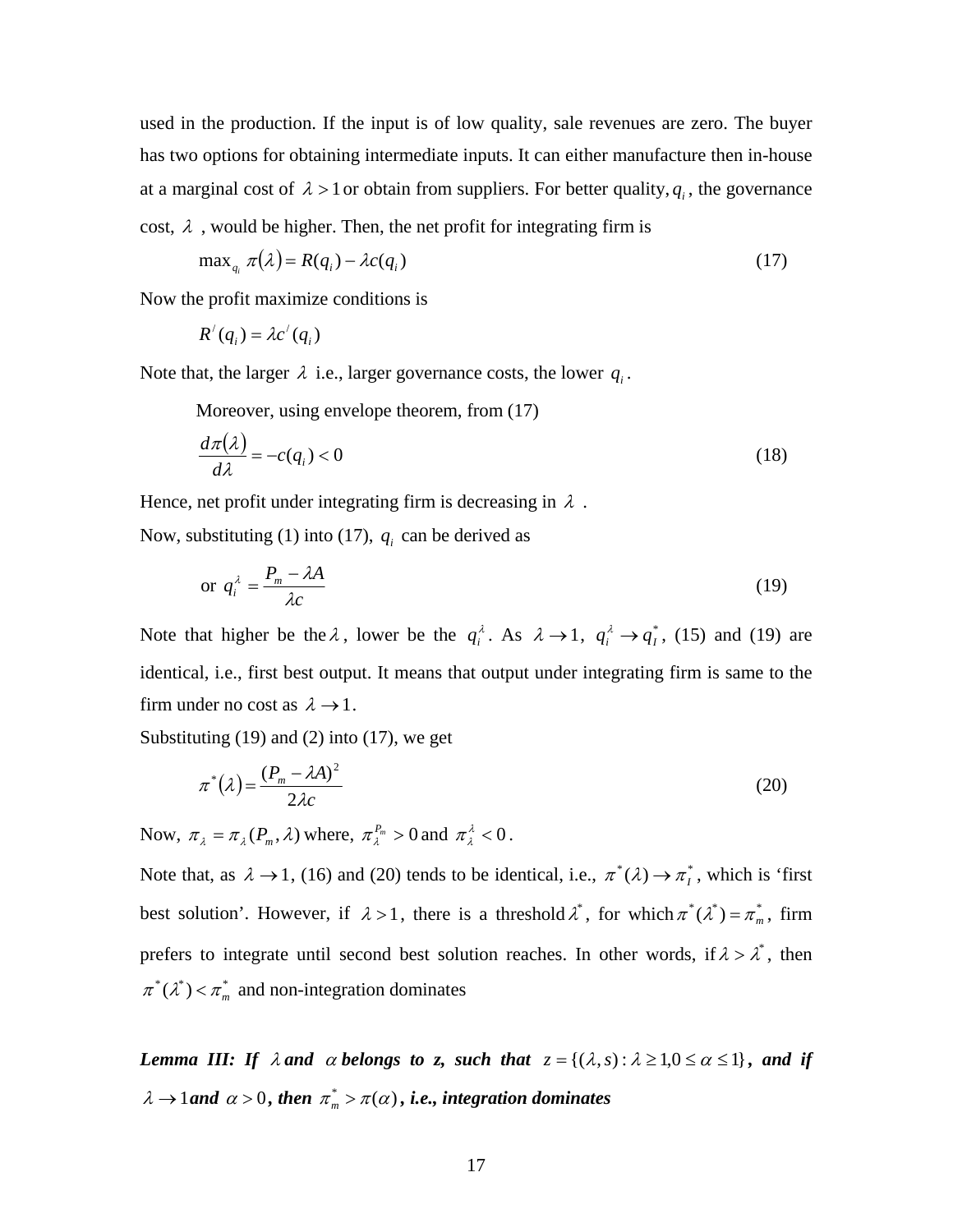Economic actors are 'self-interest seeking with guile' (Williamson, 1985). The fact that agents are opportunistic is a necessary condition for incompleteness of contracts to lead to inefficiencies. If agents could credibly pledge at the outset to execute the contract efficiently, then although the contract would have gaps, renegotiation would always occur in joint profit maximizing manner. Since certain assets are relationship specific, in the sense that the value of these assets is high inside a particular relationship than outside of it. It implies that parties cannot costlessly switch to alternative trading partners and are particularly locked in a bilateral relationship. In this situation, agents incur certain costs for asset specificity.

Let the intermediate input is specialized and specific to the final good producer. If the contractual relationship between input supplier and final producer breaks down, the supplier would have access to a technology for converting that input into a final output, but in that case sales revenue would be

$$
(1-\alpha)R(q_i) < R(q_i) \quad \alpha > 0
$$

The higher is  $\alpha$ , the higher the degree of specificity in the model. The contract is incomplete, because they are unable to write an ex-ante enforceable contract specifying the purchase of a specialized intermediate input of a particular quality for a certain price. In addition, the parties cannot sign contracts contingent on the volume of sales revenue obtained when the final good is sold. Self-interested input supplier always goes for low quality, and charges additional margin for better quality supply. If input supplier realize that the final producer receives additional revenue,  $\frac{\alpha}{2}R(q_i)$  due to his input specificity, the supplier solve the maximum profit keeping at least half of additional revenue before the bargaining. The supplier solve net profit as

$$
\pi_i(\alpha) = p_i q_i - c(q_i) - \frac{\alpha}{2} R(q_i)
$$
\n(21)

Since supplier believe that the additional revenue is derived his input specificity, then (21) can be rewritten as

$$
\max_{q_i} \pi_i(\alpha) = (1 - \frac{\alpha}{2}) p_i q_i - c(q_i)
$$
\n(22)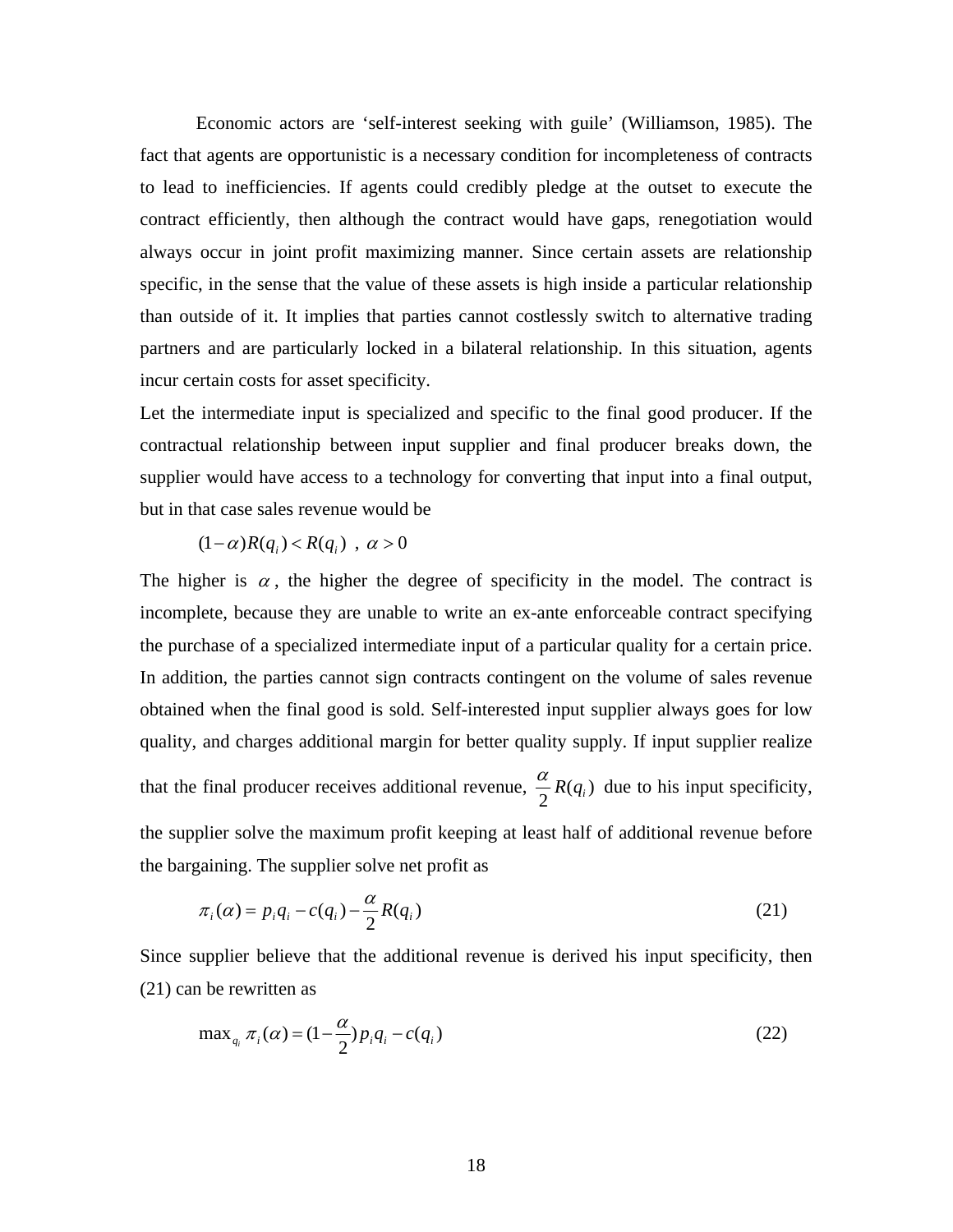In two-stage game, at first supplier solves  $q_i$  given  $P_m$  and then buyer solves  $p_i$  given  $q_i$ . Finally, we get

$$
p_i(\alpha) = \frac{(1 - \frac{\alpha}{2})P_m + A}{2(1 - \frac{\alpha}{2})}
$$
\n(23)

and  $q_i(\alpha)$ *c*  $q_i(\alpha) = \frac{(1-\frac{\alpha}{2})P_m - A}{2}$  $\frac{i}{2}$   $\frac{a}{2}$  $=\frac{(1-\frac{\alpha}{2})P_m-}{P_m}$ α  $\alpha = \frac{2}{\alpha}$  (24)

Substituting  $(23)$  and  $(24)$  into  $(22)$ , we get

$$
\pi_i(\alpha) = \frac{((1 - \frac{\alpha}{2})P_m - A)^2}{8c}
$$
\n(25)

The surplus of buyer can be derived as

$$
\pi_m(\alpha) = \frac{((1 - \frac{\alpha}{2})P_m - A)^2}{4c(1 - \frac{\alpha}{2})}
$$
\n(26)

Note that if  $\alpha \to 0$ , then all  $p_i, q_i, \pi_i$  and  $\pi_m$  tend to be identical as under no cost nonintegration situation, i.e., 'second best solution'. Due to input specificity, upstream firm supply less output, i.e., as  $\alpha > 0$ ,  $q_i(\alpha) < q_i^*$ 

In other words, as  $\alpha \to 0$ , then  $q_i(\alpha) \to q_i^*$ , and consequently  $p_i(\alpha) \to p_i^*, \pi_i(\alpha) \to \pi_i^*, \pi_m(\alpha) \to \pi_m^*.$ Note that,  $\pi_m = \pi_m(p_m, \alpha)$  where,  $\pi_m^{P_m} > 0$  and  $\pi_m^{\alpha} < 0$ .

If  $\alpha > 0$ ,  $\pi_m(\alpha) < \pi_m^*$ , integration dominates.

Now if  $\alpha > 0$  and  $\lambda > 1$ , then there should a threshold  $\alpha^*$ , for which  $\pi_m(\alpha^*) = \pi_m(\lambda^*)$ . Given  $\lambda^*$ , if  $\pi_m(\alpha) < \pi_m(\lambda^*)$ , then integration still dominates

*Proposition I: If*  $\lambda$  *and*  $\alpha$  *belongs to z, such that*  $z = \{(\lambda, s) : \lambda \geq 1, 0 \leq \alpha \leq 1\}$ *, and if*  $\alpha \rightarrow 0$  and  $\lambda > 1$ , then tariff reduction increases the incentive to non-integrate. Then the threshold limit is  $\widetilde{\lambda}$  , where  $\widetilde{\lambda} < \lambda^*$  for which  $\pi(\widetilde{\lambda}) < \pi(\lambda^*)$ .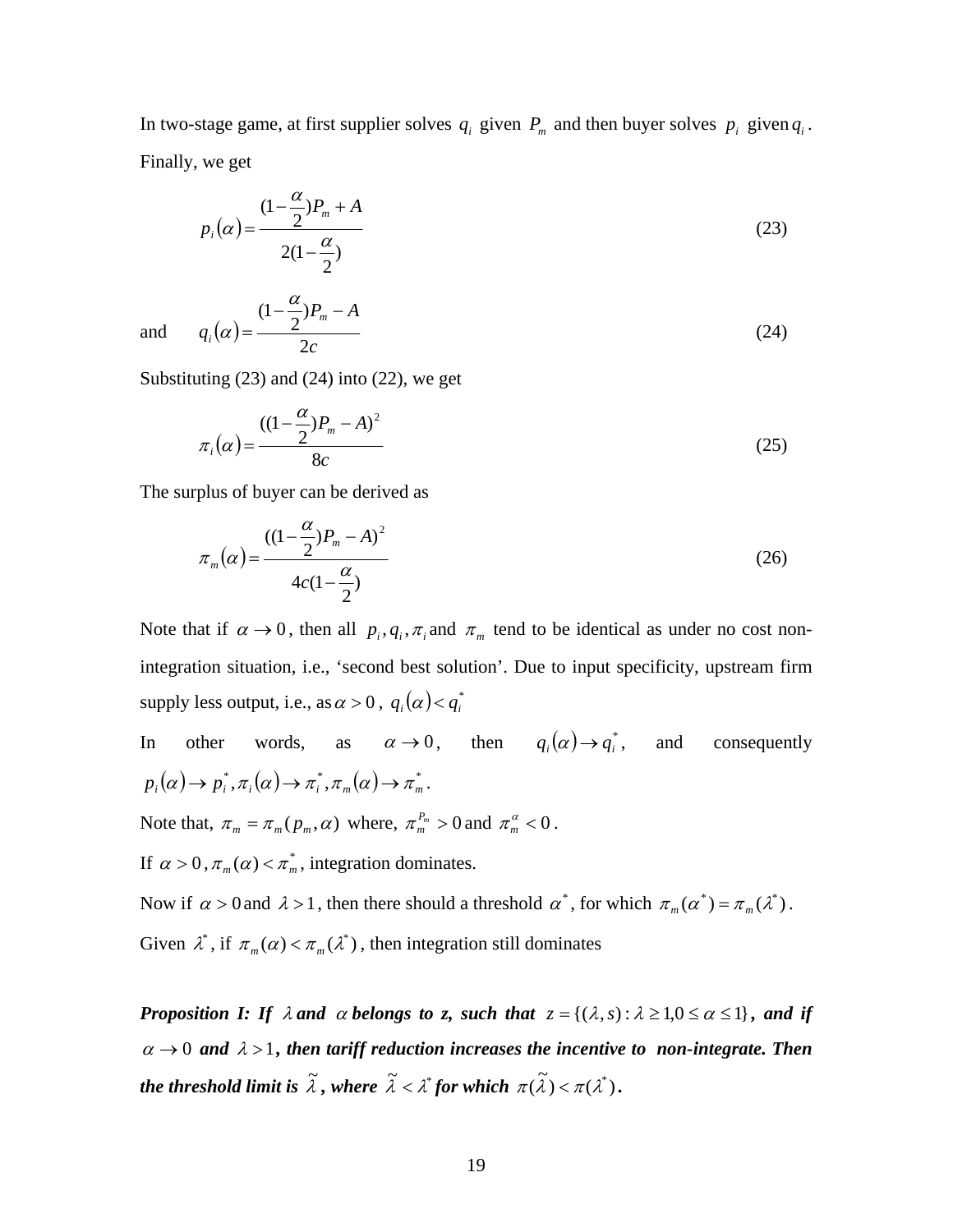In our case, one upstream firm cannot set his price for monopsony. Input specificity in the monopolistic competitive market is very law and  $\alpha \rightarrow 0$ . In that context, vertical integration and non-integration largely depends on the intensity of  $\lambda$ . Depending on  $\lambda$ , monopsonist decides how much to be manufactured in-house and how much to be subcontracted to the tied supplier and his threshold limit is  $\pi_{m}^{*}$  (i.e., second best solution).

Given a tariff rate, the downstream firm set market price  $(P_m)$  for the final product which is marginally higher than the actual price  $(P_m^0)$ , i.e.,  $(P_m > P_m^0)$ . So when the tariff rate has been reduced as a policy of trade reform, market price tends to be actual price. Let t be the tariff rate to the value addition of the final product. Then, the monopsonist's profit function is

$$
\pi_m = P_m Q_m - p_i q_i \tag{27}
$$

Where  $P_m = (1 + t) P_m^0$ 

If 
$$
t > 0
$$
,  $P_m > P_m^0$   
As  $t \to 0$ ,  $P_m \to P_m^0$ 

As  $P_m$  falls, both 'first best profit' limit for integration and 'second best profit' limit for non-integration diminish. But, as  $P_m$  falls,  $\pi(\lambda^*)$  diminish faster than  $\pi_m$ , if  $\lambda^*$  is sufficiently large (i.e., approaches to 1.5 and more). So, the firm should readjust  $\lambda$ cutting down some in-house production. Since, given  $\lambda^*$ , integrating firm will be less profitable, it cuts down certain in-house production to equate new 'second best profit' limit for integration. In this situation, the firm decides to integrate up  $\tilde{\lambda}$ , where  $\lambda < \tilde{\lambda} < \lambda^*$ .

# *Proposition II: If*  $\alpha \rightarrow 0$ ,  $\lambda > 1$  and  $x_i > 0$  (i) upstream innovation is directly related to *input price, and (ii) input price is further directly related to final goods price*

Let us assume that buyer faces high transaction cost in the form of bureaucratic and governance cost, but cost for input specificity is negligible, and purchases input from upstream market at the price determined by the bargaining power of the buyer-seller.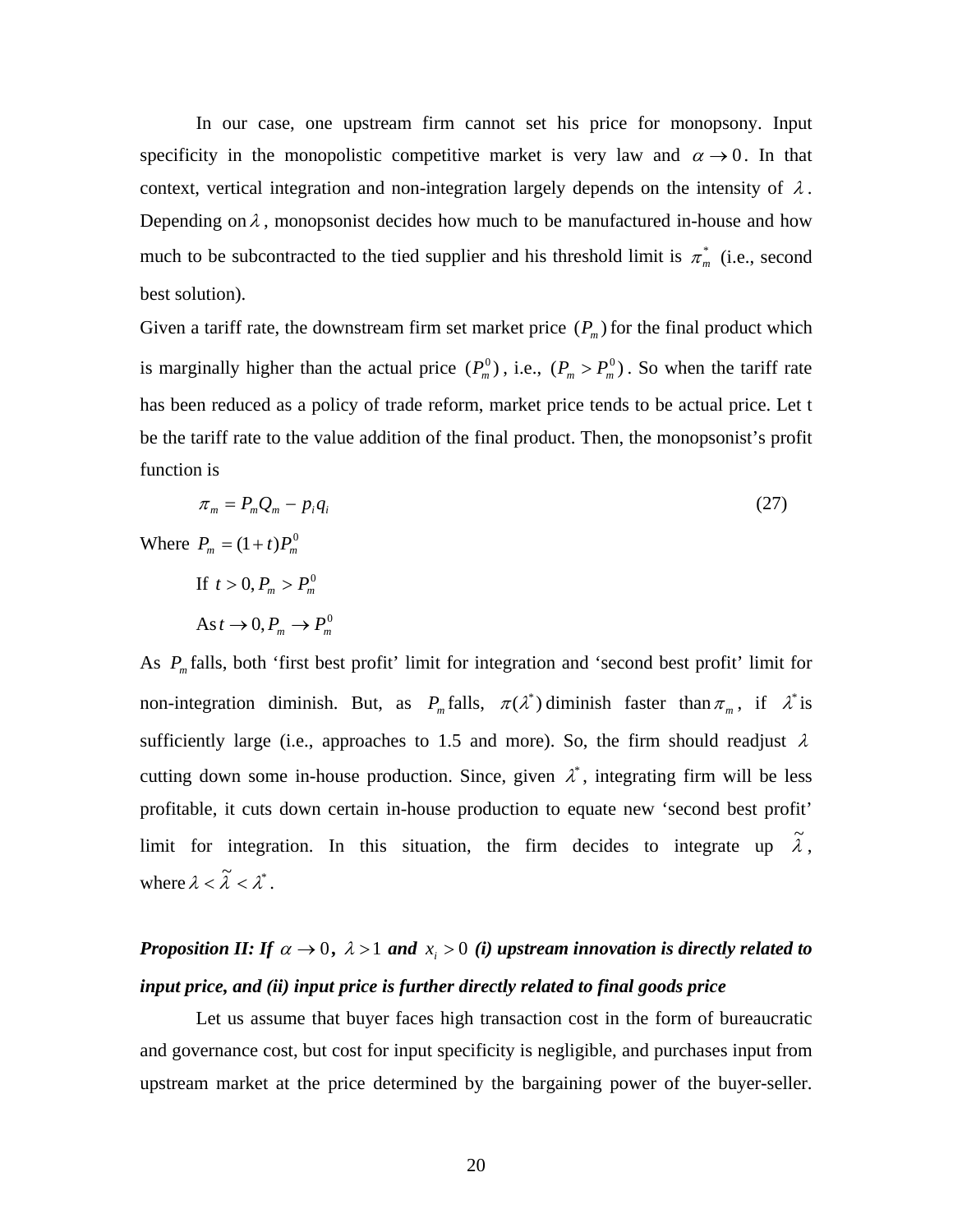Here we introduce the innovation effort of upstream firm into the system. Given an input price, the firm solves equilibrium innovation effort and sells the intermediate goods as an independent seller. In the first stage the downstream monoposonist and upstream supplier act simultaneously. In particular, the monopsonist sets input price,  $p_i$ , and upstream firm determines the innovation cost,  $x_i$ . In this situation, monopsonomist does not offer any price higher than competitive one, and does not consider effect of upstream innovation own surplus. In second stage, the upstream firm determines the profit maximizing output quantities. Using standard backward induction method eventually, the market could be solved by two stage game. With the cost of innovation effort, the *i*-th upstream profit function can be written as

$$
\pi_i = p_i q_i - (A - x_i) q_i - \frac{c}{2} q_i^2 - \frac{\gamma}{2} x_i^2 \qquad \forall i, i = 1, \dots, n
$$
 (28)

Given the level of innovation efforts,  $x_i$ , and the price,  $p_i$ , the equilibrium output quantities with be solved from (28),

$$
q_i = \frac{p_i - A + x_i}{c}, \qquad \forall i, i = 1, \dots, n
$$
 (29)

It is noticeable that the equilibrium production at the upstream market not only positively depends on the price of the intermediate goods but also the level of innovation efforts, i.e.,  $q_i = q_i(p_i, x_i)$ ,  $q_i^{p_i} > 0, q_i^{x_i} > 0$ .

Now, the equilibrium price is determined by the monopsony solving the monopsonist profit.

$$
\pi_m = (P_m - p_i)q_i \qquad \forall_i, i = 1, \dots, n
$$
\n(30)

Given  $x_i$  and  $P_m$ , one can solve  $p_i$ 

$$
p_i^*(x_i) = \frac{1}{2}(P_m + A - x_i), \ \forall i, i = 1, \dots, n
$$
\n
$$
p_i = p_i(P_m), \quad p_i^{P_m} > 0
$$
\n(31)

The equation (31) suggests the input price  $(p_i)$  depends on monopsonost's final price  $(P_m)$  and the cost parameter (*A*). Now, given the input price, *i*-th supplier derives the optimum innovation efforts solving (28).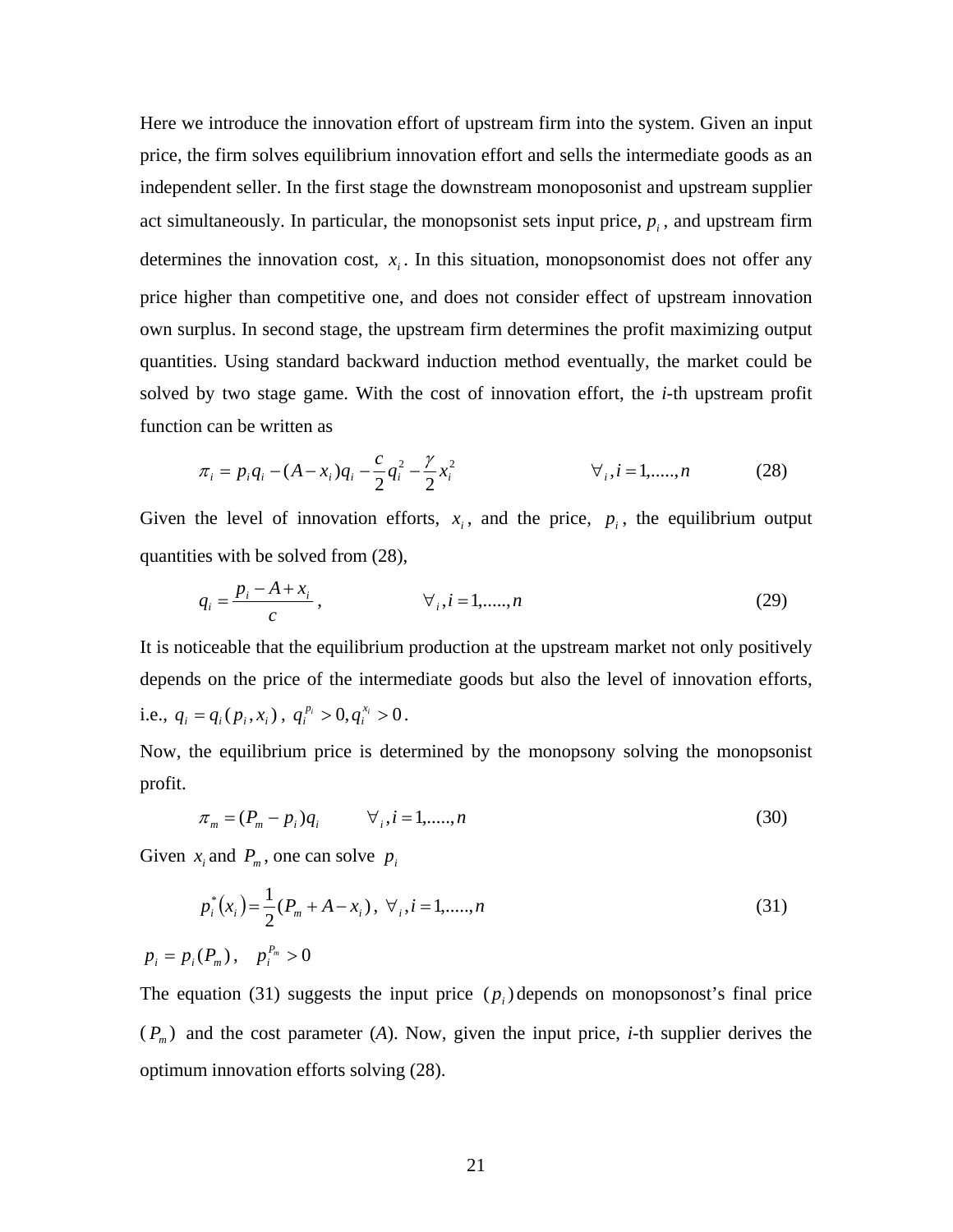$$
x_i = \frac{p_i - A}{c\gamma - 1} \qquad \forall i, i = 1, \dots, n
$$
 (32)

The equilibrium innovation effort depends on the price of the intermediate goods, if  $c\gamma > 1$  (we assume this restriction throughout this paper). Note that innovation effort of upstream firm is positively related to input price, i.e.,  $x_i = x_i(p_i)$ ,  $x_i^{p_i} > 0$ . Now, substituting (32) into (31), we can solve the optimum innovation effort, i.e.

$$
x_i^* = \frac{P_m - A}{2c\gamma - 1} \tag{33}
$$

Since, the innovation effort of upstream firm demands on input price, and further input price depends on final price received by the monoposonist. Hence,  $x_i$  monotonically depends on  $P_m$ . Substituting (33) into (32) and then into (29), optimum output supply by the upstream firm can be solved, i.e.,

$$
q_i^* = \frac{\gamma (P_m - A)}{(2c\gamma - 1)}\tag{34}
$$

Figure 1 clearly described the equilibrium condition of buyer and seller. Due to innovation effort of upstream firm input market equilibrium shifts from *F*′ to *F* and optimum supply is higher compared the case of no innovation effort.

# *Proposition II1 (Independent and Competitive Situation): Under competitive and independent situation, (i) tariff cut leads to reduction of upstream innovation efforts, and (ii) it further reduces profits of both buyer and supplier.*

If both buyer and seller act independently, as an impact of tariff buyer receives lower final price by the amount of tariff reduction, and having monopsony power over the upstream market the buyer essentially reduces the upstream prices to shift down the burden of tariff cut. The monoposonist exploit its market power by reducing input purchases and lowering the input price respectively. Equation (31) suggests that the monopsonist reduces input price at least 50% of the price fall of final goods. If the price of final goods fallen from  $P_m$  to  $P_m^0$ , the equilibrium input price is  $p_i^0$ , where  $p_i^0 < p_i^*$ . The decline of supplier price pushes down the innovation effort. Let  $x_i^0$  is the equilibrium innovation effort after tariff cut,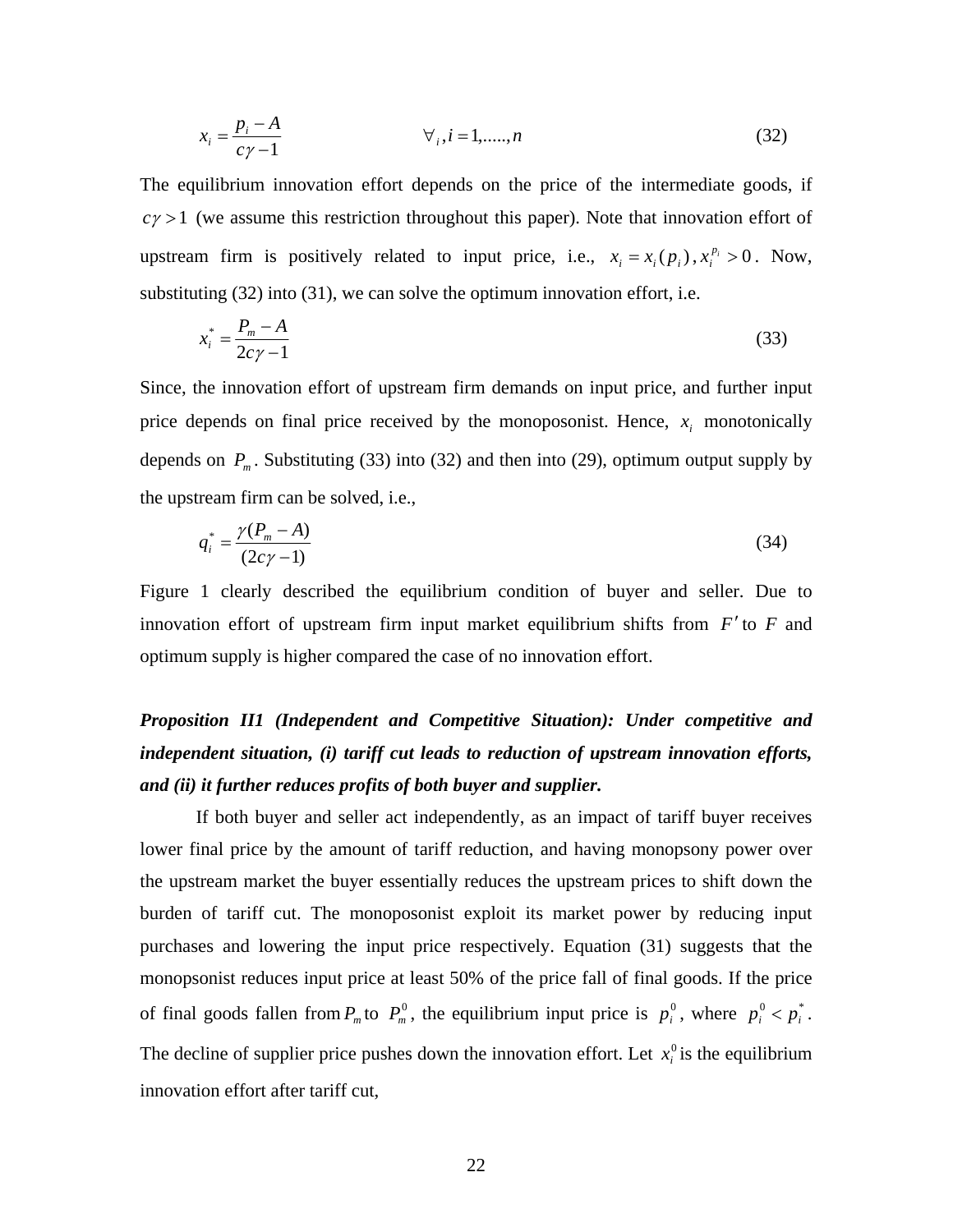$$
\overline{x}_i^0 = \frac{P_m^o - A}{2c\gamma - 1} \tag{35}
$$

Comparing (33) and (35), we get  $x_i^0 < x_i^*$ . The optimum input supply is

$$
\overline{q}_i^0 = \frac{\gamma (P_m - A)}{(2c\gamma - 1)}\tag{36}
$$

Where  $\overline{q}_i^0 < q_i^*$ . Essentially the surplus of both buyer and seller diminish due to fall of price and quantity sale respectively during post tariff cut period. Moreover, both surpluses further fall due to reduction of innovation effort. Substituting (36), (25) and (31) into (28), we get the surplus of the upstream firm, i.e.,

$$
\overline{\pi}_{i}^{0} = \frac{\gamma (P_{m}^{0} - A)^{2} (c\gamma - 1)}{2(2c\gamma - 1)^{2}}
$$
\n(37)

Similarly, substituting (36) and (31) into (30), we get the surplus of buyer, i.e.,

$$
\overline{\pi}_m^0 = \frac{2c\gamma (P_m^0 - A)^2}{(2c\gamma - 1)^2}
$$
\n(38)

*Proposition IV (Price Commitment Situation): Commitment for higher input price, i.e.,*  0  $p_i^C > p_i^0$ , it leads to (i) higher innovation efforts of upstream firm, i.e.,  $\bar{x}_i^C > \bar{x}_i^0$  $\overline{x}_i^C > \overline{x}_i^0$ , and *(ii) higher profit for both buyer and supplier i.e.,*  $\overline{\pi}^C_i > \overline{\pi}^0_i$  and  $\overline{\pi}^C_m > \overline{\pi}^0_m$ , compared to *independent and competitive case.* 

In the previous case, monopsonist does not consider the feedback effect of squeezing upstream innovation on own profit exercising power over upstream price setting at its marginal cost (perfect competitive price). Looking at the squeezing profit, even a power buyer realize and may be willing to set higher input price for the sake of higher innovation effort of supplier. Since monopsonist is also price taker, he cannot influence the final price after tariff cut. Now, if the monopsonist commits higher price than competitive case, the innovation decisions of upstream firm rises.

The whole process could be solved by three stages game. In first stage, buyer announces higher input price,  $p_i^C$  (where,  $p_i^C > p_i^0$ ) in anticipation for higher optimal upstream innovation effort. In second stage, suppler solves the innovation efforts as given by (31). Finally upstream firm solves the amount of quantity to be supplied optimally as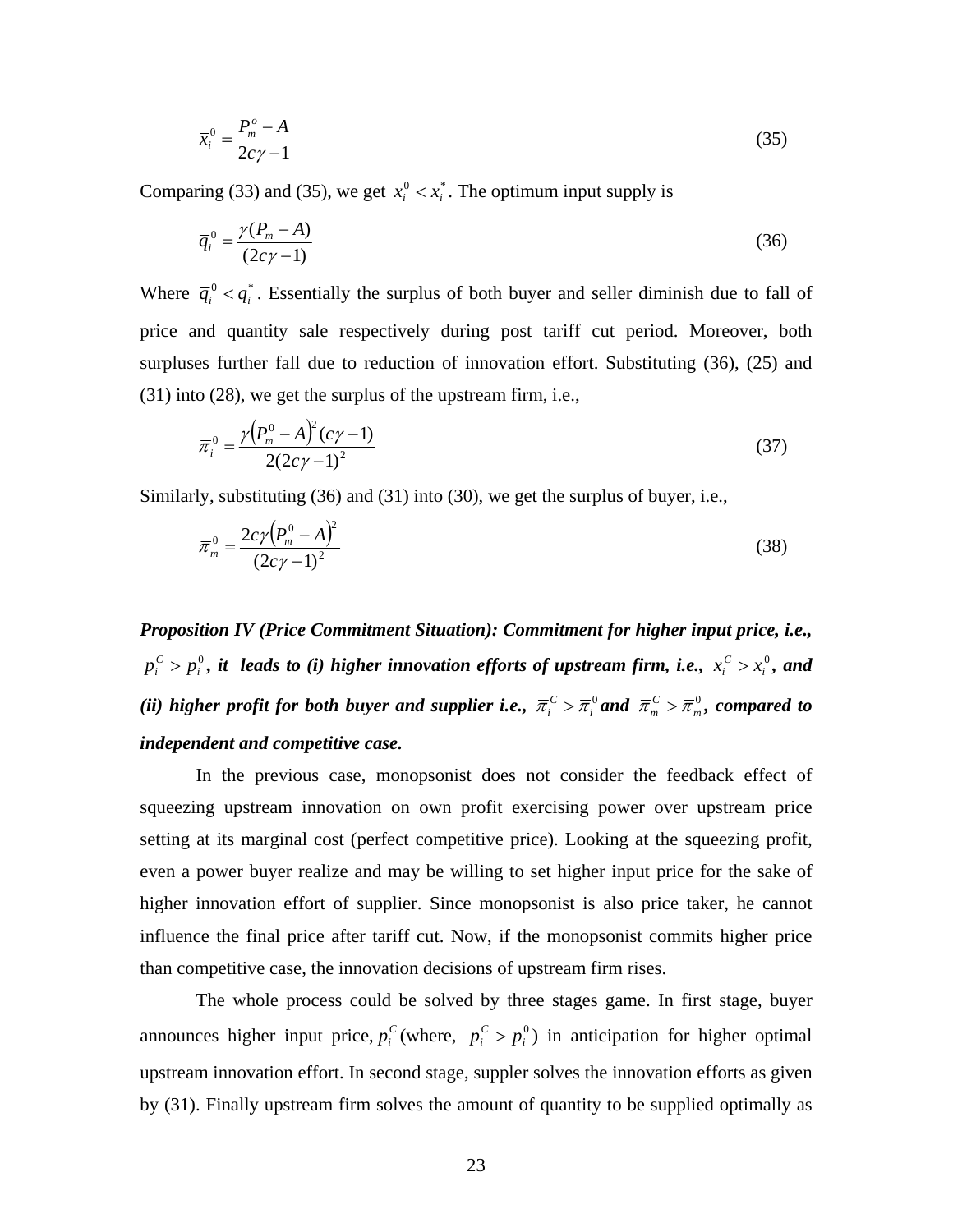given by (29). Substituting optimal innovation effort, given by (31), into (29), we solve supplier's output.

$$
q_i^C(p_i) = \frac{\gamma(p_i - A)}{c\gamma - 1} \tag{39}
$$

Given  $q_i^C$ , the buyer solve the optimal price to be set for supplier.

$$
\pi_m = (P_m - p_i)q_i^C \tag{40}
$$

Substituting (39) into (40) and differentiating with respect to  $p_i$ , we get

$$
p_i^C = \frac{1}{2}(P_m^0 + A)
$$
 (41)

Comparing (31) and (41), one can see the higher price paid to supplier under commitment, which do not account for marginal cost of supplier innovation effort,  $p_i^C > p_i^0$ . Receiving higher price, the quantity supply is higher than the previous one. Substituting (41) into (40), we get

$$
\overline{q}_i^c = \frac{\gamma(P_m^0 - A)}{2(c\gamma - 1)}\tag{42}
$$

Comparing (36) and (42),  $\overline{q}_i^c > \overline{q}_i^0$ 

The higher input price raises the incentive for the innovation of supplier. We can solve optimal innovation effort by substituting (41) into (33):

$$
\bar{x}_i^c = \frac{P_m^0 - A}{2(c\gamma - 1)}
$$
\n(43)

Comparing (33) and (42), one could see that  $\bar{x}_i^C > \bar{x}_i^0$  $\overline{x}_i^C > \overline{x}_i^0$ .

Combining higher input price and higher innovation effort result to the higher surplus of upstream firm. Substituting (43), (42) and (39) into (28), we get

$$
\overline{\pi}_{i}^{C} = \frac{\gamma (P_{m}^{0} - A)^{2}}{8(c\gamma - 1)}
$$
\n(44)

Comparing (37) and (44), we find that  $\overline{\pi}_i^C > \overline{\pi}_i^0$ .

Most important for monopsonist is to compare his surplus before and after price commitment to the upstream firm. Substituting (41) and (42) into (40), we get

$$
\overline{\pi}_m^P = \frac{\gamma (P_m^0 - A)^2}{4(c\gamma - 1)}
$$
\n(45)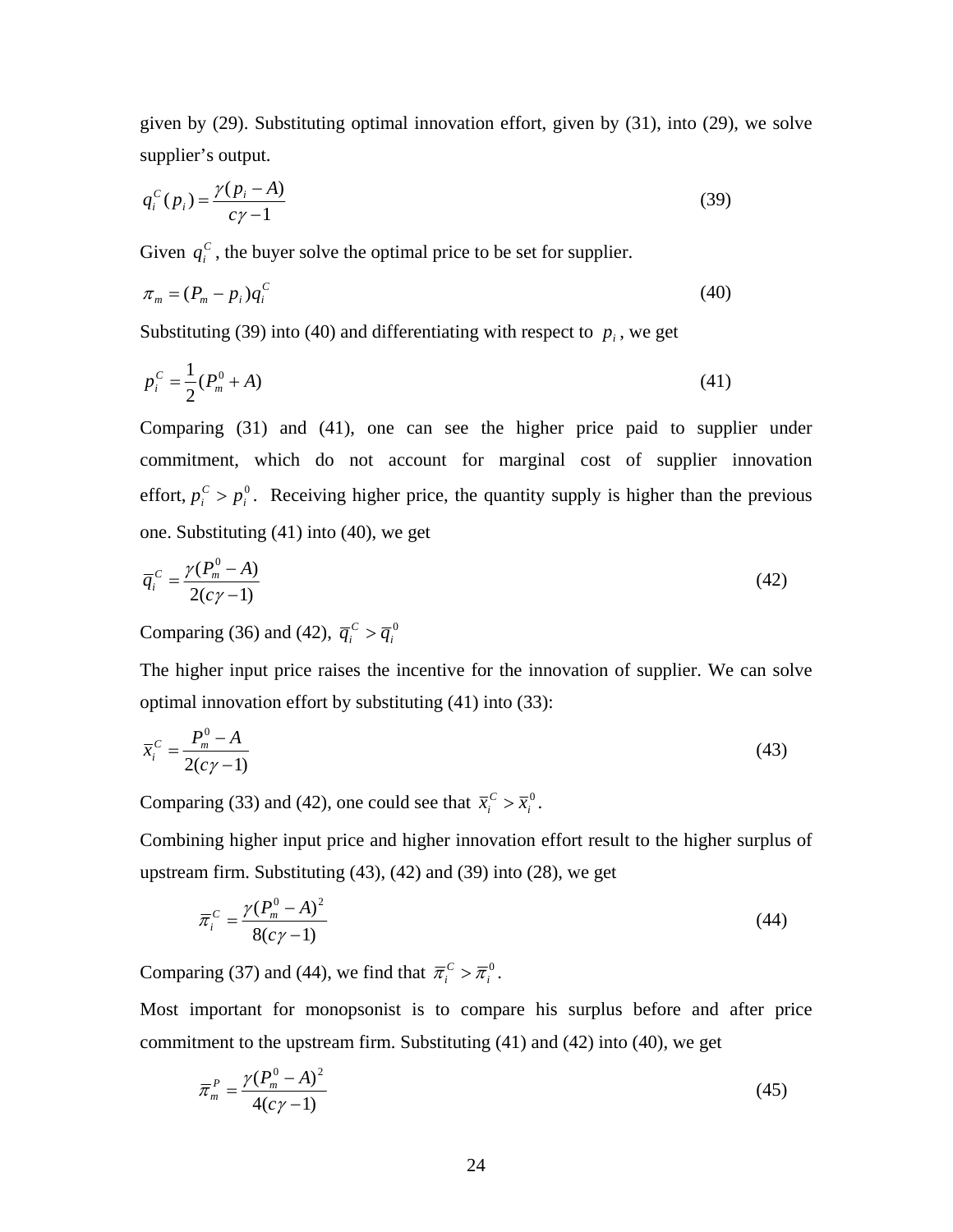Comparing profits between two situations, (38) and (45), we get that  $\overline{\pi}_{m}^{P} > \overline{\pi}_{m}^{0}$ . While monopsonist commit higher input price, he faces two counteracting force on the surplus. Higher input price reduces the downstream surplus, while it raises surplus influencing upstream innovation effort. The resultant surplus is higher compared to no price commitment case.

*Proposition V (Tied Situation): If monopsonist ties up to assist upstream innovation effort, it invariably leads to (i) net increase of innovation efforts of upstream firm, i.e.,*  $\overline{x}_i^S > \overline{x}_i^C$  $\overline{x}_i^S > \overline{x}_i^C$ , and (ii) higher profit for both buyer and supplier i.e.,  $\overline{\pi}_i^S > \overline{\pi}_i^C$  and *C*  $\overline{\pi}_{m}^{S} > \overline{\pi}_{m}^{C}$ , compared to price commitment case.

The input commitment affects innovation efforts only indirectly via higher supplier profits and, moreover, an upstream firm ignores the positive effects its innovation has on monopsonist's profit. Therefore, the effects of such a commitment may mainly increase supplier profits, rather than increase in innovation efforts. As a result, the buyer may prefer a more direct way to increase upstream innovation by tying up to the supplier's innovation effort. An upstream firm lacks proper information and knowledge of quality upgration to cater wider market, and lacks ample capital to procure better raw materials. If buyer helps innovation effort directly providing design of products and advancing better raw materials, the upstream can get rid off financial constraint and raise innovation effort effectively. The suppler should have incurred a cost for acquiring proper knowledge of the design of the products (e.g., training for skill upgradation) and procuring better raw materials (e.g., interest cost for working capital loan). Eventually, helping the upstream innovation the buyer actually shares the innovation cost of upstream firm for his own sake. In this case, instead of guaranteeing higher price monopsony incur a share of upstream innovation cost,  $s_i$ , directly or indirectly. Then, the cost of supplier's innovation effort would be

$$
F(x_i) = (1 - s_i)F(x_i) + s_i F(x_i)
$$
\n(46)

The first part of the cost is incurred by upstream firm and remaining part is taken care by monopsony supplier. The effective innovation cost is incurred by supplier,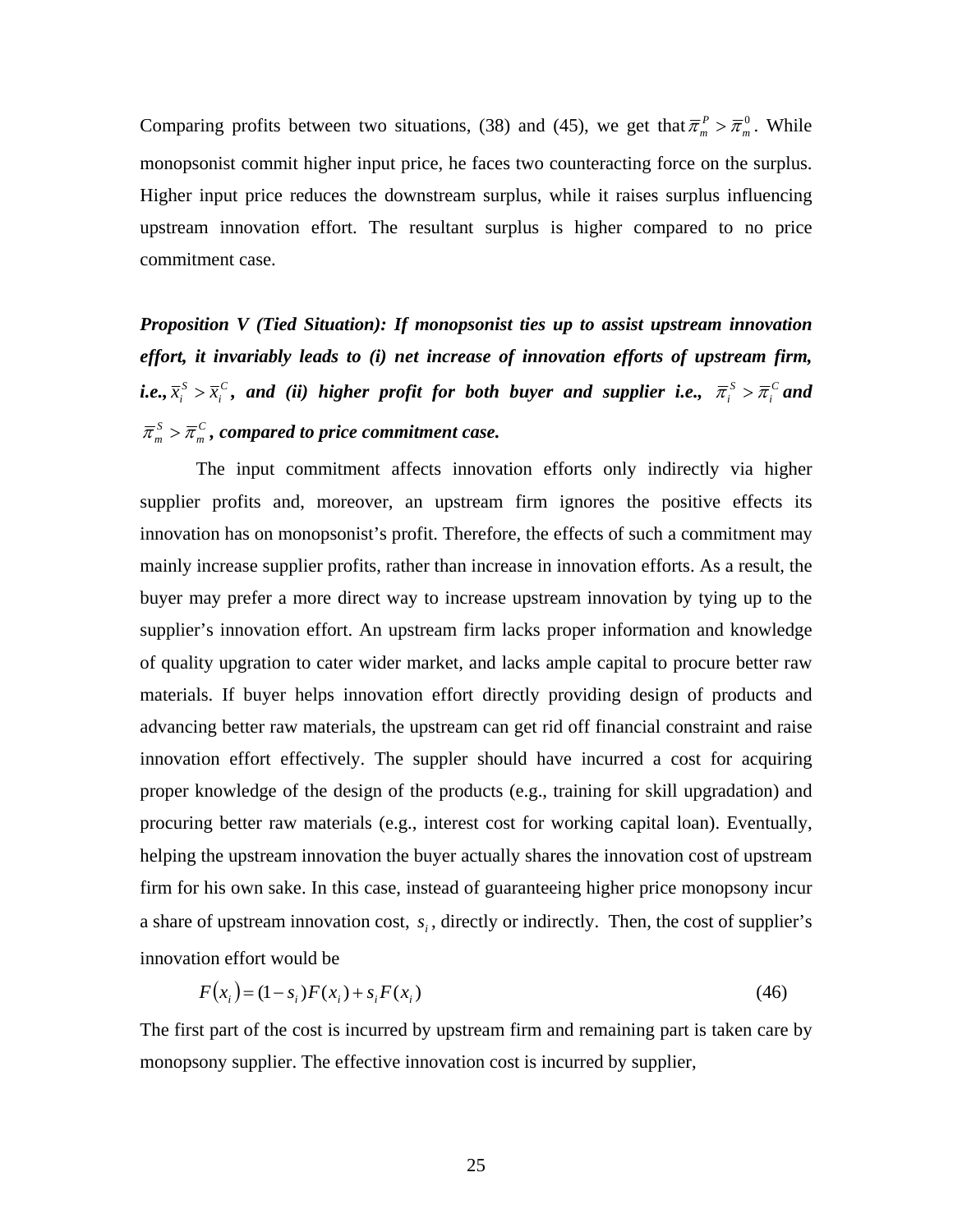$$
F(x_i) = (1 - s_i) \frac{\gamma}{2} x_i^2
$$
\n(47)

The Nash equilibrium could be solved by three stage game. In first stage the buyer solves  $s_i$ , and in second stage simultaneously monopsonist sets input price and upstream firm decides innovation cost. Finally, the supplier determines the output supply. So, the upstream firm solves output as follows,

$$
\max_{q_i} \pi_i = p_i q_i - (A - x_i) q_i - \frac{c}{2} q_i^2 - (1 - s_i) \frac{\gamma}{2} x_i^2
$$
\n(48)

The upstream firm solves output as given by (29) and then input price is determined from (31). In order to analyse the supplier's innovation levels,  $x_i$  is solved for (48) a given  $s_i$ and we get

$$
x_i(s_i) = \frac{p_i - A}{(1 - s_i)c\gamma - 1}
$$
\n(49)

Substituting  $p_i$  for (49) into (31), we get

$$
x_i(s_i) = \frac{P_m - A}{2(1 - s)c\gamma - 1}
$$
\n(50)

Now, equilibrium input price,  $p_i^s$ , can be derived by substituting (50) into (31), and we get

$$
p_i^s = \frac{\{(1-s)c\gamma - 1\}P_m + (1-s)c\gamma A}{2(1-s)c\gamma - 1}
$$
\n(51)

Finally, equilibrium upstream output is derived by substituting (50) and (51) into (29), we get

$$
q_i^s = \frac{(1-s)\gamma(P_m^0 - A)}{2(1-s)c\gamma - 1}
$$
\n(52)

In the first stage, the monopsonist decides about the extent of support to upstream innovation,  $s_i$ , and the profit function of monopsonist is as follows:

$$
\pi_m = P_m^0 q_i^S - p_i^S q_i^S - s \frac{\gamma}{2} (x_i^S)^2
$$
\n(53)

Substituting (50), (51) and (52) into (53), and then differentiating with respect to  $s_i$  and solving first order condition, we get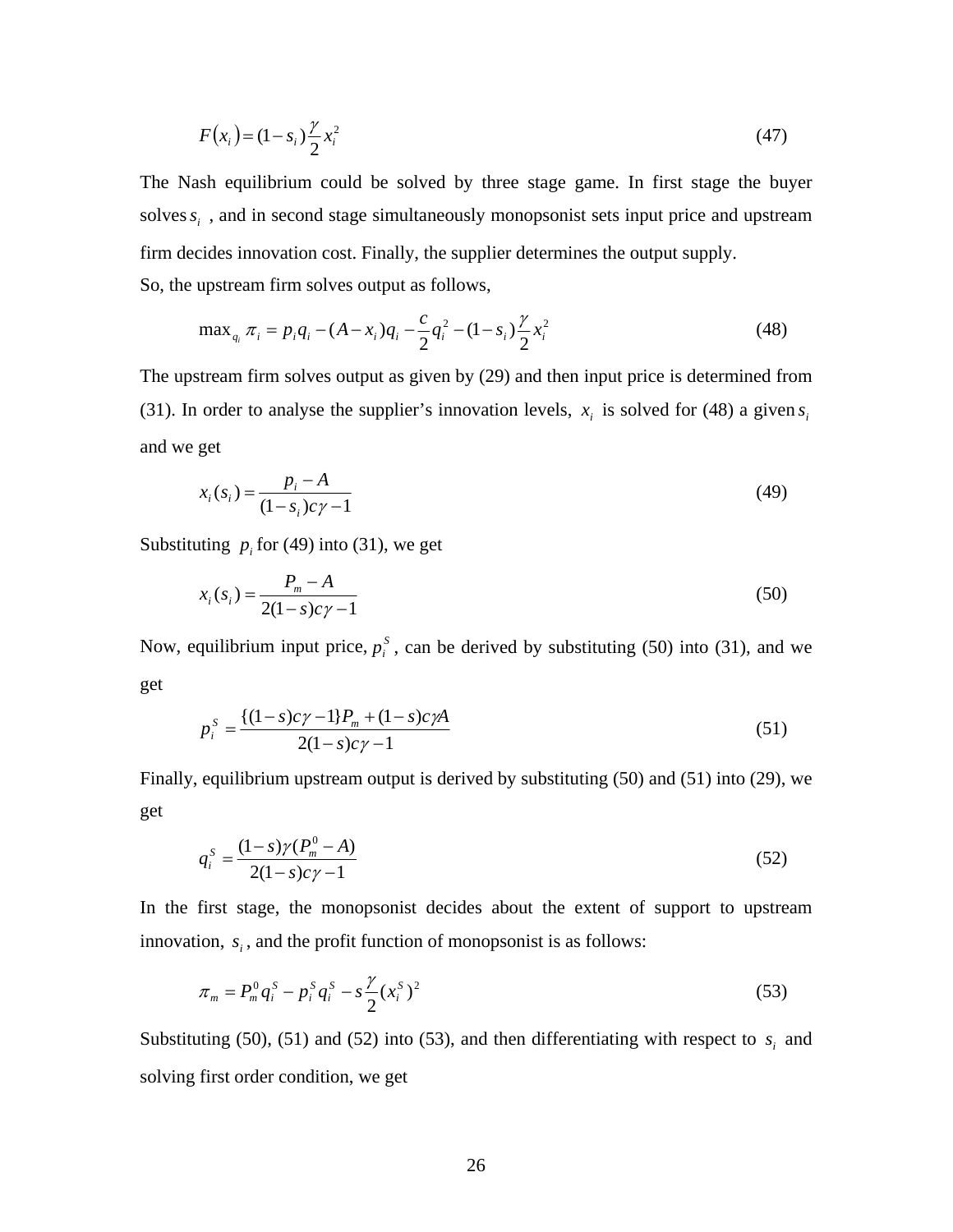$$
\bar{s} = \frac{2c\gamma + 1}{6c\gamma} \tag{54}
$$

The optimal investment share on upstream innovation effort decreases with the higher value of both  $c$  and  $\gamma$ , since  $c\gamma > \frac{1}{1-\bar{s}}$  $y > \frac{1}{1-\overline{s}}$ ,  $0 < s < 1$ . One can easily see that  $\overline{s} \rightarrow \frac{1}{3}$ , if  $c\gamma \rightarrow \infty$  and 7  $\bar{s} \rightarrow \frac{3}{2}$ , if  $c\gamma \rightarrow \frac{1}{1-s}$  $\gamma \rightarrow \frac{1}{1}$ . In other words, the optimum share lies between 33 to 43 percent of total innovation investment of upstream firm. Note that if innovation cost is too high (high value of  $\gamma$ ), buyer reduce the share of support. Similarly if the cost curve of upstream firm is very steep (high value of  $\gamma$ ), buyer does not get much benefit from cost reducing effect of innovation effort and reduces the share of support. Substituting (54) into (50) to obtain optimum innovation investment, we get

$$
\bar{x}_i^S = \frac{3(P_m - A)}{4(c\gamma - 1)}
$$
\n(55)

Comparing (55) with (43), we get,  $\bar{x}_i^S > \bar{x}_i^C$  $\bar{x}_i^S$  >  $\bar{x}_i^C$ , i.e., innovation investment under tied situation is higher than the price commitment situation. Essentially this implies that 0 *i C i*  $\overline{x}_i^S$  >  $\overline{x}_i^C$  >  $\overline{x}_i$ 

Substituting (54) into (51) and (52), we determine the equilibrium price and output respectively,

$$
\overline{p}_i^S = \frac{(4c\gamma - 1)(P_m + A) - 6P_m}{8(c\gamma - 1)}
$$
\n(56)

$$
\overline{q}_i^S = \frac{(4c\gamma - 1)(P_m^0 - A)}{8c(c\gamma - 1)}
$$
\n(57)

Now the equilibrium surplus of upstream is derived by substituting (54), (55), (56) and (57) into (48), we get

$$
\overline{\pi}_{i}^{S} = \frac{(4c\gamma - 1)^{2} (P_{m}^{0} - A)^{2}}{64c(c\gamma - 1)^{2}}
$$
\n(58)

Comparing (44) and (58), we get  $\overline{\pi}_i^S > \overline{\pi}_i^C$ . This result implies that  $\overline{\pi}_i^S > \overline{\pi}_i^C > \overline{\pi}_i^C$ *C*  $\overline{\pi}_{i}^{S} > \overline{\pi}_{i}^{C} > \overline{\pi}_{i}^{0}$ . The upstream firm particularly derives additional surplus for greater cost reduction effect of higher innovation investment under tied situation.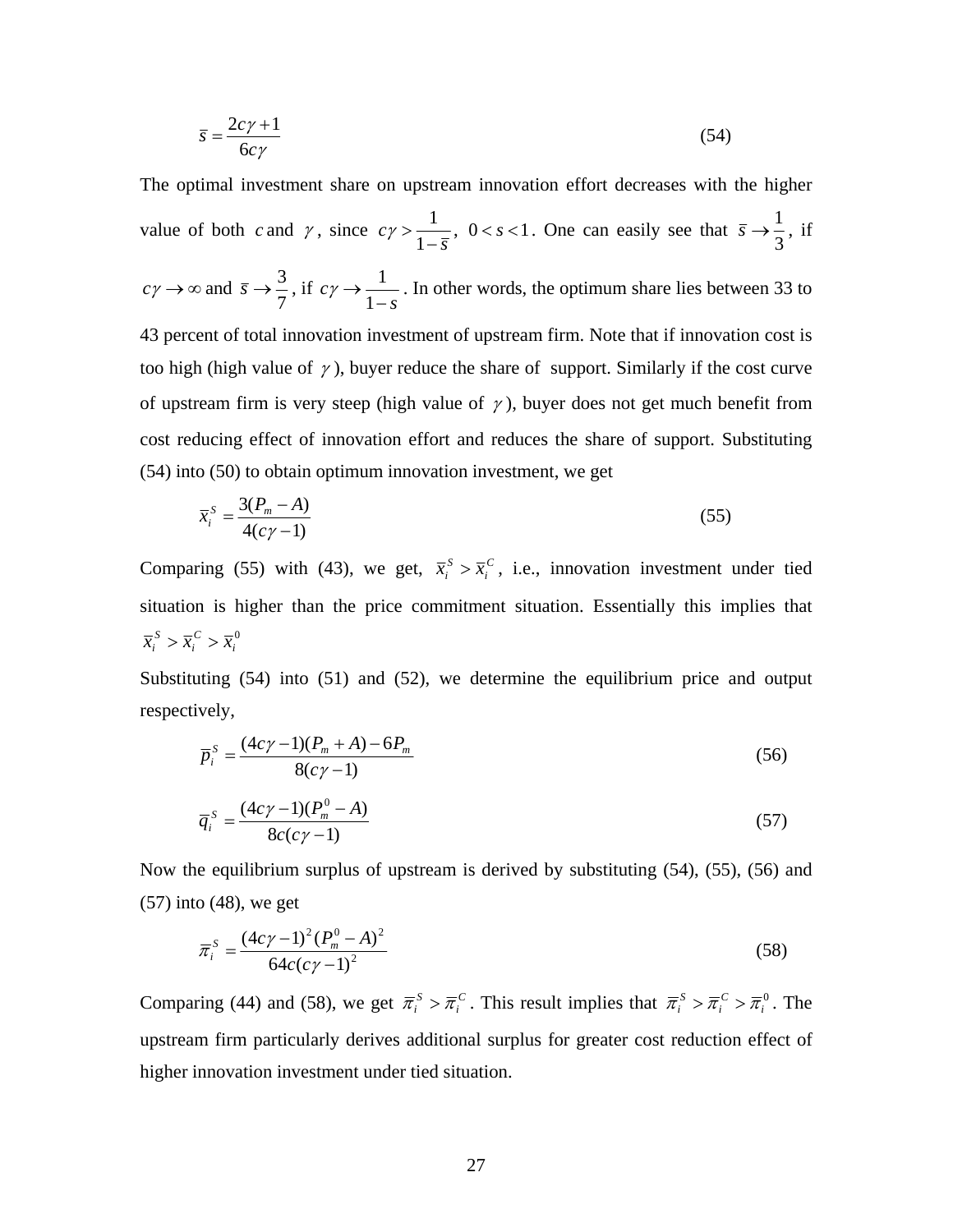Similarly, the monopsonist buyer determines the surplus by substituting (54), (56) and (57) into (53), we get

$$
\overline{\pi}_m^S = \frac{(8c\gamma + 1)(P_m^0 - A)^2}{32c(c\gamma - 1)}
$$
\n(59)

Comparing (45) and (59), we get  $\bar{\pi}_m^S > \bar{\pi}_m^C$ . This result implies that  $\bar{\pi}_m^S > \bar{\pi}_m^C > \bar{\pi}_m^0$ *C*  $\overline{\pi}_m^S > \overline{\pi}_m^C > \overline{\pi}_m^0$ . In tied situation, monopsonist derives higher surplus due to greater cost reduction effect of higher innovation investment. While tying up to the assistance to upstream innovation monopsonist overcomes the dilemma of loosing marginal surplus through committing higher input price in earlier case. By directing taking part of innovation cost, monopsonist motivates a stronger increase of upstream innovation and eliminates the counteracting forces from high input price. In other words, monopsonist yield higher surplus from effective cost reduction through tying up to the upstream innovation effort compared to price commitment. As a result, both upstream and downstream firms prefers to tie up assisting upstream innovation effort for higher surplus during post reform period

### **4. Conclusion:**

Recent ongoing literature focuses that technological development and globalization are transforming the internal organization of the firm. The present study attempts to contribute in this line of research by giving an explanation for ongoing transformation of process, fragmentation of formal production structure and tying up to the informal sector through vertical contracts to reap upstream innovation benefits as an impact of trade reform in developing economy, particularly in India. The reasons for expansion of informal contract and nature contracts during post trade reform period in these economies are still under researched except a few attempts recently. We empirically observe the increasing trend of vertical contracts for the expansion of informal sector. We observe three important features of vertical contracts, viz., (i) high present of subcontracting activities by informal producer at small scale for master enterprise or traders just as principal-agent relationship, (2) increasing tendency of vertical contracts through fragmentation of production process during post reform period, and (3) tying up to upstream innovation effort by the downstream firm assisting design of the products and procuring key raw materials.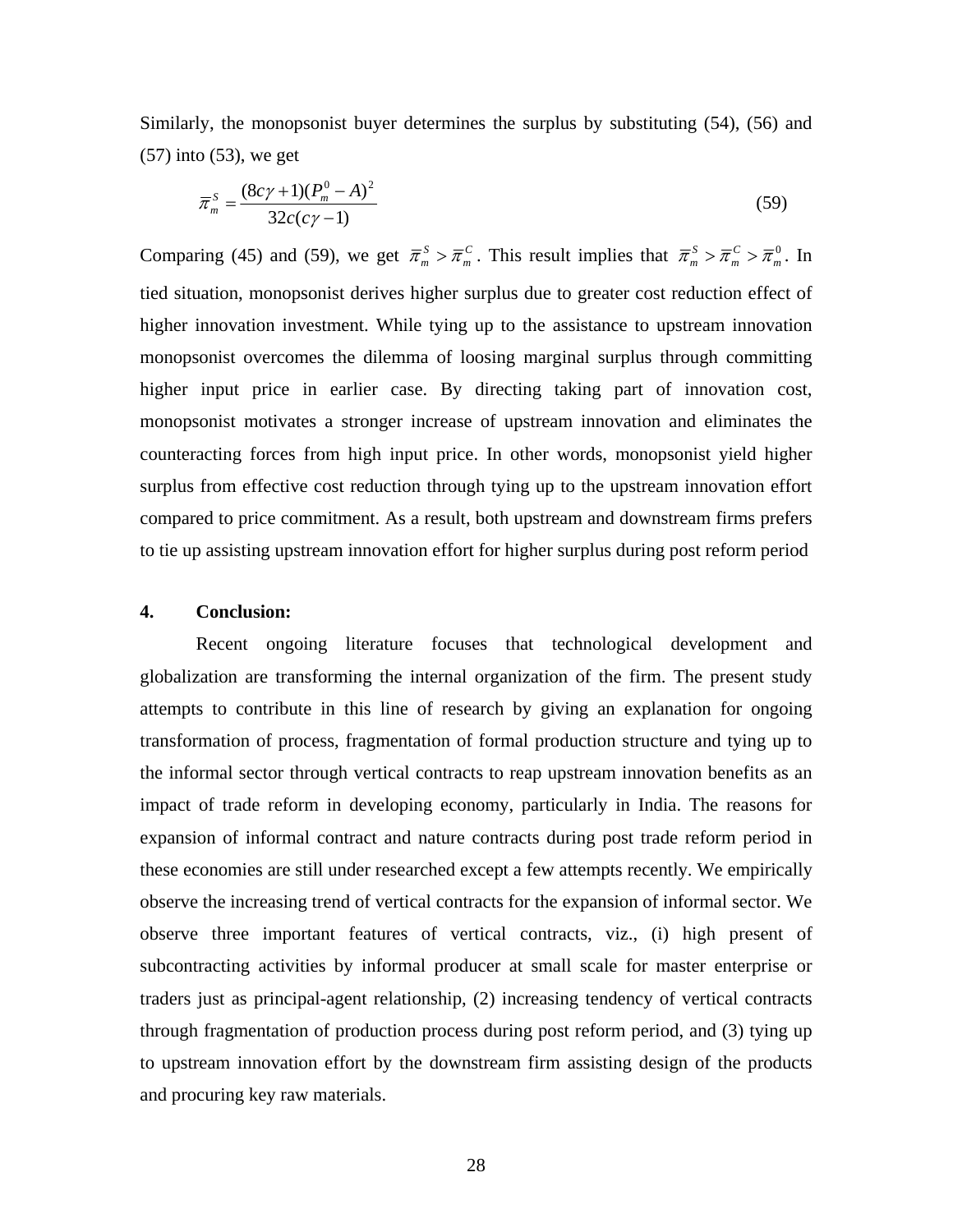In small open economy framework, firms are price taker. We argue that incentives of vertical separation increase during post reform in order to adjust the present of integration cost for monitoring the quality output inside the integrating firm. Once the vertical firms are separated, having the monopsonist power, the buyer shifts the burden of tariff cut to the small scale upstream firm, who are in perfect competitive market. By squeezing the upstream input price, buyer effectively reduces the upstream innovation effort. Once, the monopsony buyer realizes his margin squeezing due to reduction of upstream innovation effort, he has two options to raise innovation efforts, viz., either commitment of higher input price or tying up to upstream firm directing assisting their innovation sharing a part of cost of it. Both these options lead to higher surpluses of both buyer and sellers. However, we find that tying up to the innovation effort yields better result. Under high price commitment to upstream, monopsony buyer faces two counteracting forces to his surplus, one force reduces the margin for higher price paid to the supplier, and another force pushes the margin my motivating higher upstream innovation effort. However, the buyer is not sure about extent of effective innovation receiving higher price. In tied situation, monopsonist buyer directly takes part of the upstream innovation effort and ensures higher benefits for both parties.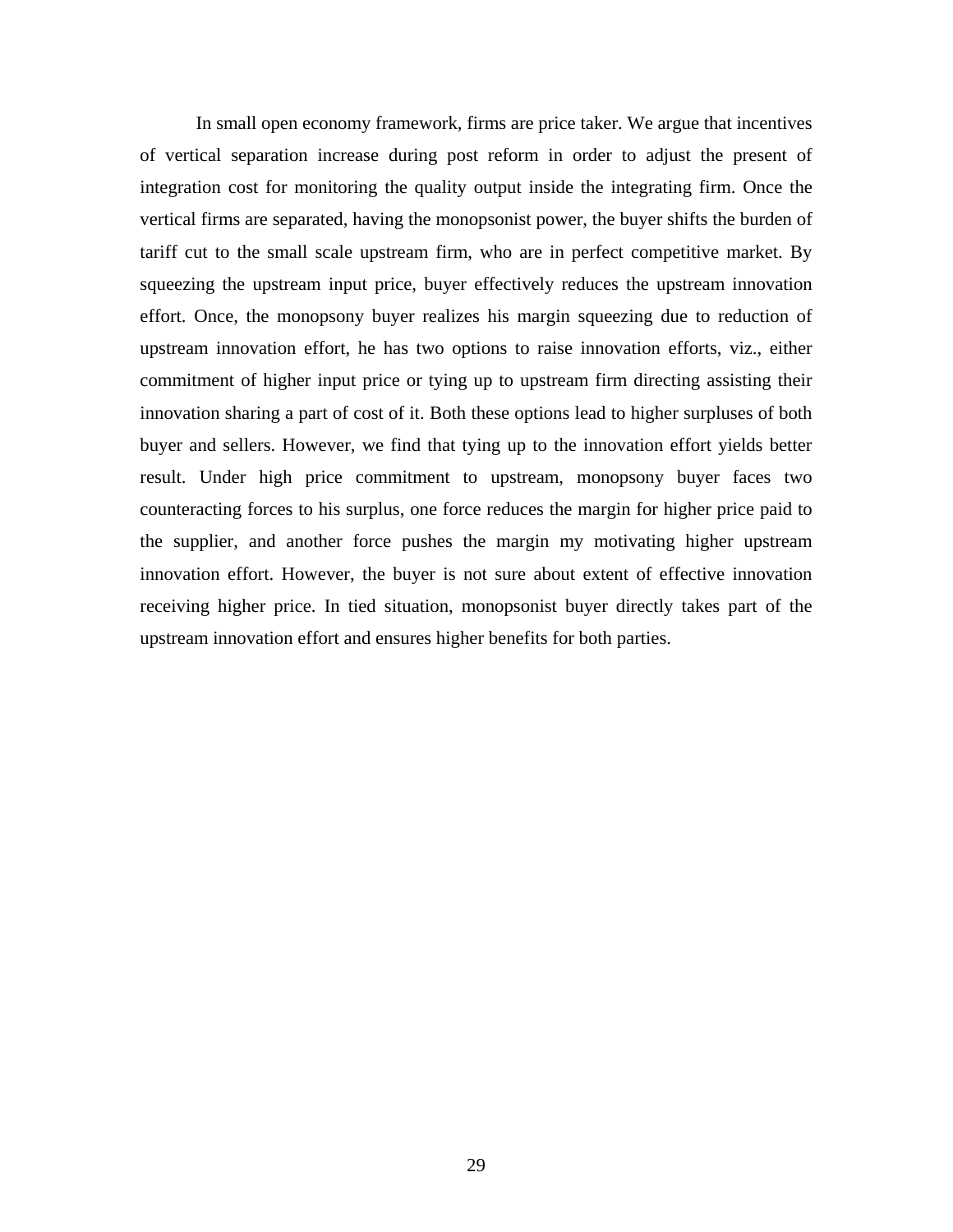

Figure 1: Buyer and seller Equilibrium Condition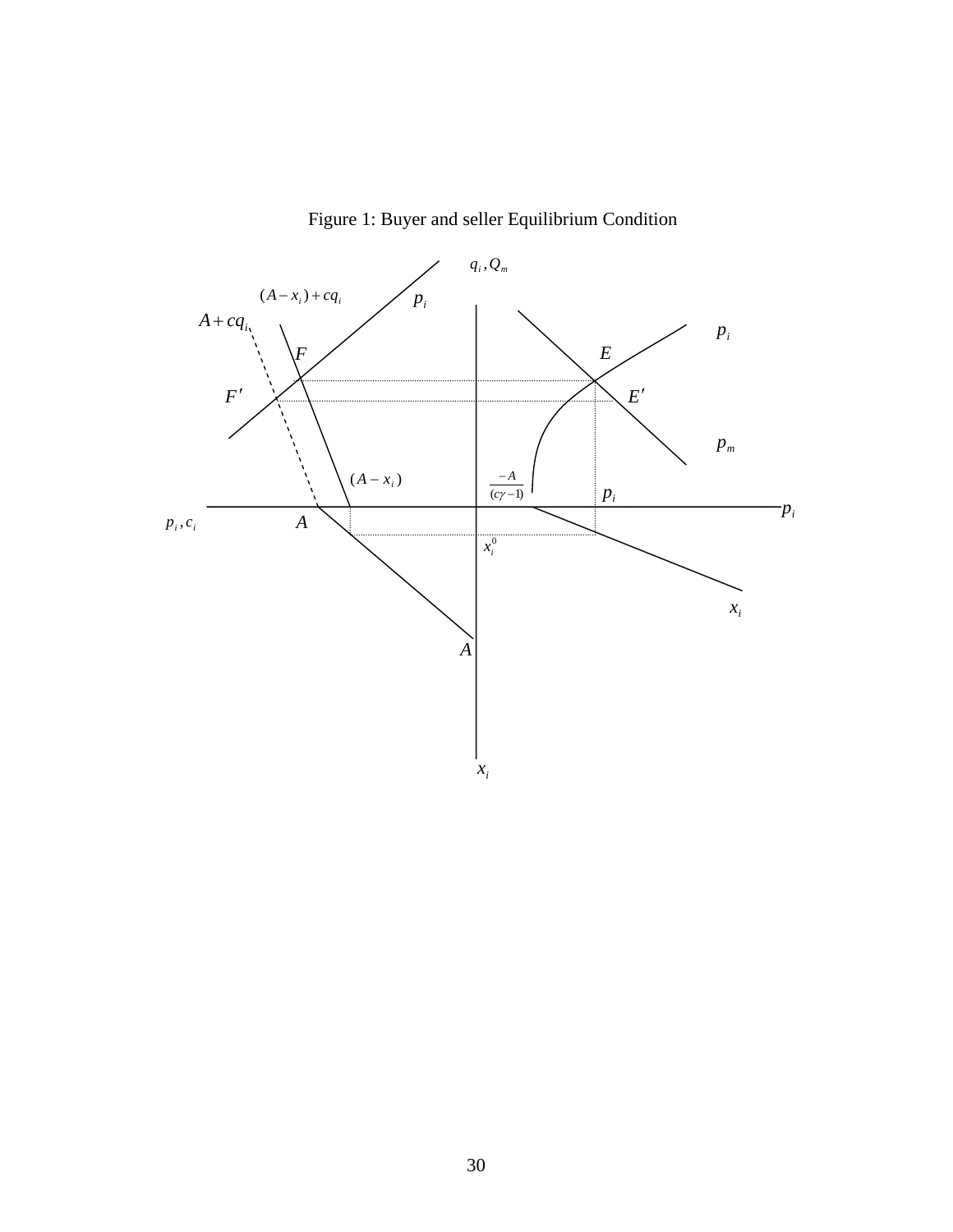### Table 1

## Percentage of unorganized enterprises by types of contracts in major states of India, 2000-01

|                      | Percentage of          |                                    |            |               |     |  |  |
|----------------------|------------------------|------------------------------------|------------|---------------|-----|--|--|
| State/UT             | working on<br>contract | Enterprise working on contract (%) |            |               |     |  |  |
|                      |                        | Solely for master                  | Mainly on  | Mainly/solely |     |  |  |
|                      |                        | enterprise/contractor              | contractor | for customer  | All |  |  |
| Andra Pradesh        | 20.4                   | 76.5                               | 13.1       | 10.2          | 100 |  |  |
| <b>Bihar</b>         | 11.5                   | 74.7                               | 11.9       | 13.3          | 100 |  |  |
| Gujrat               | 24.9                   | 68.7                               | 21.2       | 9.8           | 100 |  |  |
| Haryana              | 6.5                    | 37                                 | 23.7       | 37.6          | 100 |  |  |
| Himachal Pradesh     | 6.3                    | 38.8                               | 22.5       | 29.8          | 100 |  |  |
| Jammu & Kashmir      | 47.8                   | 94.2                               | 3.5        | 2.2           | 100 |  |  |
| Karnataka            | 36.9                   | 97.3                               | 1.2        | 1.2           | 100 |  |  |
| Kerala               | 25.2                   | 68.5                               | 15.7       | 15.8          | 100 |  |  |
| Madhya Pradesh       | 41.1                   | 70.5                               | 4.5        | 24.8          | 100 |  |  |
| Maharastra           | 21.8                   | 53.8                               | 26.2       | 18.7          | 100 |  |  |
| Orrissa              | 4.8                    | 53.9                               | 20.6       | 25.5          | 100 |  |  |
| Punjab               | 24.9                   | 85.3                               | 6.5        | 8             | 100 |  |  |
| Rajasthan            | 12.9                   | 67.1                               | 12.2       | 18.2          | 100 |  |  |
| <b>Tamil Nadu</b>    | 42.1                   | 92.1                               | 4.9        | 2.9           | 100 |  |  |
| Tripura              | 4.7                    | 30.6                               | 19.3       | 10.8          | 100 |  |  |
| <b>Uttar Pradesh</b> | 29.7                   | 81.4                               | 6.9        | 9.3           | 100 |  |  |
| West Bengal          | 57.1                   | 82.2                               | 6.5        | 11.2          | 100 |  |  |
| Delhi                | 59.4                   | 67.4                               | 19.3       | 11.9          | 100 |  |  |
| All India            | 30.7                   | 79.6                               | 8.9        | 10.8          | 100 |  |  |

Source: 56<sup>th</sup> NSS Report No. 478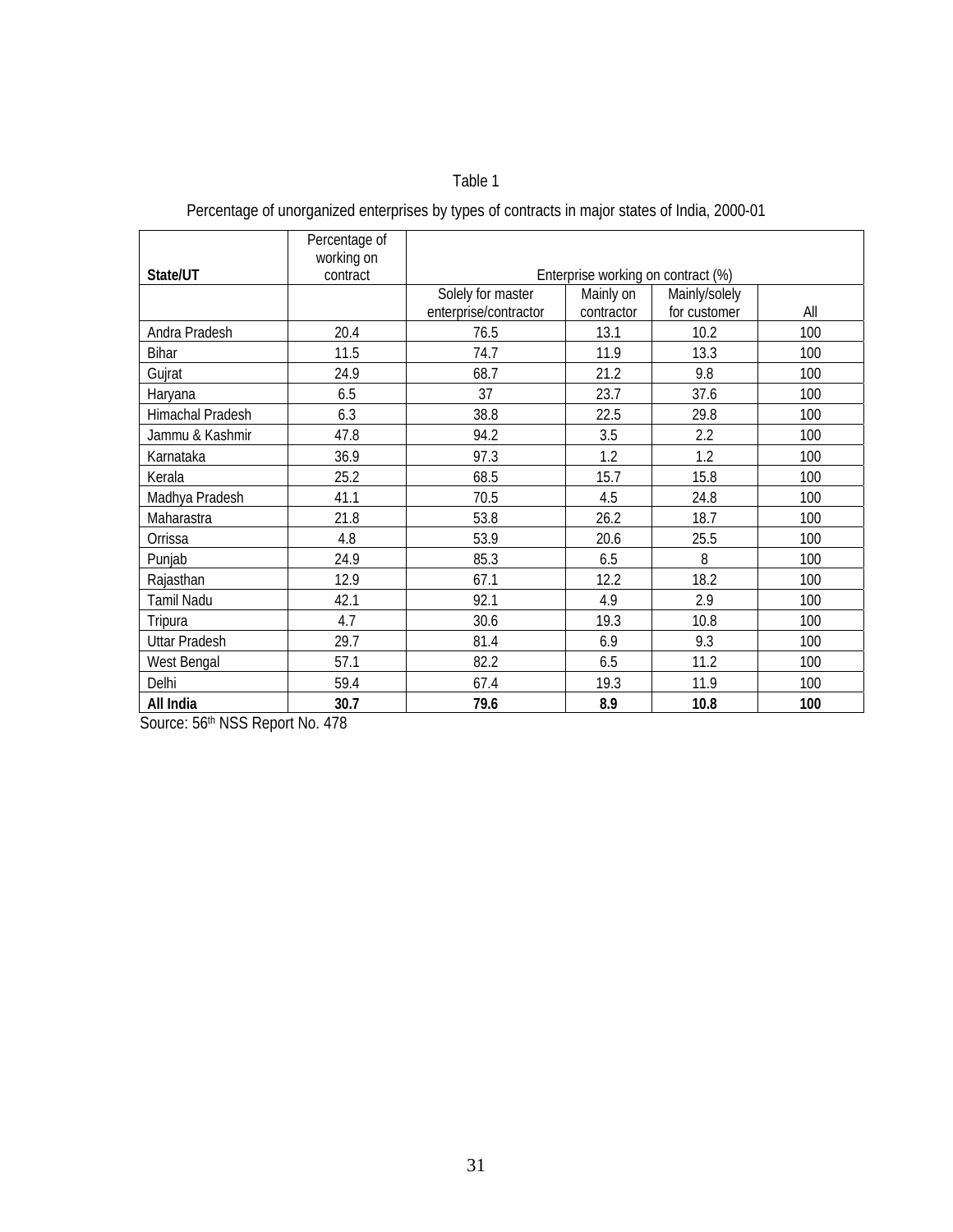### **Table 2**

# **Percentage distribution of unorganized manufacturing working on contract separately (i) by source of equipment, (ii) by supply of raw materials and (iii) specification of design, by**

|                  |                         |             |                             |          |             | Whether design<br>specified by |      |           |
|------------------|-------------------------|-------------|-----------------------------|----------|-------------|--------------------------------|------|-----------|
| State/UT         | Source of equipment (%) |             | Source of raw materials (%) |          |             | master/contractor              |      |           |
|                  |                         | Supplied    |                             |          | Supplied    |                                | Yes  |           |
|                  |                         | by master   |                             |          | by master   |                                |      |           |
|                  | Self                    | enterprise/ |                             | Self     | enterprise/ |                                |      |           |
|                  | procured                | Contractor  | <b>Both</b>                 | procured | contractor  | <b>Both</b>                    |      | <b>No</b> |
| Andra Pradesh    | 84.2                    | 14.2        | 1.5                         | 8.2      | 89.1        | 2.7                            | 97.8 | 2.2       |
| <b>Bihar</b>     | 89.5                    | 9.1         | 1.4                         | 8.1      | 86.6        | 5.3                            | 87   | 13        |
| Gujrat           | 85.7                    | 13.5        | 0.8                         | 4        | 88.5        | 7.5                            | 87.9 | 12.1      |
| Haryana          | 83.8                    | 13.3        | 2.9                         | 14.9     | 54.2        | 31                             | 93.6 | 6.4       |
| Himachal Pradesh | 75.2                    | 21.4        | 3.4                         | 6.8      | 89.5        | 3.8                            | 88.3 | 11.7      |
| Jammu & Kashmir  | 81.6                    | 18.4        | $\mathbf 0$                 | 2.4      | 97.3        | 0.3                            | 83.1 | 16.9      |
| Karnataka        | 97.6                    | 2.4         | $\overline{0}$              | 1.4      | 97.7        | 0.9                            | 98.7 | 1.3       |
| Kerala           | 94.3                    | 5.3         | 0.4                         | 16.3     | 75.1        | 8.6                            | 89.9 | 10.1      |
| Madhya Pradesh   | 85.6                    | 11.9        | 2.5                         | 6.1      | 83.4        | 10.5                           | 97.8 | 2.2       |
| Maharastra       | 88.5                    | 10.5        |                             | 9.1      | 75.9        | 15                             | 88.7 | 11.3      |
| Orrissa          | 88.3                    | 10.1        | 1.6                         | 11.3     | 83.6        | 5.2                            | 94.9 | 5.1       |
| Punjab           | 75.9                    | 23.3        | 0.8                         | 8.4      | 86.3        | 5.2                            | 95.8 | 4.2       |
| Rajasthan        | 82.2                    | 15.5        | 2.3                         | 9.2      | 72.8        | 18                             | 84.8 | 15.2      |
| Tamil Nadu       | 92.2                    | 7.6         | 0.2                         | 3.5      | 91.4        | 5.1                            | 98.7 | 1.3       |
| Tripura          | 68.7                    | 24.6        | 6.6                         | 64       | 33.4        | 2.6                            | 57.4 | 42.6      |
| Uttar pradesh    | 89.4                    | 7.1         | 3.5                         | 6.9      | 88          | 5.1                            | 90.7 | 9.3       |
| West bengal      | 91.4                    | 3.1         | 5.5                         | 3.1      | 91.4        | 5.5                            | 11.3 | 88.7      |
| Delhi            | 94.8                    | 4.6         | 0.5                         | 8.9      | 67.4        | 23.7                           | 94.4 | 5.6       |
| All India        | 90                      | 7.3         | 2.6                         | 5.4      | 88.2        | 6.4                            | 93   | 7         |

| major states of India, 2000-01 |  |  |
|--------------------------------|--|--|
|--------------------------------|--|--|

Source: 56th NSS Report No. 478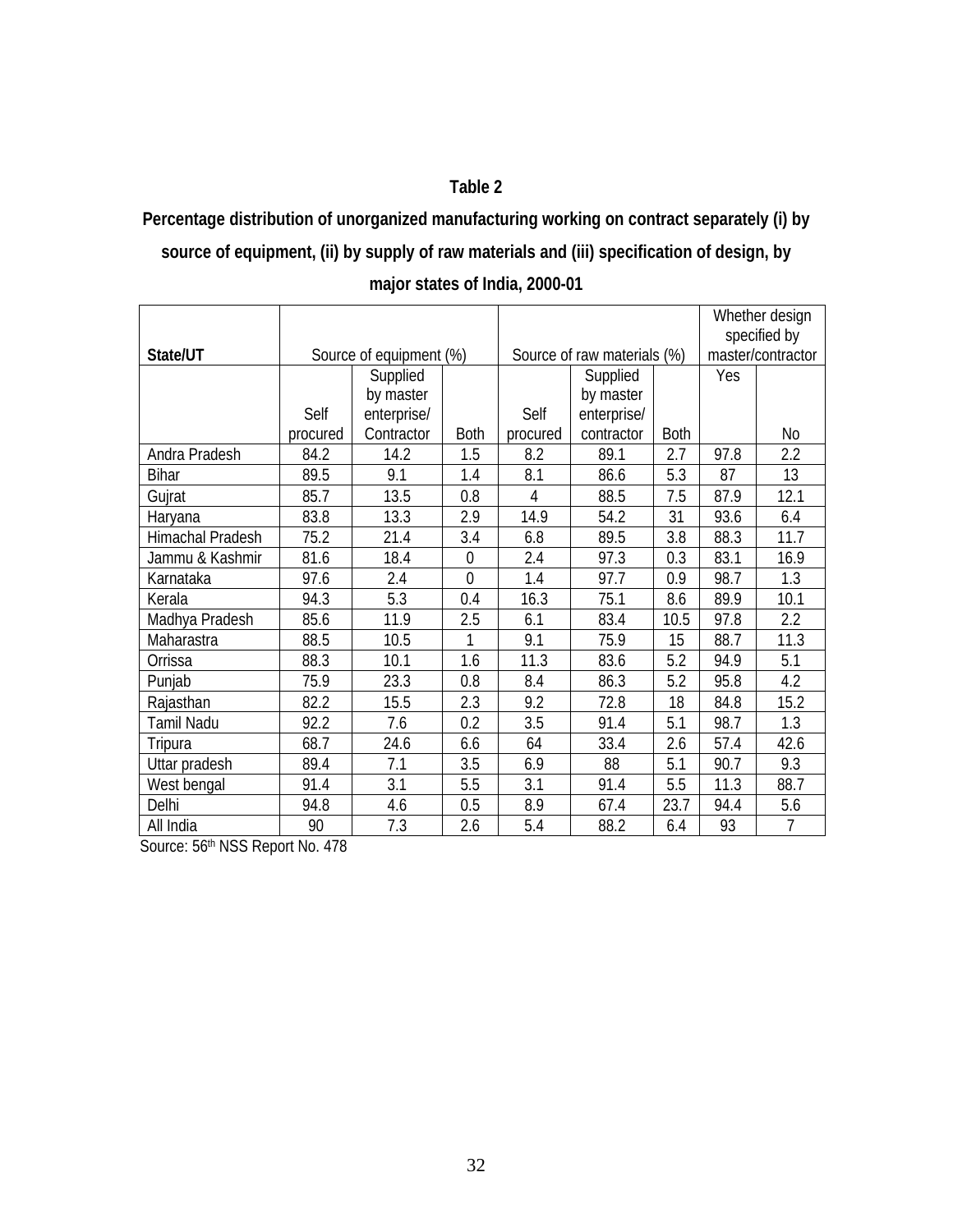| Common problems faced                   |             |             |            |      |  |  |
|-----------------------------------------|-------------|-------------|------------|------|--|--|
|                                         | <b>OAME</b> | <b>NDME</b> | <b>DME</b> | ALL  |  |  |
| No specific problem                     | 26.5        | 20.1        | 16.9       | 26.0 |  |  |
| Non-availability of electricity         | 14.0        | 9.7         | 8.8        | 13.6 |  |  |
| Power cut                               | 11.4        | 31.3        | 32.7       | 12.9 |  |  |
| Shortage of capital                     | 49.6        | 54.5        | 52.7       | 50.0 |  |  |
| Non-availability of Raw materials       | 18.1        | 12.4        | 17.2       | 17.8 |  |  |
| Marketing of the product                | 21.0        | 20.8        | 31.2       | 21.2 |  |  |
| Other problem                           | 33.5        | 36.9        | 45.1       | 33.9 |  |  |
| Other than common problem               |             |             |            |      |  |  |
| Lack of Infrastructure facility         | 8.0         | 5.5         | 3.3        | 7.7  |  |  |
| Local problem                           | 20.6        | 12.9        | 10.1       | 19.9 |  |  |
| Harassment                              | 4.7         | 0.5         | 1.5        | 4.4  |  |  |
| Competition from larger unit            | 22.2        | 31.5        | 27.8       | 22.9 |  |  |
| Non-availability of labour              | 0.6         | 3.1         | 10.9       | 1.1  |  |  |
| Labour problems                         | 2.0         | 5.4         | 14.4       | 2.5  |  |  |
| Fuel not available or very costly       | 4.8         | 0.7         | 6.3        | 4.6  |  |  |
| Non-recovery of service charges/ credit | 17.5        | 20.0        | 8.2        | 17.4 |  |  |
| Others                                  | 18.9        | 20.2        | 17.3       | 18.9 |  |  |

**Table 3a:** Percentage share of manufacturing enterprises by problems faced by them

*Source*: Same as Table 1

OAME: Own account manufacturing enterprises (no hired labour); NDME: Non-directory manufacturing enterprises (maximum 5 hired workers) and DME: Directory manufacturing enterprise (employ more than 5 hired workers)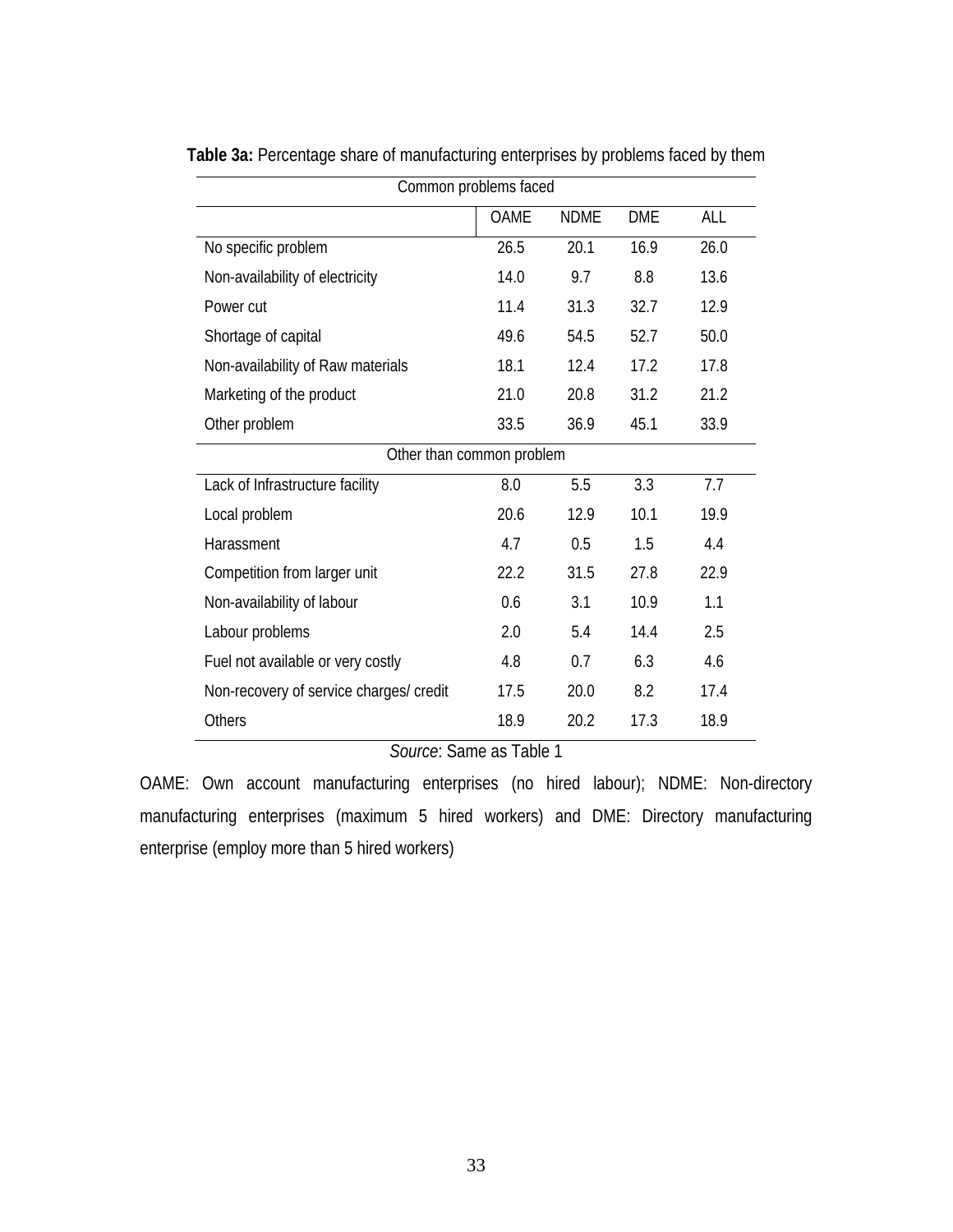| Types of assistance             | Unorganized sector (2000-01) |             |            |      |  |  |
|---------------------------------|------------------------------|-------------|------------|------|--|--|
|                                 | <b>OAME</b>                  | <b>NDMF</b> | <b>DMF</b> | All  |  |  |
| 1. Ioan                         | 2.1                          | 10.0        | 19.8       | 2.9  |  |  |
| 2. subsidy                      | 0.6                          | 1.4         | 2.6        | 0.6  |  |  |
| 3. machinery/equipment          | 0.1                          | 0.8         | 0.5        | 1.0  |  |  |
| 4. training                     | 0.3                          | 0.4         | 2.3        | 0.4  |  |  |
| 5. marketing                    | 0.4                          | 0.4         | 2.0        | 0.5  |  |  |
| 6. procurement of raw materials | 0.4                          | 0.6         | 2.0        | 0.4  |  |  |
| 7. others                       | 0.2                          | 0.3         | 1.6        | 0.3  |  |  |
| 8. Not receiving any assistance | 96.0                         | 87.9        | 77.8       | 95.2 |  |  |

Table 3b: Percentage of manufacturing enterprises receiving assistance by type of assistance received

Source: NSS 56<sup>th</sup> Round, 2000-01

### **Table 4: Organizational Change of rural industries during 10 years after economic liberalization**

**(1991-2001)** 

| Organization      | 1991        | 2001        |
|-------------------|-------------|-------------|
| Independent       | 158 (44.38) | 149 (41.85) |
| Tied              | 75 (21.07)  | 162 (45.51) |
| 3.<br>Cooperative | 123 (34.56) | 45 (12.64)  |
| Total             | 356 (100)   | 356 (100)   |

*Source*: Field Survey

*Note*: Parentheses indicate the percentage

| Technological deffusion of sample manufacturing during 1991-2001 |                                  |                                       |  |  |  |  |
|------------------------------------------------------------------|----------------------------------|---------------------------------------|--|--|--|--|
| Industry                                                         | Old Machine and tools            | Modern Machine and tools              |  |  |  |  |
| Handloom                                                         | Ordinary Loom                    | Purni, Rid, Pit Ioom, Big Drum        |  |  |  |  |
| <b>Brassware</b>                                                 | Hammer & accessories             | Press Machine, electricity            |  |  |  |  |
| Clay works                                                       | Mud Structure                    | Cement or plaster of parish Structure |  |  |  |  |
| Hornware                                                         | Sirish paper, Furnaces           | Electric Wheel, Generator             |  |  |  |  |
| Conchshell                                                       | Sil, Dara, Batali, file, Bhamara | Cutting machine, Grinder machine      |  |  |  |  |
| Lac works                                                        | Handmade rope                    | Ship machine                          |  |  |  |  |

**Table 5 Technological deffusion of sample manufacturing during 1991-2001** 

*Source:* Field Survey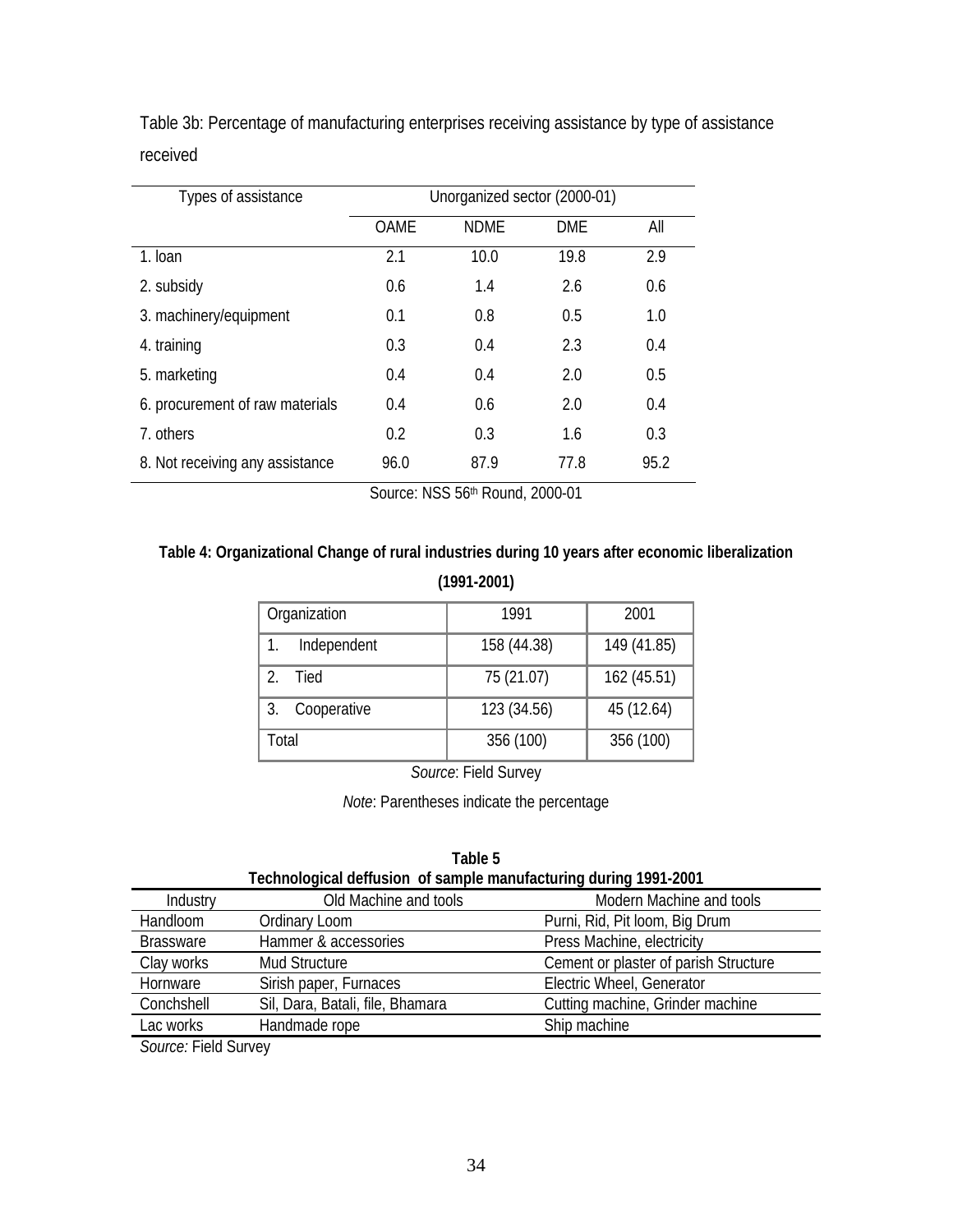| Product innovation of sample manufacring during 1991-2001 |                                            |                                                                                                             |  |  |  |  |  |
|-----------------------------------------------------------|--------------------------------------------|-------------------------------------------------------------------------------------------------------------|--|--|--|--|--|
| Industry                                                  | <b>Traditional Items</b>                   | Modern Items                                                                                                |  |  |  |  |  |
| Handloom                                                  | Napnkin, bed sheet, sharee,<br>handcarchip | Exclusive <i>sharee</i> (Baluchari, Tasar), swab, duster,<br>exportable items                               |  |  |  |  |  |
| <b>Brassware</b>                                          | Glass, jug, plate                          | Decorative structure like god and goddess, medal and<br>households items of region specific                 |  |  |  |  |  |
| Clay                                                      | Ordinary doll                              | Structure of fruits, animal, god & goddess etc.                                                             |  |  |  |  |  |
| Hornware                                                  | Comb, pen                                  | Weasel, decorative and designed household product,<br>flower, fish, animals, body of watch, spectacle frame |  |  |  |  |  |
| Conchshell                                                | Bangle, Sankha, finger ring                | Ring, watch by shell structure, decorative structure                                                        |  |  |  |  |  |
| Lac                                                       | Rope made chapra                           | Machine made <i>chapra</i> , plate, bottom, comb etc.                                                       |  |  |  |  |  |

**Table 6 Product innovation of sample manufacring during 1991-2001** 

*Source Field Survey*

| Tariff rate                        | 1990-91 | 1993-94 | 1995-96 | 1996-97 | 1997-98 | 1999-00 | 2000-01 |
|------------------------------------|---------|---------|---------|---------|---------|---------|---------|
| Average unweighted (whole economy) | 125     |         | 41      | 39      | 35      |         |         |
| Average weighted (whole economy)   | 87      | 47      | 25      | 22      | 20      |         |         |
| Consumer goods                     | 153     | 86      | 36      | 33      | 25      |         |         |
| Intermediate goods                 | 77      | 42      | 22      | 19      | 18      |         |         |
| Capital goods                      | 97      | 50      | 29      | 29      | 24      |         |         |
| Maximum traffic rate               | 355     | 85      | 50      | 52      | 45      | 40      | 35      |

## Table 7: Tariff Structure of India (%)

Source: Pradhan and Amarendra (2006)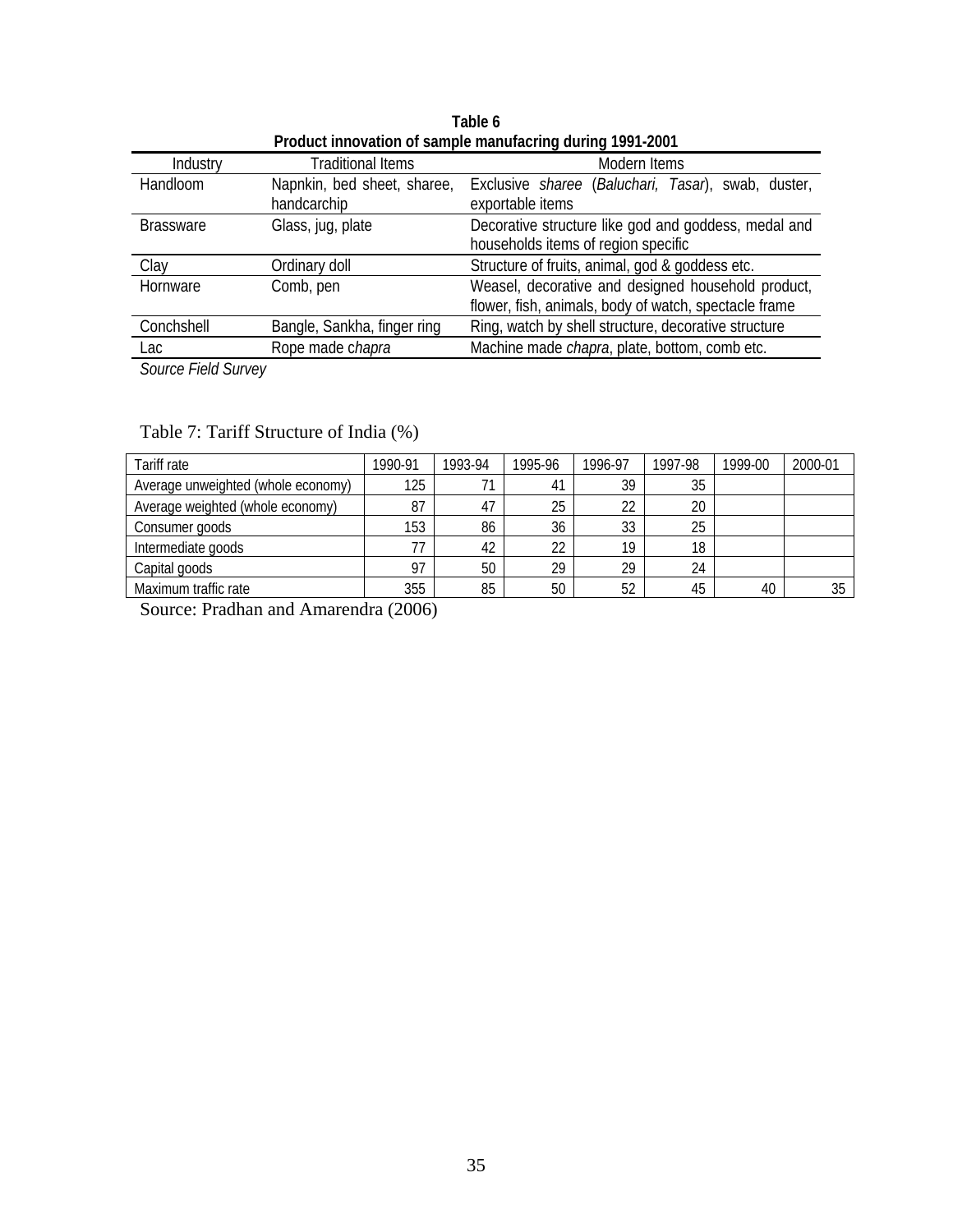### **Reference:**

- Acemoglu, D., Aghion, P. Griffith, R. and Zillibotti, F. (2005), "Vertical Integration and Technology: Theory and Evidence", *IFS Working Paper No. W04/34,* Institute of Fiscal Studies
- Aghion, P., Bloom, Nick, B., Blundell, R., Griffth, R., Howitt, P. (2005), "Competition and Innovation: An Inverted-U relationship", *Quarterly Journal of Economics*, 120(2): 701-28
- Aghion, P., Griffth, R. and Howitt, P. (2006), "The Roots of Innovation: Vertical Integration and Competition", *American Economic Association Papers and Proceeding*, May: 97-102
- Agenor, P., 1996, 'The labor market and economic adjustment', *IMF Staff Papers*, 32, 261-335
- Agenor, P.R. (2005), "The Analytics of Segmented Labor Markets", in A. Izquierdo, H.T. Jensen and P.R. Agenor (eds.), *Adjustment Policies, Poverty and Unemployment: The IMMPA Framework*, World Bank
- Alchian, A., and Demsetz, H., 1972, 'Production, Information Costs, and Economic Organization' *The American Economic Review*, 61 (5), 777-795
- Andrabati, T., M. Ghatak and A.I. Khajwa (2006), "Subcontractors for Tractors: Theory and Evidence of Flexible Specialization, Supplier Selection and Contracting", *Journal of Development Economics*, 79: 271-302
- Antras, Pol (2003) "Firms, Contract and Trade Structure", *Quarterly Journal of Economics*, 118, 1375-1418.
- Antras, P. and E. Helpman (2003), "Global Sourcing", NBER working Paper 10082, NBER
- Besley, T. and R. Brugess (2004), "Can Labor Regulation Hinder Economic Performance? Evidence from India", *Quarterly Journal of Economics*, 119: 91- 134
- Bernard, A, J.B. Jensen and P. Schott (2003), "Falling Trade costs, Heterogeneous Firms and Industry Dynamics", *NBER Working Paper 9639*, NBER
- Best, M. H. (1990), *The New Competition: Institutions of Industrial Restructuring*, Cambridge: Harvard University Press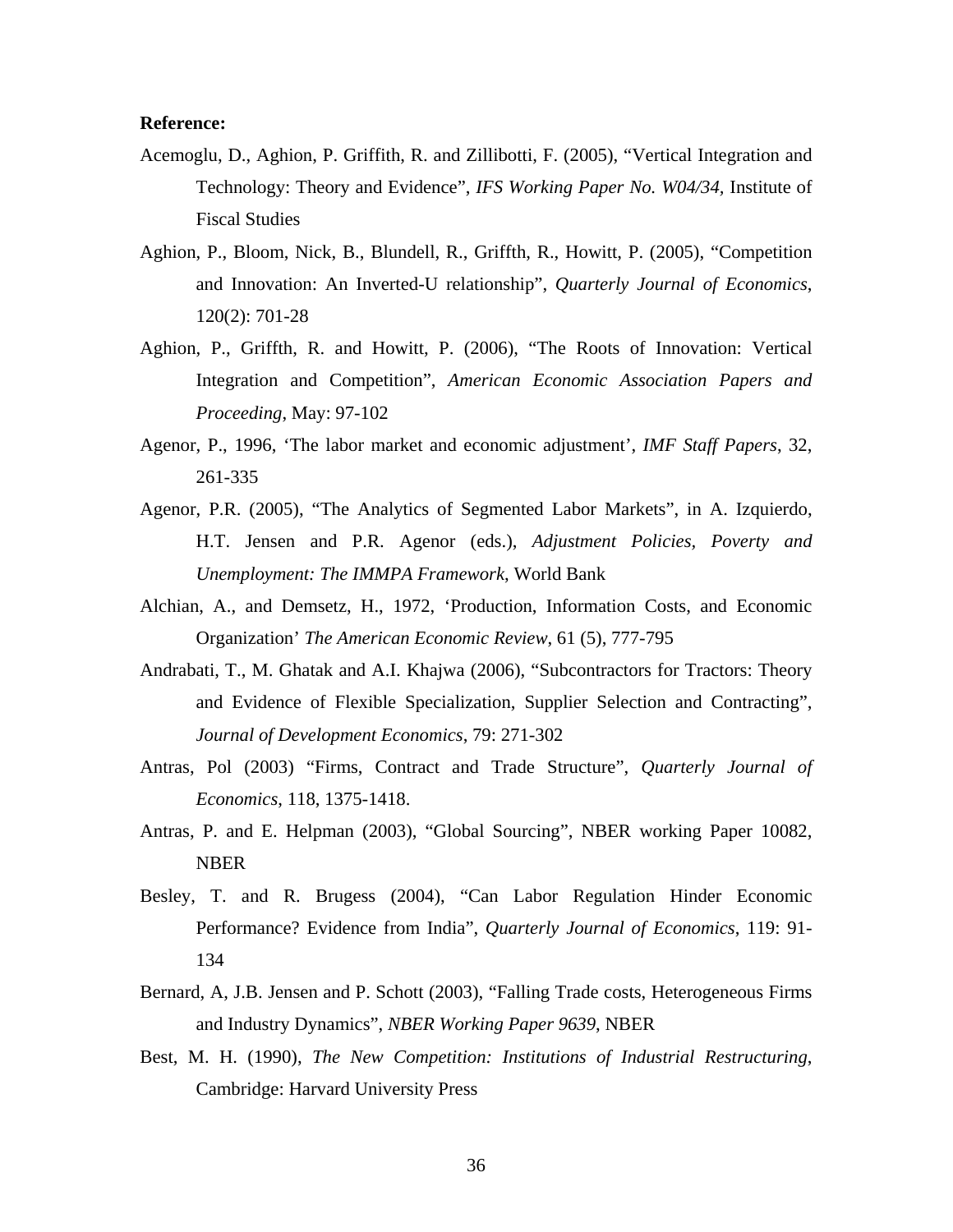- Braun, J. and N. Loyaza (1994), "Taxation, Public Services, and the Informal Sector in a Model of Endogenous Growth", *Policy Research Working Paper No. 1334*, World Bank
- Bresnahan Timothy, Brynjolfsson, Eric, and Lorin Hitt (1999) "Information Technology, Workplace Organization and the Demand for Skilled Labor: Firm-Level Evidence", *NBER Working Papers no. 7136*, NBER
- Coase, R. (1937), "The Nature of the Firm", *Economica*, 4, 16: 386-406
- Dessy, S. and S. Pallage (2003), "Taxation, Inequality and the Size of the Informal Sector", *Journal of development Economics*, 70: 225-33
- Feenstra Robert (1998) "Integration of Trade and Disintegration of Production", *Journal of Economic Perspective*, 12, 31-50.
- Feenstra Robert and Gordon Hanson (1999) "The Impact of Outsourcing and High-Technology Capital on Wages: Estimates for the US, 1979-1990 Globalization, Outsourcing and Wage Inequality", *Quarterly Journal of Economics*, 114, 907- 940.
- Goldberg, P., Pavcnik, N. 2003, 'The response of the informal sector to trade liberalisation', *NBER Working Paper No. 9443,* National Bureau of Economic Research, Cambridge, MA
- Grossman, G.M. and Helpmen, E. (2002), "Integration vs. Outsourcing in Industry Equilibrium", *Quarterly Journal of Economics*, 117 (1): 85-120
- Grossman, G.M. and Helpmen, E. (2002), "Outsourcing in a Global Economy", *NBER Working Paper 8728*, National Bureau of Economic Research, Inc.
- Grossman S.J. and Hart, O.D. (1986), "The Costs and Benefits of Ownership: A Theory of Vertical and Lateral Integration", *Journal of Political Economy*, 94, 4: 691-719
- Hart, O.D. (1995), *Firms, Contracts, and Financial Structure*, Oxford: Clarendon Press.
- Hart, Oliver and John Moore (1990) "Property Rights and the Nature of the Firm", *Journal of Political Economy*, 98, 1119-1158.
- Ihrig, J. and K.S. Moe (2004), "Lurking in the Shadows: The Informal Sector and Government Policy", *Journal of Development Economics*, 73: 541-57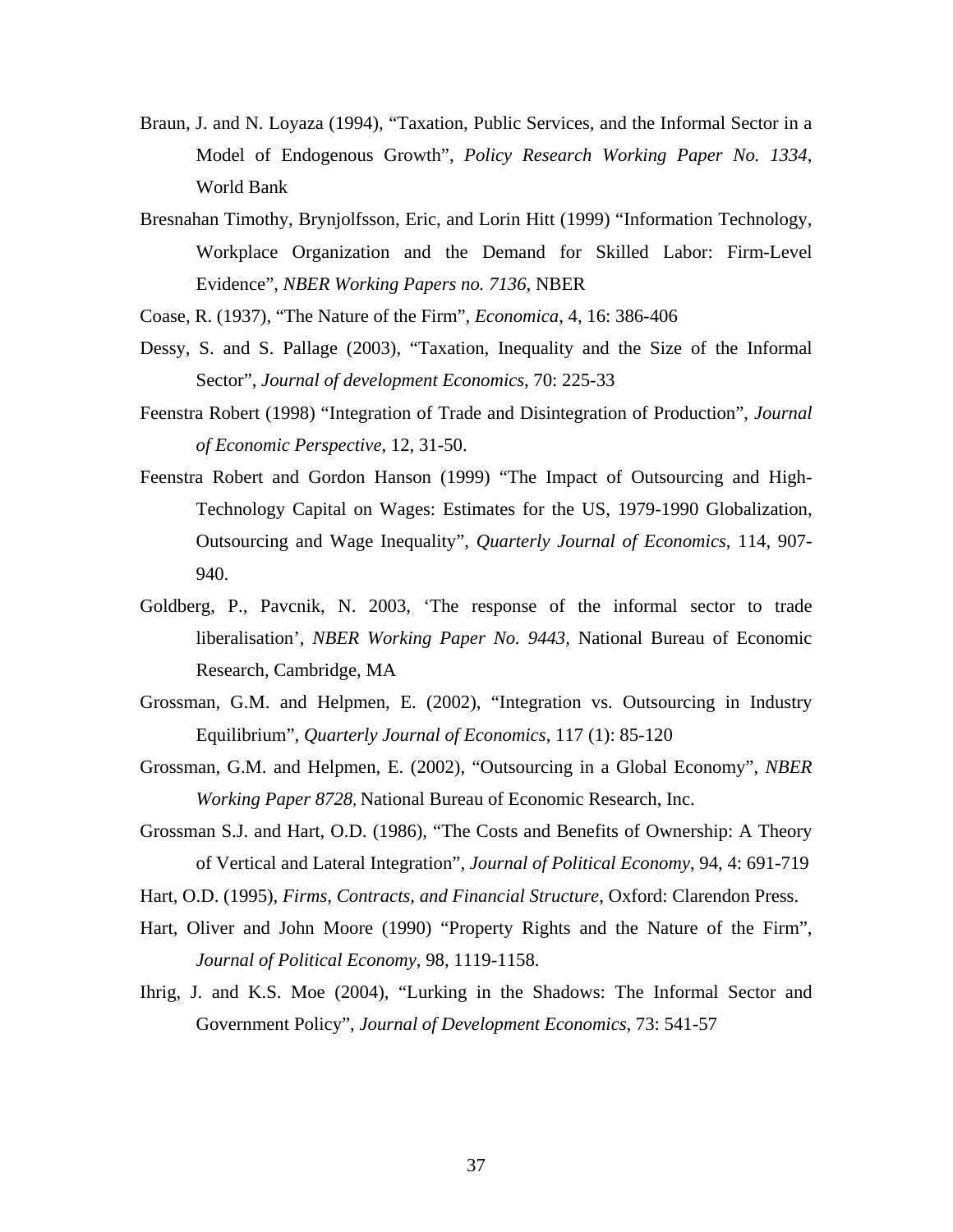- Jones, R.W., Kierzkowski, H., 2001. 'A framework for fragmentation', in Arndt and Kierzkowski, H. (eds), *Fragmentation: New Production Patterns in the World Economy*, Oxford University Press: 17-34.
- Jones, R.W., Marjit, S., 2001, 'The role of international fragmentation in the development process', *American Economic Review*, 91, 363-366
- Lazonick, W. (1991), *Business Organization and the Myth of the Market Economy*, Cambridge: Cambridge University Press
- Mas-colell, A., M.D. Whinston and J.R.Green (1995), *Microeconomic Theory*, Oxford University Press, Oxford
- Marjit, S., (2003) 'Economic Reform and Informal Wage: General Equilibrium Analysis', *Journal of Development Economics*, 72 (1), 371-8
- Marjit, S., Kar, S., Beladi, H. (2006), 'Trade Reform and Informal Wage', *Review and Development Economics,* (Forthcoming)
- Marjit, S., Roychowdhury, P., 2004, 'Asymmetric capacity costs and joint venture buyouts', *Journal of Economic Behavior and Organization*, 54 (3), 425–438
- Marjit, S., Ghosh, S., Biswas, A., 2006, 'Informality, Corruption and Trade Reform', *European Journal of Political Economy* (Forthcoming)
- Maiti, D.S. and S. Marjit (2006), "Exports, Occupational Choice and Informalization A Theoretical Explanation", forthcoming
- Marjit, S., Maiti, D. S., (2006), "Globalization, Reform and Informal Sector", in Basudeb Guha-Khasnobis and Ravi Kanbur (eds.), *Informal Labor Markets and Development*, Palgrave-McMillan
- Mookherjee, D. and D. Ray (1991), "On the Competitive Pressure created by Diffusions of Innovations", *Journal of Economic Theory*, 54: 124-147
- National Sample Survey Organization, *Unorganized Manufacturing in India 2000-01: Characteristics of Enterprise*, 56<sup>th</sup> Round, NSS report No 478, Ministry of Statistics and Programme Implementation, Government of India
- National Sample Survey Organization, *Non-agricultural Enterprises in India 1999- 2000: Key Results*, 55th Round, NSS report No 578/55/2.0/1, Ministry of Statistics and Programme Implementation, Government of India

Porter, M.E. (1990), *The Competitive Advantage of Nations*, New York: The Free Press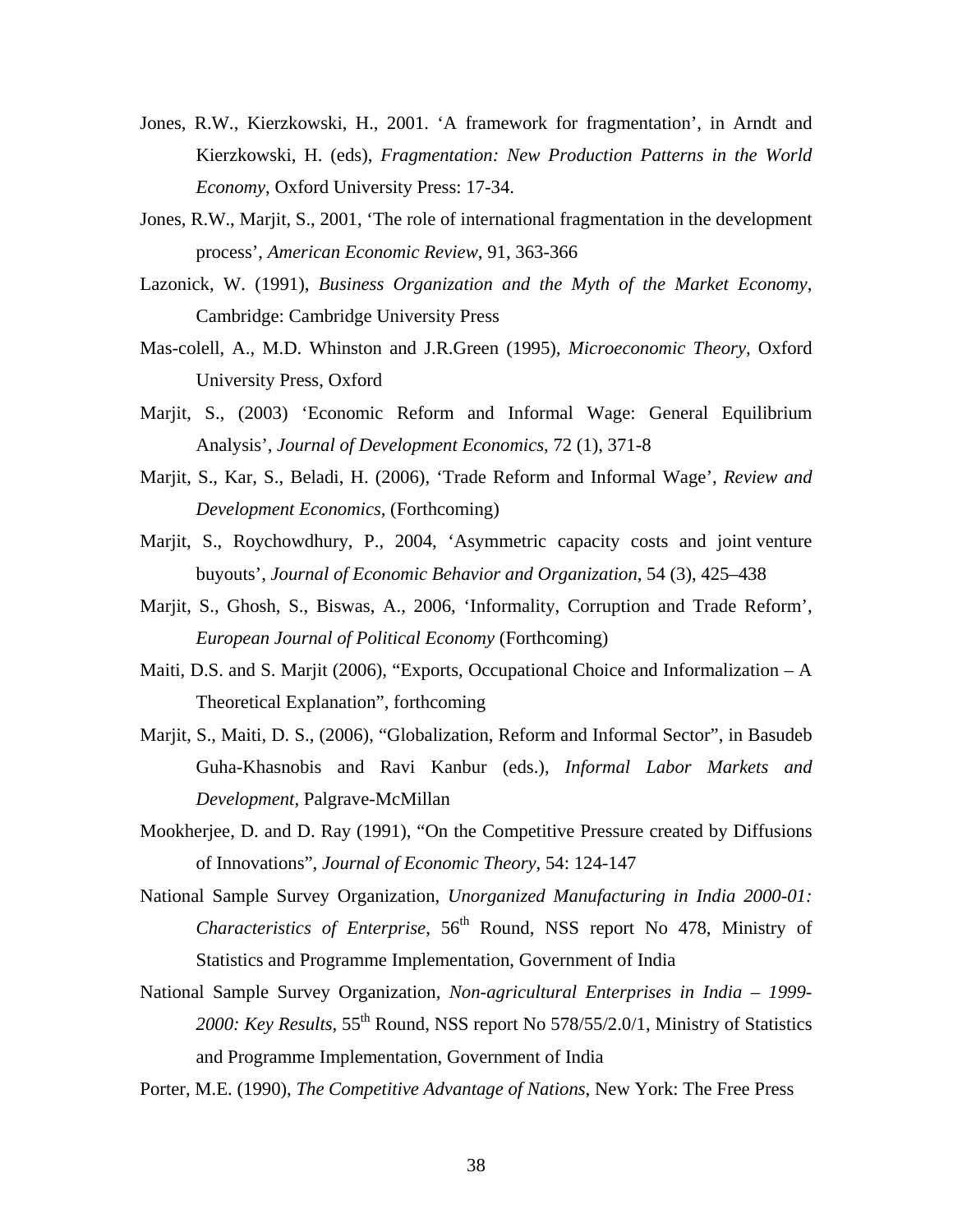- Pradhan, B.K. and S. Amarendra (2006), "The Impact of Trade Liberalization on Household Welfare and Poverty in India", *MPIA working Paper 2006-01*, MPIA, PEP
- Sebel, C.F. and J. Zeitlin (1985), "Historical Alternatives to mass production: Politics, Markets, and Technology in Nineteenth Century Industrialization", *Past and Present*, 108: 133-76
- Rutten, M., Upadhya, C. (eds.), 1997. *Small business entrepreneurs in Asia and Europe towards a comparative perspective*, New Delhi: Sage Publication.
- Williamson, Oliver (1975): Markets and Hierarchies: Analysis and Antitrust Implications, Free Press, New-York.
- Williamson, Oliver (1985): *The Economic Institutions of Capitalism*, Free Press, New-York.
- Ypeij, A. (1998), "Transferring Risk, Micro-production and Subcontracting in the Footwear and Garment Industries of Lima, Peru", *Latin American Perspective*, 25 (2): 84-104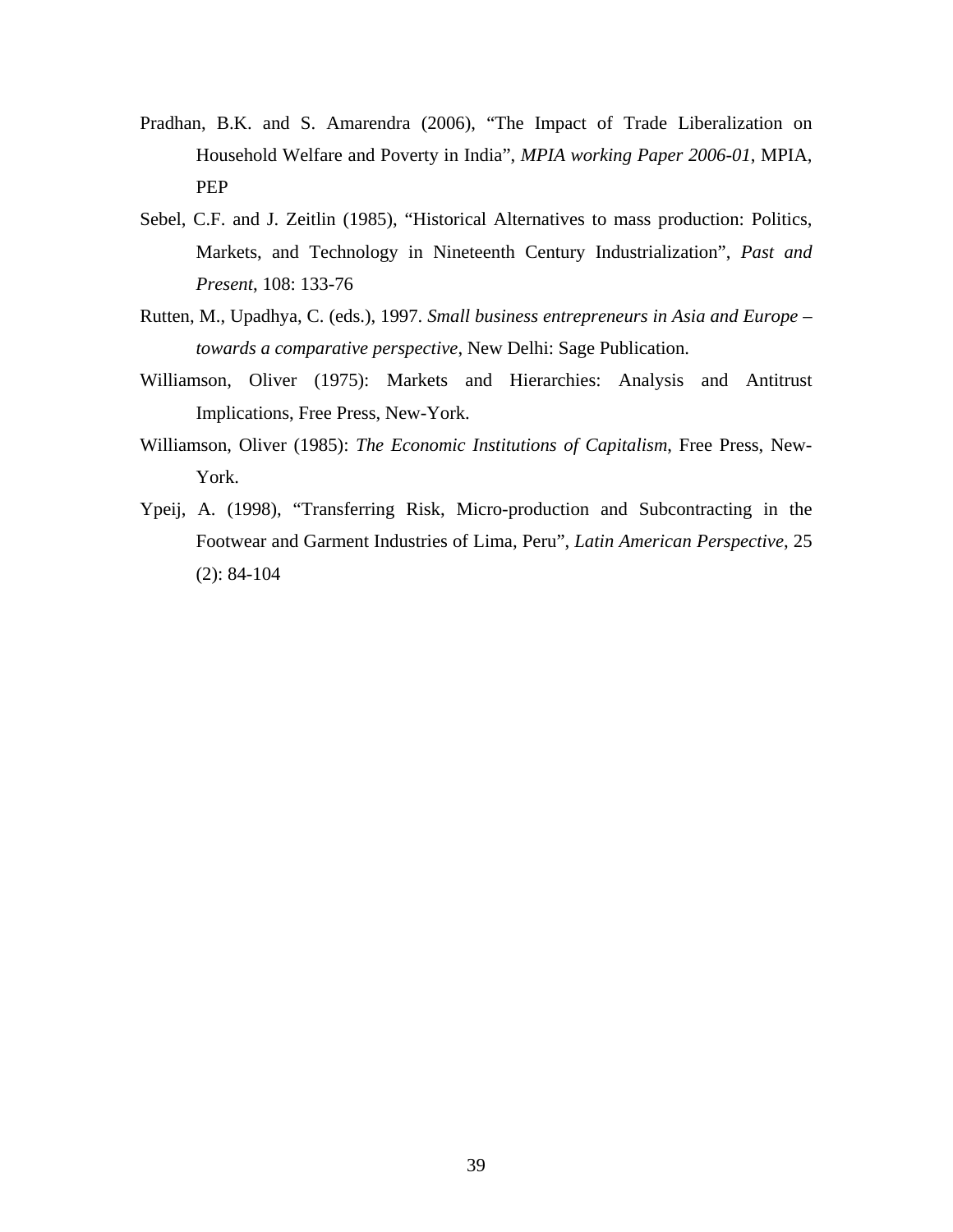#### **Appendix**

### *Proof of Lemma I:*

In backward induction game, at first, upstream firm derive the quantity of supply at give input price.

$$
\max_{q_i} \pi_i = p_i q_i - A q_i - \frac{c}{2} q_i^2
$$

First order condition for maximization,  $\frac{\partial h_i}{\partial t} = p_i - A - cq_i = 0$ ∂ ∂  $\mathbf{u}$  *i*  $\mathbf{u}_i$ *i*  $\frac{i}{p} = p_i - A - cq$ *q* π

Second order condition,  $\frac{\partial R_i}{\partial a^2} = -c < 0$ 2  $=-c$  < ∂  $\frac{\partial^2 \pi_i}{\partial x_i^2} = -c$ *qi*  $\pi_{_i}$ 

Now the equilibrium input price is determined by the buyer, by solving the monopsonist profit, given  $P_m$ .  $\max_{p_i} \pi_m = (P_m - p_i)q_i$ 

First order condition for maximization,  $\frac{W_n}{2} = p_m + A - 2p_i = 0$ ∂ ∂  $m$ <sup>*i*</sup> *i***1**  $\leq P_i$ *m*  $\frac{m}{p} = p_m + A - 2p$ *q* π

Second order condition,  $\frac{6}{\pi} \frac{h_m}{a} = -2 < 0$ 2  $=-2$  < ∂ ∂ *m m q* π

Profit for vertically integrated firm, max<sub>a</sub>  $\pi_l = P_m q_i - A q_i - \frac{c}{3} q_i^2$  $\max_{q_i} \pi_I = P_m q_i - A q_i - \frac{c}{2} q_i^2$ 

First and second order condition are similar to derivation of optimum quantity by upstream firm.

### *Proof of Lemma II*:

Profit of integrated firm with  $\lambda$  can be written as  $\pi(\lambda) = p_m q_i - \lambda (Aq_i + \frac{c}{2}q_i^2)$ 

First order condition,  $\frac{\partial \pi(\lambda)}{\partial q_i} = P_m - \lambda(A + cq_i) = 0$  $_m$   $-\pi$ ( $\pi$   $\tau$   $\epsilon$  $q_i$ *i*  $P_m - \lambda(A + cq)$ *q*  $\frac{\pi(\lambda)}{2} = P_m - \lambda(A + cq_i) = 0$ , or *c*  $q_i = \frac{P_m - \lambda A}{\lambda c}$ 

Substituting  $q_i$  into  $\pi(\lambda)$ , we get  $\pi(\lambda) = \frac{\lambda m}{2\lambda c}$  $P_m - \lambda A$ λ  $\pi(\lambda) = \frac{(P_m - \lambda)}{n}$ 2  $=\frac{(P_m - \lambda A)^2}{2m}$ 

Differentiating  $\pi(\lambda)$  with respect to  $\lambda$ ,  $\frac{\partial \pi(\lambda)}{\partial \lambda} = -\frac{(P_m + \lambda A)(P_m - \lambda A)}{P_m(\lambda)} < 0$ 2  $\frac{\partial \pi(\lambda)}{\partial \lambda} = -\frac{(P_m + \lambda A)(P_m - \lambda A)}{2c\lambda^2} <$ λ  $\lambda A$ )( $P_- - \lambda A$ λ  $\pi(\lambda)$ *c*  $P_m + \lambda A (P_m - \lambda A)$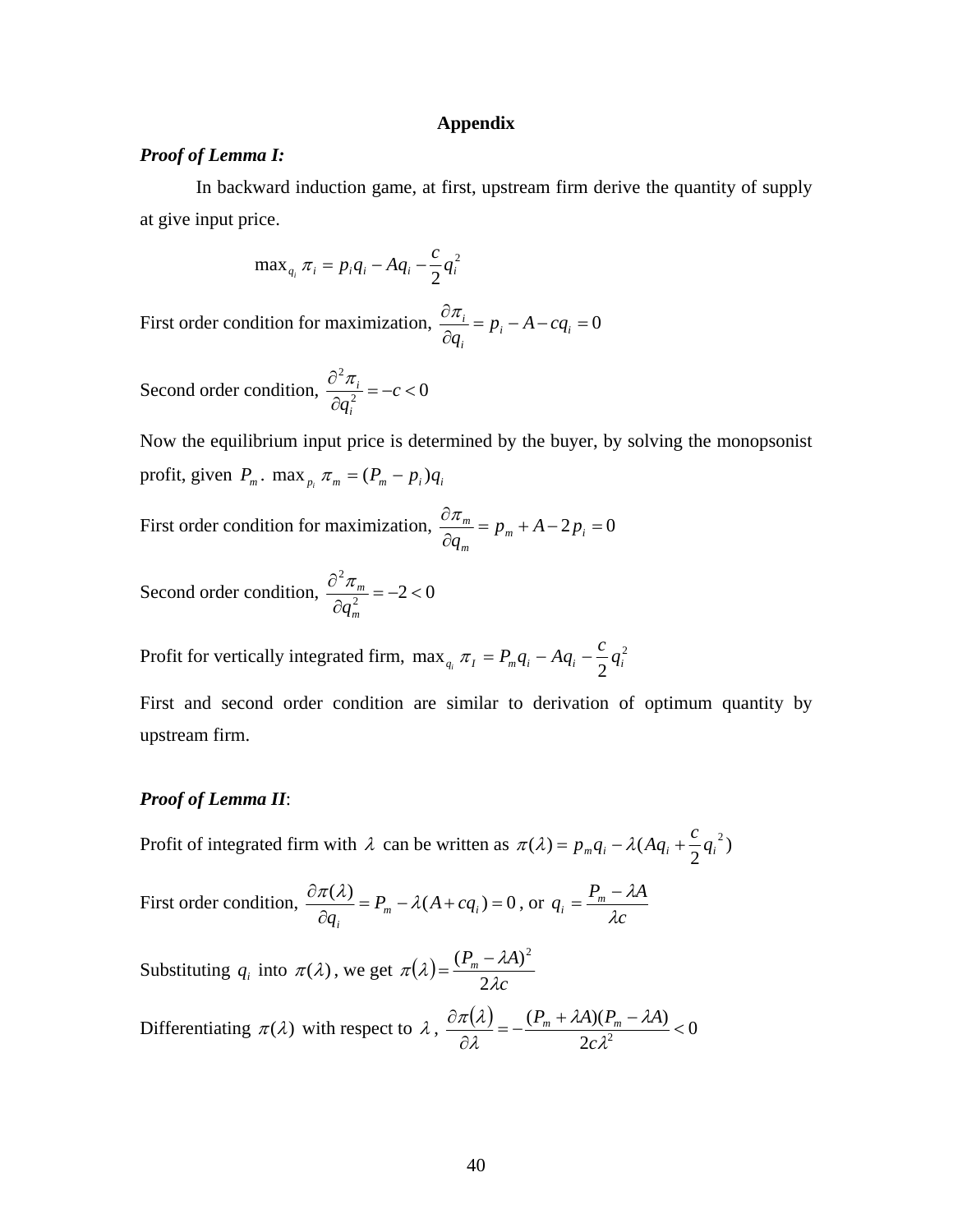Second order condition,  $\frac{\partial^2 \pi(\lambda)}{\partial \alpha^2} = -\lambda c < 0$ 2  $=-\lambda c <$ ∂  $\frac{\partial^2 \pi(\lambda)}{\partial x^2} = -\lambda c$ *qi*  $\frac{\pi(\lambda)}{n} = -\lambda$ 

### *Proof of Lemma III:*

Profit of buyer with  $\alpha$  can be written as,  $\max_{q_i} \pi_i(\alpha) = p_i q_i - c(q_i) - \frac{\alpha}{2} R(q_i)$ 

This can be rewritten as,  $\max_{q_i} \pi_i(\alpha) = (1 - \frac{\alpha}{2}) p_i q_i - c(q_i)$ 

Differentiating with respect to  $q_i$ , we get first order condition

$$
\frac{\partial \pi_i(\alpha)}{\partial q_i} = (1 - \frac{\alpha}{2})p_i - A - cq_i = 0, \text{ or, } q_i = \frac{(1 - \frac{\alpha}{2})p_i - A}{c}
$$

Second order condition will be as follows:  $\frac{\partial^2 \pi_i(\alpha)}{\partial \alpha^2} = -c < 0$ 2  $=-c$  < ∂  $\frac{\partial^2 \pi_i(\alpha)}{\partial x^2} = -c$ *qi*  $\pi_i(\alpha)$ 

Now, profit function of the buyer would be as  $\max_{p_i} \pi_m(\alpha) = (P_m - p_i)q_i$ 

and 
$$
q_i = \frac{(1 - \frac{\alpha}{2})P_m - A}{2c}
$$

First order condition for maximization,  $\frac{X_{m}(\alpha)}{2} = |1 - \frac{\alpha}{2}|P_{m} + A - 2|1 - \frac{\alpha}{2}|P_{i} = 0$ 2  $2\vert 1$  $\frac{(\alpha)}{P_i} = \left(1 - \frac{\alpha}{2}\right) P_m + A - 2\left(1 - \frac{\alpha}{2}\right) p_i =$  $\left(1-\frac{\alpha}{2}\right)P_m + A - 2\left(1-\frac{\alpha}{2}\right)$  $\frac{\partial \pi_m(\alpha)}{\partial p_i} = \left(1 - \frac{\alpha_i}{\sigma_i}\right)$  $m \tau A - 2 | I - \frac{1}{2} | P_i$ *i*  $\frac{m}{2}$  =  $1-\frac{\alpha}{2}$   $\left|P_m+A-2\right|1-\frac{\alpha}{2}$   $\left|P_m\right|$ *p*  $\pi_+(\alpha)$   $\alpha$   $\alpha$ 

or, 
$$
p_i = \frac{(1 - \frac{\alpha}{2})P_m + A}{2(1 - \frac{\alpha}{2})}
$$

Second order condition,  $\frac{partial u_m(\alpha)}{2} = -2 \left| 1 - \frac{\alpha}{2} \right| < 0$ 2  $\frac{(\alpha)}{(\alpha)} = -2\left(1 - \frac{\alpha}{2}\right) <$ ⎠  $\left(1-\frac{\alpha}{2}\right)$  $\frac{\partial \pi_m(\alpha)}{\partial p_i} = -2\left(1 - \frac{\alpha}{2}\right)$ *i m p*

Then, 
$$
\pi_i(\alpha) = \frac{((1 - \frac{\alpha}{2})P_m - A)^2}{8c}
$$
 and  $\pi_m(\alpha) = \frac{((1 - \frac{\alpha}{2})P_m - A)^2}{4c(1 - \frac{\alpha}{2})}$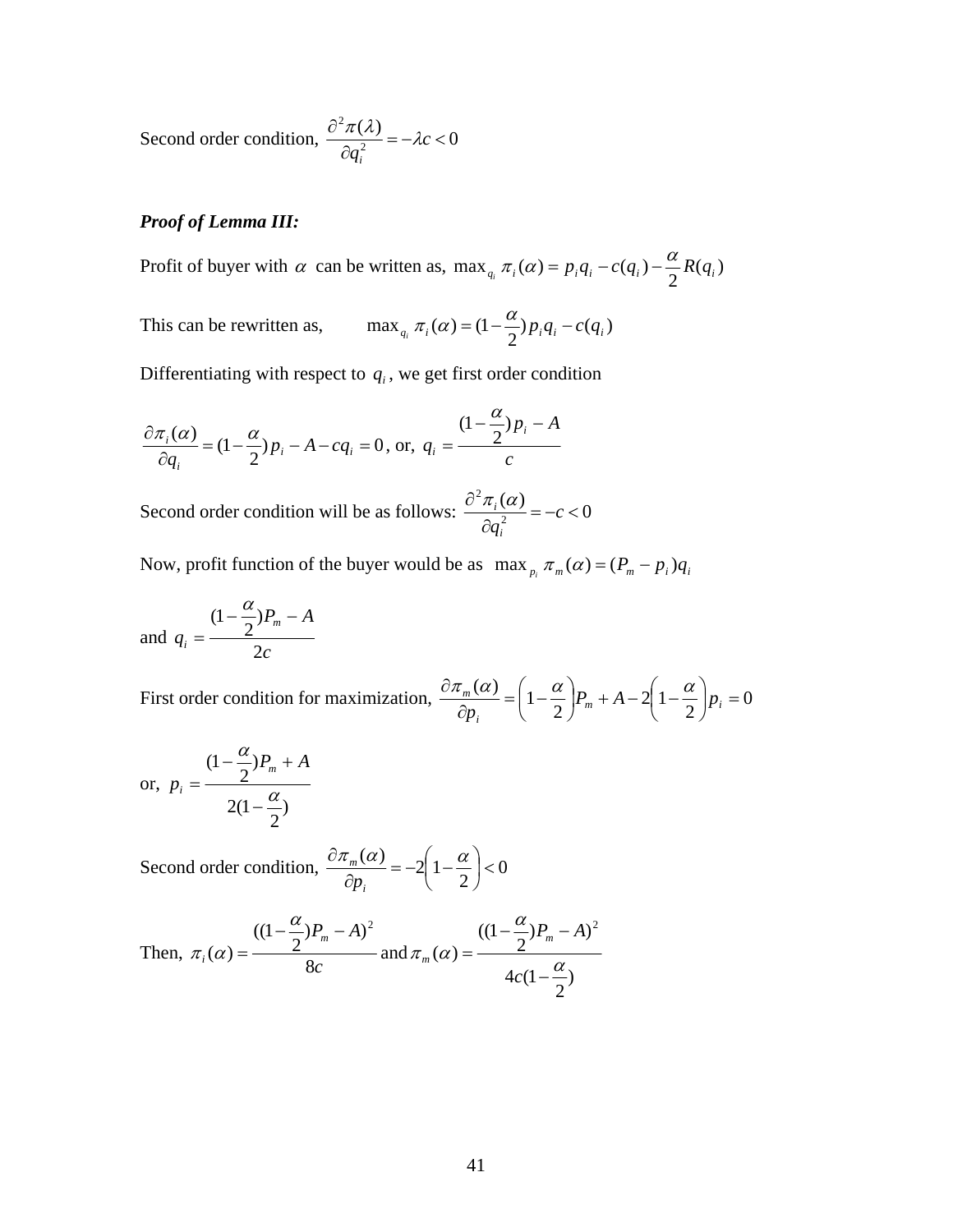$$
\frac{\partial \pi_m(\alpha)}{\partial \alpha} = -\frac{\left( \left(1 - \frac{\alpha}{2}\right) P_m - A \right) \left(1 - \frac{\alpha}{2}\right) P_m + A}{8c \left(1 - \frac{\alpha}{2}\right)} < 0
$$

### *Proof of Proposition I:*

Let t be the tariff rate to the value addition of the final product. Then, the profit function is,  $\pi_m = (1+t)P_m^0 Q_m - p_i q_i$ , Or,  $\pi_m = P_m Q_m - p_i q_i$ , Where  $P_m = (1+t)P_m^0$ 

If  $t > 0, P_m > P_m^0$ , the equilibrium input price is  $p_i^0 = \frac{1}{2}(P_m^0 + A)$ 

As 
$$
P_m
$$
 falls,  $\frac{\partial \pi(\lambda)}{\partial P_m} = \frac{(P_m - \lambda A)}{\lambda c} > 0$  and  $\frac{\partial \pi_m^*}{\partial P_m} = \frac{(P_m - A)}{2c} > 0$ 

If  $\lambda$  is sufficiently large (appro. 1.5),  $\pi(\lambda^*)$  falls faster than  $\pi_m^*$ .

### *Proof of Proposition II:*

Using standard backward induction method, the market could be solved by two stage game, in case upstream innovation. With the cost of innovation effort, the *i*-th upstream profit function can be written as  $\max_{a} \pi_i = p_i q_i - (A - x_i) q_i - \frac{c}{\pi} q_i^2 - \frac{y_i}{\pi} x_i^2$  $\max_{q_i} \pi_i = p_i q_i - (A - x_i)q_i - \frac{c}{2}q_i^2 - \frac{\gamma}{2}x_i^2$ First order condition for maximization,  $\frac{\partial R_i}{\partial x} = p_i - A - x_i - c q_i$ *i*  $\frac{\partial \pi_i}{\partial q_i} = p_i - A - x_i - cq_i$ , or, *c*  $q_i = \frac{p_i - A + x_i}{q_i}$ Second order condition,  $\frac{\partial u_i}{\partial q^2} = -c < 0$ 2  $=-c$  < ∂  $\frac{\partial^2 \pi_i}{\partial x_i^2} = -c$ *qi*  $\pi_{_i}$ 

Now, the equilibrium price is determined by the monopsony solving the monopsonist profit,  $\max_{p_i} \pi_m = (P_m - p_i)q_i$ 

First order condition,  $\frac{6\lambda_m}{2} = p_m + A - x_i - 2p_i = 0$ ∂ ∂ *m i i m*  $\frac{m}{p} = p_m + A - x_i - 2p$ *q*  $rac{\pi_m}{q_m} = p_m + A - x_i - 2p_i = 0$ , or,  $p_i^*(x_i) = \frac{1}{2}(P_m + A - x_i)$ 

Second order condition,  $\frac{6}{\omega_{m}} = -2 < 0$ 2  $=-2$  < ∂  $\widehat{\partial}^{\,2}\pi_{{}_m}$ *i q* π

Upstream firm also maximizes  $x_i$ , max<sub>x<sub>i</sub></sub>  $\pi_i = p_i q_i - (A - x_i)q_i - \frac{c}{2}q_i^2 - \frac{\gamma}{2}x_i^2$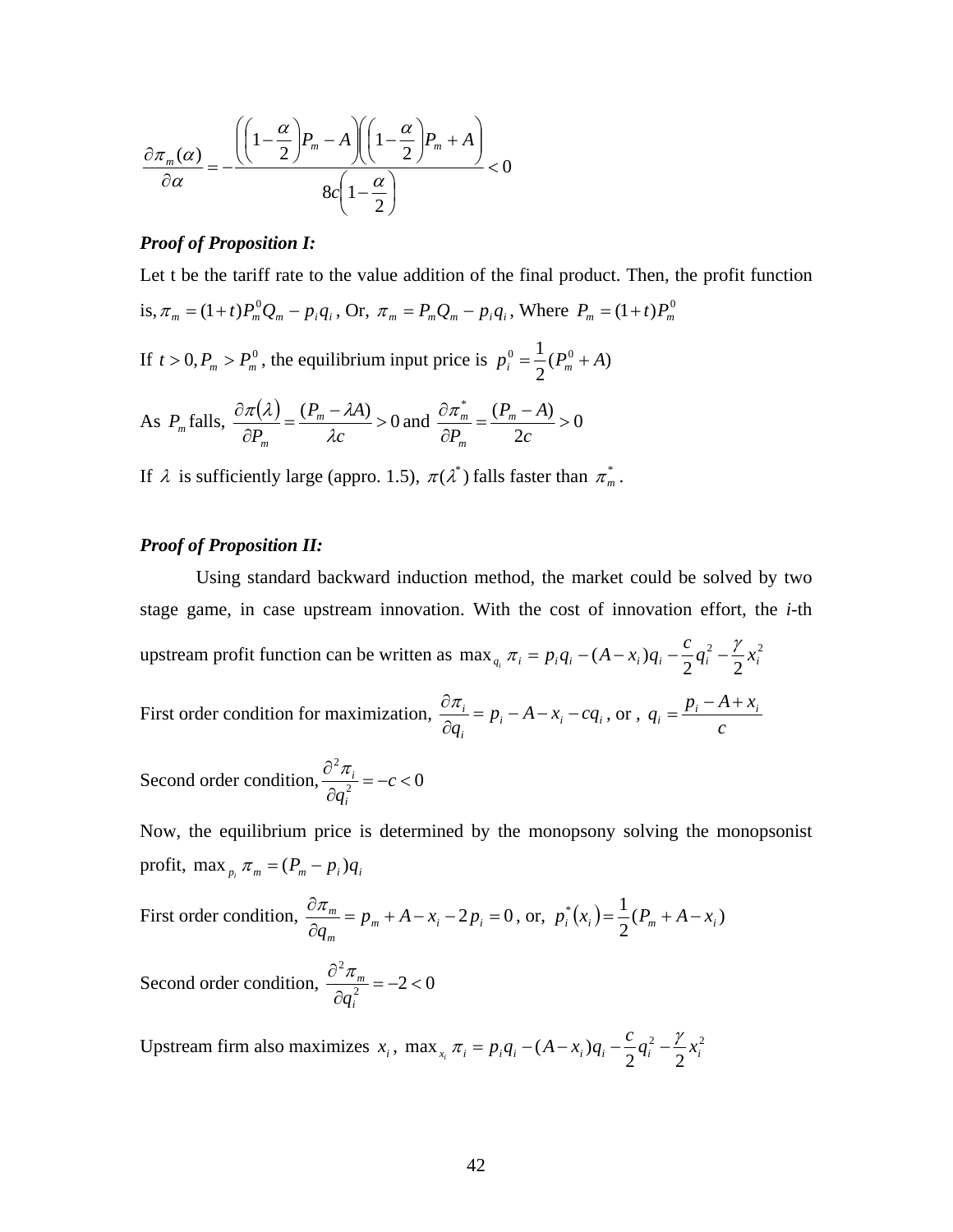then first order condition can be written as:  $\frac{\partial u_i}{\partial t} = q_i - \gamma x_i = 0$ ∂ ∂  $i - \mu_i$ *i*  $\frac{i}{r} = q_i - \gamma x$  $\frac{\pi_i}{\alpha_i} = q_i - \gamma \chi_i = 0$ , where,  $\chi_i = \frac{p_i - A}{c\gamma - 1}$ 

Second order condition,  $\frac{\partial u_i}{\partial x^2} = -\gamma < 0$ 2  $=-\gamma <$ ∂ ∂  $\frac{\pi_i}{2} = -\gamma$ *i i x*

### *Proof of Proposition III:*

Differentiating  $p_i, x_i, \pi_i, \pi_m$  with respect to  $p_m$ , we get

$$
\frac{\partial p_i}{\partial P_m} = \frac{1}{2} > 0, \quad \frac{\partial x_i}{\partial p_i} = \frac{1}{c\gamma - 1} > 0, \quad \frac{\partial \pi_i}{\partial P_m} = \frac{\gamma (P_m - A)(c\gamma - 1)}{(2c\gamma - 1)^2} > 0, \quad \frac{\partial \pi_m}{\partial P_m} = \frac{4c\gamma (P_m - A)}{(2c\gamma - 1)^2} > 0
$$

*Proof of proposition IV:* 

$$
\frac{\overline{x}_{i}^{C}}{\overline{x}_{i}^{0}} = \frac{\frac{P_{m}^{0} - A}{2(c\gamma - 1)}}{\frac{P_{m}^{0} - A}{(2c\gamma - 1)}} = \frac{(2c\gamma - 1)}{2(c\gamma - 1)}, \text{ or, } \frac{\overline{x}_{i}^{C}}{\overline{x}_{i}^{0}} = 1 + \frac{1}{2(c\gamma - 1)} > 1 \qquad \text{(since } c\gamma > 0\text{)}
$$

Or,  $\overline{x}_i^C > \overline{x}_i^0$  $\overline{x}_i^C > \overline{x}_i^0$ , QED.

If 
$$
\overline{\pi}_m^C > \overline{\pi}_m^0
$$
,  
\n
$$
\frac{\gamma(P_m^0 - A)^2}{4(c\gamma - 1)} > \frac{c\gamma^2(P_m^0 - A)^2}{(2c\gamma - 1)^2}
$$
, or,  $\frac{1}{4(c\gamma - 1)} > \frac{c\gamma}{(2c\gamma - 1)^2}$ , or,  $(2c\gamma - 1)^2 > 4c\gamma(c\gamma - 1)$   
\nor,  $(2c\gamma - 1)^2 > 4c\gamma(c\gamma - 1)$ , or,  $\frac{(4(c\gamma)^2 - 4c\gamma) + 1}{4c\gamma(c\gamma - 1)} > 1$   
\nHence,  $\frac{\overline{\pi}_m^C}{\overline{\pi}_m^0} = 1 + \frac{1}{4c\gamma(c\gamma - 1)} > 1$ , or, Or,  $\overline{\pi}_m^C > \overline{\pi}_m^0$  (QED)  
\n
$$
\frac{\overline{\pi}_c^C}{\overline{\pi}_i^0} = \frac{\frac{\gamma(P_m^0 - A)}{8(c\gamma - 1)}}{\frac{8(c\gamma - 1)}{2(2c\gamma - 1)^2}} = \frac{(2c\gamma - 1)^2}{4(c\gamma - 1)^2}
$$
\n
$$
\frac{\overline{\pi}_i^C}{\overline{\pi}_i^0} = \frac{4(c\gamma)^2 - 4c\gamma + 1}{4(c\gamma)^2 - 8c\gamma + 4} = 1 + \frac{4c\gamma - 3}{4(c\gamma - 1)^2} = 2 + \frac{1}{(c\gamma - 1)} > 1
$$
 (since  $c\gamma > 1$ )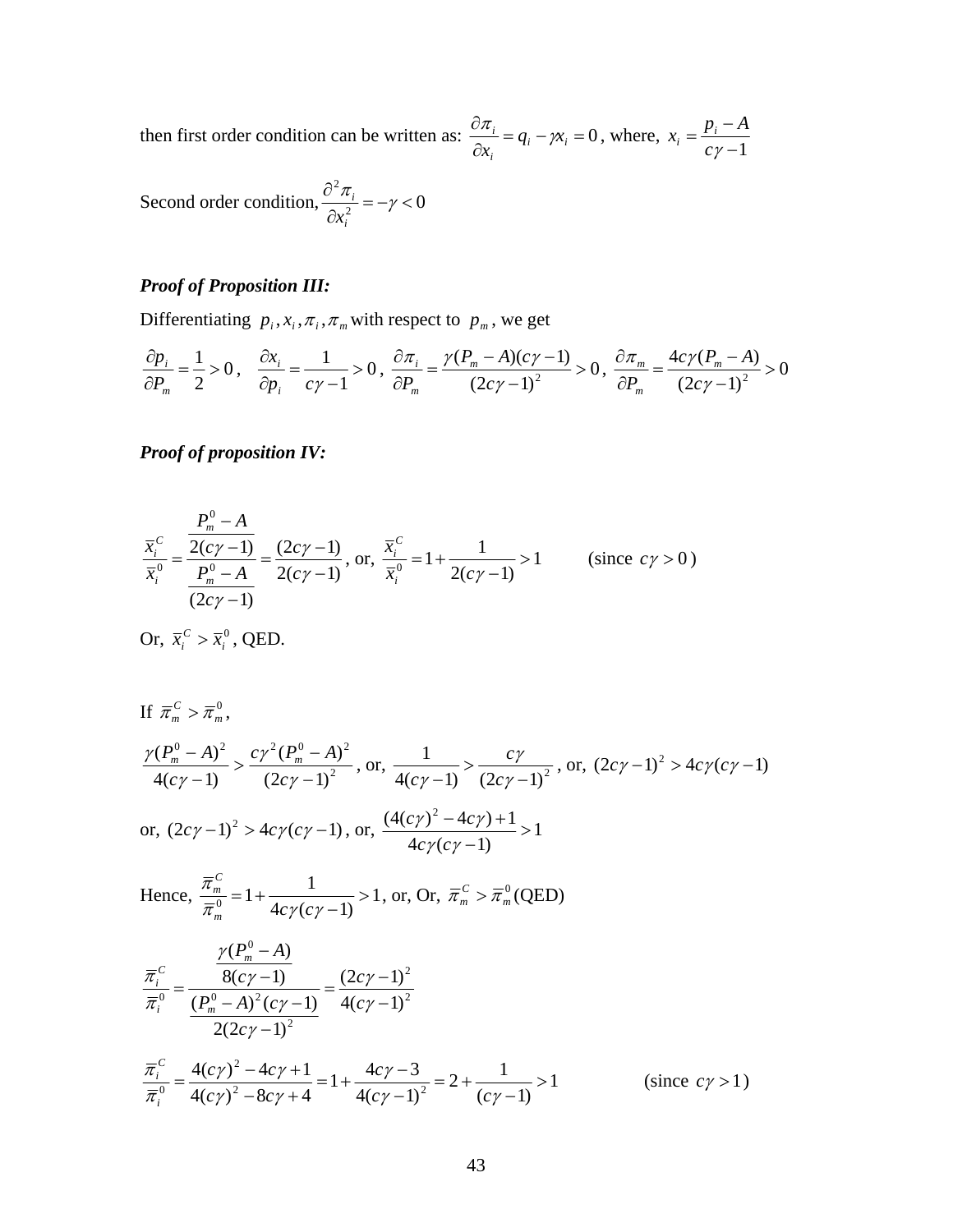Or, 
$$
\overline{\pi}_i^C > \overline{\pi}_i^0
$$
 QED

$$
\frac{\overline{q}_{i}^{c}}{\overline{q}_{i}^{0}} = \frac{\frac{\gamma(P_{m}^{0} - A)}{2(c\gamma - 1)}}{\frac{\gamma(P_{m}^{0} - A)^{2}}{(2c\gamma - 1)}} = \frac{(2c\gamma - 1)}{2(c\gamma - 1)} = 1 + \frac{1}{2(c\gamma - 1)} > 1
$$
\n(since  $c\gamma > 1$ )

### *Proof of Proposition V:*

If monopsony incurs a share of upstream innovation cost,  $s_i$ , directly or indirectly, the cost of supplier's innovation effort would be,  $F(x_i) = (1 - s_i)F(x_i) + s_iF(x_i)$  The effective innovation cost is incurred by supplier,  $F(x_i) = (1 - s_i) \frac{\gamma}{2} x_i^2$ . The game follows three stage. In first stage the buyer solves  $s_i$ , and in second stage simultaneously buyer sets  $p_i$  and upstream firm decides  $x_i$ . Finally, the supplier determines  $q_i$ . So, the upstream firm solves output as follows, max<sub>q<sub>i</sub></sub>  $\pi_i = p_i q_i - (A - x_i)q_i - \frac{c}{2}q_i^2 - (1 - s_i)\frac{\gamma}{2}x_i^2$ First order and second order condition for maximization with respect to  $q_i$  as earlier. But,

First order condition for maximization with respect to  $x_i$ ,

$$
\frac{\partial \pi_i}{\partial x_i} = q_i - (1 - s_i) \gamma x_i, \text{ or, } x_i(s_i) = \frac{p_i - A}{(1 - s_i)c\gamma - 1}
$$

Second order condition,  $\frac{\partial u_i}{\partial x^2} = -(1 - s_i) \gamma < 0$ 2  $= -(1 - s_i) \gamma <$ ∂ ∂  $\frac{\pi_i}{2} = -(1 - s_i)\gamma$ *i i*  $\frac{n_i}{x_i^2} = -(1 - s_i) \gamma < 0$ 

In the first stage, the monopsonist solves  $s_i$ , and the profit function of monopsonist is as follows:  $\pi_m = P_m^0 q_i^S - p_i^S q_i^S - s \frac{\gamma}{2} (x_i^S)^2$ *i S i S i*  $\pi_m = P_m^0 q_i^S - p_i^S q_i^S - s \frac{\gamma}{2} (x_i^S)^2$ , Substituting value of  $p_i^S, q_i^S, x_i^S$ *s i*  $p_i^s$ ,  $q_i^s$ ,  $x_i^s$ , and simplifying we get the first order condition as follows  $\frac{6\pi}{1}$  = 2cy +1−6cys; = 0 ∂ ∂ *i i*  $\frac{m}{2} = 2c\gamma + 1 - 6c\gamma s$  $\frac{\pi_m}{\beta_{s_i}} = 2c\gamma + 1 - 6c\gamma_{s_i} = 0$ , or, γ γ *c*  $\overline{s} = \frac{2c}{\overline{s}}$ 6  $=\frac{2c\gamma+1}{2}$ 

The second order condition,  $\frac{6\pi}{2} = -6c\gamma < 0$ ∂ ∂  $\frac{\pi_m}{2} = -6c\gamma$ *si m*